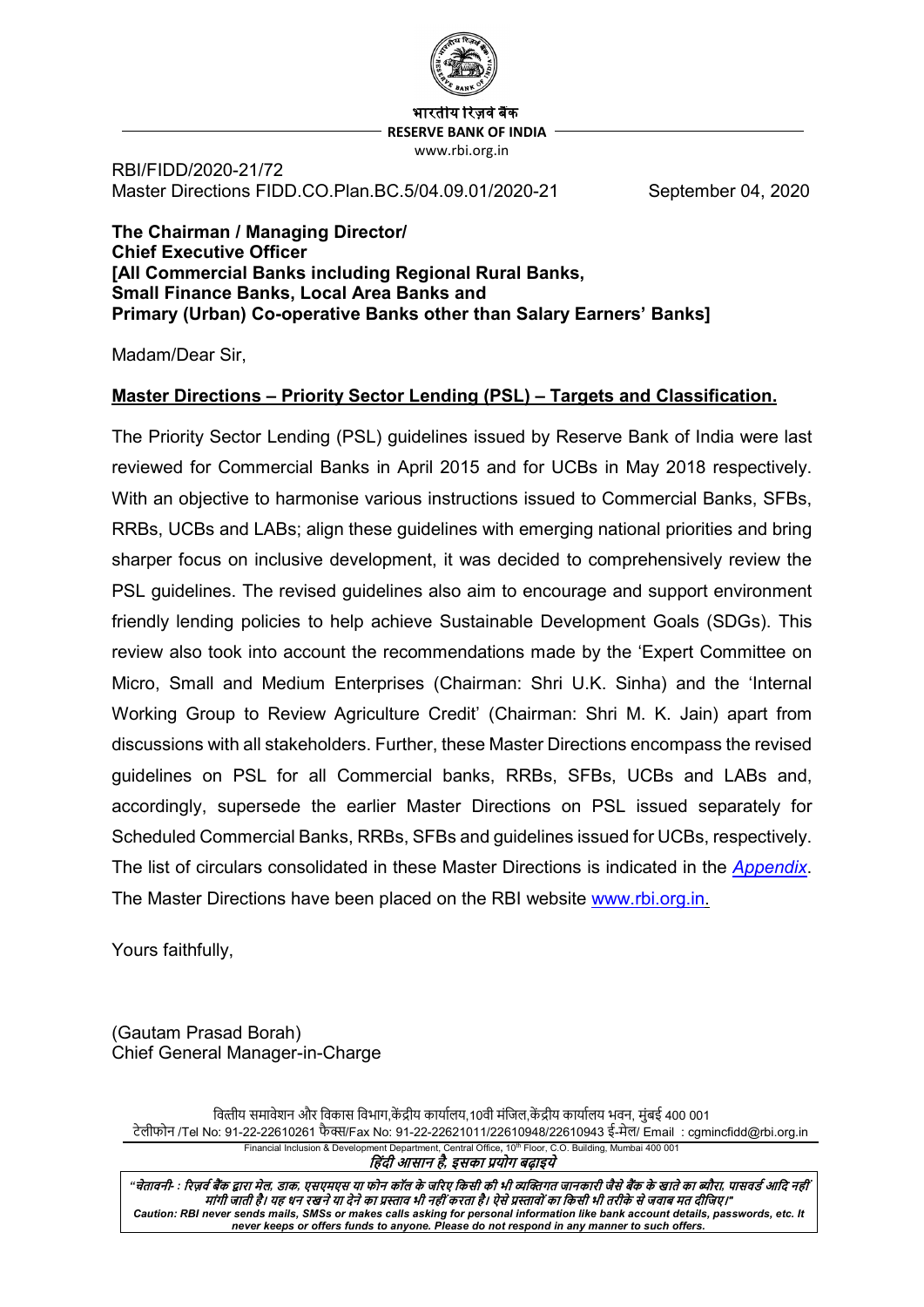

| Para<br>No.               | <b>Particulars</b>                                                                         |  |  |  |  |
|---------------------------|--------------------------------------------------------------------------------------------|--|--|--|--|
|                           | <b>CHAPTER-I</b>                                                                           |  |  |  |  |
|                           | <b>PRELIMINARY</b>                                                                         |  |  |  |  |
| 1.                        | <b>Short Title and Commencement</b>                                                        |  |  |  |  |
| 2.                        | <b>Applicability</b>                                                                       |  |  |  |  |
| $\overline{\mathbf{3}}$ . | <b>Definitions/ Clarifications</b>                                                         |  |  |  |  |
|                           | <b>CHAPTER-II</b>                                                                          |  |  |  |  |
|                           | <b>CATEGORIES AND TARGETS UNDER PRIORITY SECTOR</b>                                        |  |  |  |  |
| 4.                        | <b>Categories under Priority Sector</b>                                                    |  |  |  |  |
| 5.                        | <b>Targets /Sub-targets for Priority Sector</b>                                            |  |  |  |  |
| 6.                        | <b>Computation of Adjusted Net Bank Credit (ANBC)</b>                                      |  |  |  |  |
| 7.                        | <b>Adjustments for weights in PSL Achievement</b>                                          |  |  |  |  |
|                           | <b>CHAPTER - III</b>                                                                       |  |  |  |  |
|                           | <b>DESCRIPTION OF ELIGIBLE CATEGORIES UNDER PRIORITY SECTOR</b>                            |  |  |  |  |
| 8.                        | <b>Agriculture</b>                                                                         |  |  |  |  |
| 9.                        | Micro, Small and Medium Enterprises (MSMEs)                                                |  |  |  |  |
| 10.<br>11.                | <b>Export Credit</b><br><b>Education</b>                                                   |  |  |  |  |
| 12.                       | <b>Housing</b>                                                                             |  |  |  |  |
| 13.                       | <b>Social Infrastructure</b>                                                               |  |  |  |  |
| 14.                       | <b>Renewable Energy</b>                                                                    |  |  |  |  |
| 15.                       | <b>Others</b>                                                                              |  |  |  |  |
| 16.                       | <b>Weaker Sections</b>                                                                     |  |  |  |  |
|                           | <b>CHAPTER – <math>\overline{IV}</math></b>                                                |  |  |  |  |
|                           | <b>MISCELLANEOUS</b>                                                                       |  |  |  |  |
| 17.                       | <b>Investments by Banks in Securitised Assets</b>                                          |  |  |  |  |
| 18.                       | <b>Transfer of Assets through Direct Assignment /Outright Purchase</b>                     |  |  |  |  |
| 19.                       | <b>Inter Bank Participation Certificates (IBPCs)</b>                                       |  |  |  |  |
| 20.                       | <b>Priority Sector Lending Certificates (PSLCs)</b>                                        |  |  |  |  |
| 21.                       | Bank loans to MFIs (NBFC-MFIs, Societies, Trusts, etc.) for On-Lending                     |  |  |  |  |
| 22.                       | <b>Bank loans to NBFCs for On-Lending</b>                                                  |  |  |  |  |
| 23.                       | Bank loans to HFCs for On-Lending                                                          |  |  |  |  |
| 24.                       | <b>Limits on On-Lending</b>                                                                |  |  |  |  |
| 25.                       | Co-origination of loans by Banks and NBFCs                                                 |  |  |  |  |
| 26.                       | <b>Monitoring of Priority Sector Lending Targets</b>                                       |  |  |  |  |
| 27.                       | Non-achievement of Priority Sector Targets                                                 |  |  |  |  |
| 28.                       | <b>Common guidelines for Priority Sector Loans</b>                                         |  |  |  |  |
|                           | <b>ANNEX - I A: List of Districts with comparatively high PSL Credit</b>                   |  |  |  |  |
|                           | <b>ANNEX - I B:</b> List of Districts with comparatively low PSL Credit                    |  |  |  |  |
|                           | <b>ANNEX - II:</b> Indicative list of eligible activities under Agriculture Infrastructure |  |  |  |  |
|                           | and Ancillary activities                                                                   |  |  |  |  |
|                           | <b>ANNEX - III:</b> Indicative list of Permissible Activities under Food Processing        |  |  |  |  |
|                           | Sector as shared by MoFPI                                                                  |  |  |  |  |
|                           | <b>ANNEX - IV: Calculation of Priority Sector Achievement</b>                              |  |  |  |  |
|                           | <b>APPENDIX - List of Circulars Consolidated</b>                                           |  |  |  |  |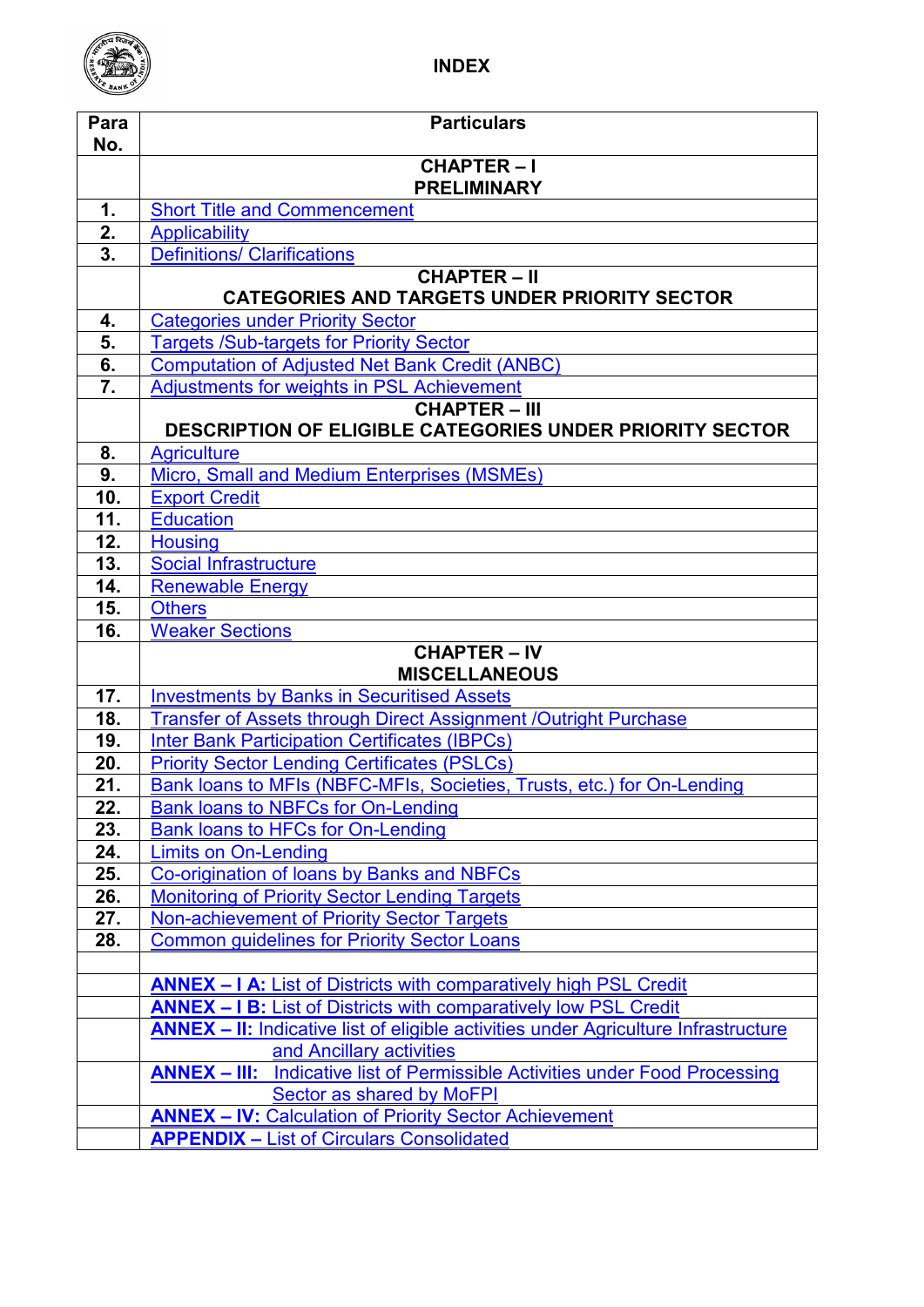

#### **Master Directions- Reserve Bank of India (Priority Sector Lending – Targets and Classification) Directions, 2020**

In exercise of the powers conferred by Sections 21 and 35A read with Section 56 of the Banking Regulation Act, 1949, the Reserve Bank of India, being satisfied that it is necessary and expedient in the public interest so to do, hereby, issues the Directions hereinafter specified.

# **CHAPTER – I PRELIMINARY**

## <span id="page-2-0"></span>**1. Short Title and Commencement**

- **1.1** These Directions shall be called the Reserve Bank of India (Priority Sector Lending – Targets and Classification) Directions, 2020.
- **1.2** These Directions shall come into effect on the day they are placed on the official website of the Reserve Bank of India.

# <span id="page-2-1"></span>**2. Applicability**

The provisions of these Directions shall apply to every Commercial Bank [including Regional Rural Bank (RRB), Small Finance Bank (SFB), Local Area Bank] and Primary (Urban) Co-operative Bank (UCB) other than Salary Earners' Bank licensed to operate in India by the Reserve Bank of India.

# <span id="page-2-2"></span>**3. Definitions/ Clarifications**

- **3.1** In these Directions, unless the context otherwise requires, the terms herein shall bear the meanings assigned to them below:
	- **(i)** 'Urban Co-operative Bank' or 'UCB' means a Primary Co-operative Bank as defined under Section 5(ccv) of the Banking Regulation Act, 1949 read with Section 56 of the Act.
	- **(ii)** "On-lending" means loans sanctioned by banks to eligible intermediaries for onward lending for creation of priority sector assets. The average maturity of priority sector assets thus created by the eligible intermediaries should be co-terminus with maturity of the bank loan.
	- **(iii)** Contingent liabilities/off-balance sheet items do not form part of priority sector achievement. However, foreign banks with less than 20 branches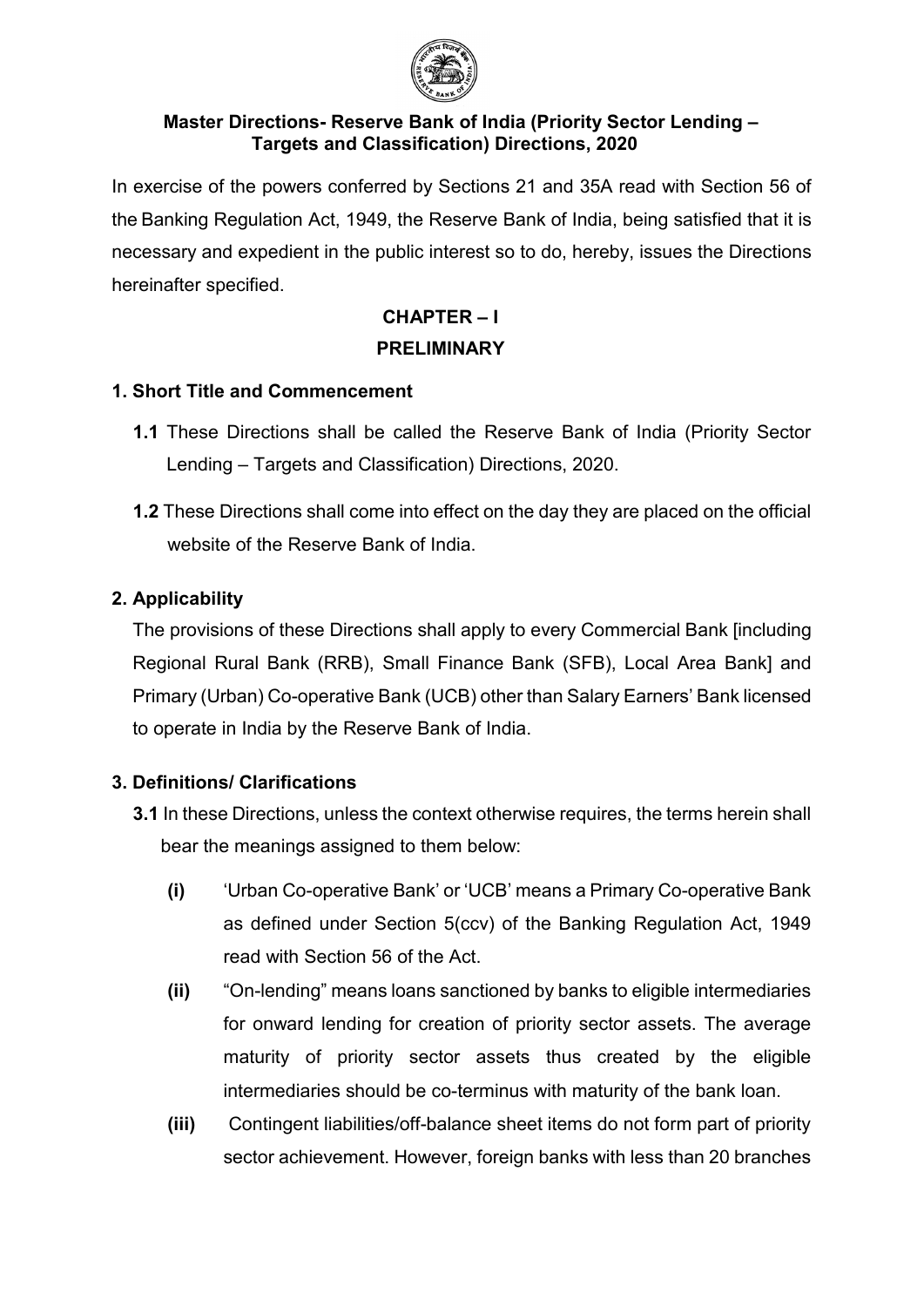

have an option to reckon the Credit Equivalent of Off-Balance Sheet Exposures (CEOBE) extended to borrowers for eligible priority sector activities for achievement of priority sector target, subject to the condition that the CEOBE (both priority sector and non-priority sector excluding interbank exposure) should be added to the Adjusted Net Bank Credit (ANBC) in the denominator for computation of PSL targets.

- **(iv)** Off-balance sheet interbank exposures are excluded for computing CEOBE for the priority sector targets.
- **(v)** The term "all-inclusive interest" includes interest (effective annual interest), processing fees and service charges.
- **3.2** All other expressions, unless defined herein, shall have the same meaning as has been assigned to them under the Banking Regulation Act, 1949 or the Reserve Bank of India Act, 1934 or any statutory modification or re-enactment thereto or as used in commercial parlance, as the case may be.
- **3.3** Banks must ensure that loans extended under priority sector are for approved purposes and the end use is continuously monitored. The banks should put in place proper internal controls and systems in this regard.

# **CHAPTER – II**

# **CATEGORIES AND TARGETS UNDER PRIORITY SECTOR**

## <span id="page-3-0"></span>**4. The categories under priority sector are as follows:**

- i. [Agriculture](#page-7-1)
- ii. [Micro, Small and Medium Enterprises](#page-11-0)
- iii. [Export Credit](#page-13-0)
- iv. [Education](#page-13-1)
- v. [Housing](#page-13-2)
- vi. [Social Infrastructure](#page-14-0)
- vii. [Renewable Energy](#page-15-0)
- viii. [Others](#page-15-1)

The details of eligible activities under the above categories are specified i[n Chapter](#page-7-2)  [III.](#page-7-2)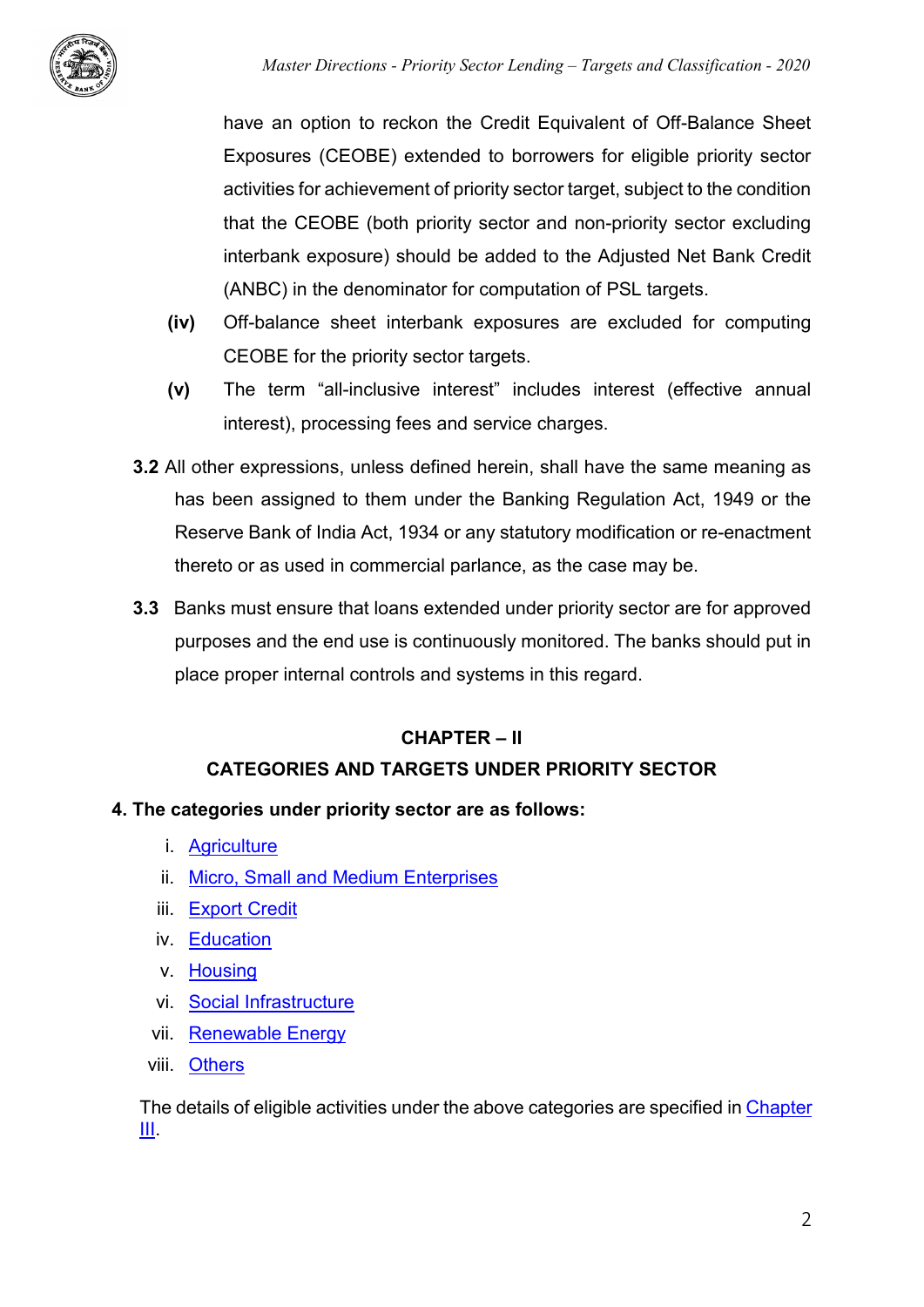

# <span id="page-4-0"></span>**5. Targets /Sub-targets for Priority sector**

**5.1** The targets and sub-targets set under priority sector lending, to be computed on the basis of the ANBC/ CEOBE as applicable as on the corresponding date of the preceding year, are as under:

| <b>Categories</b>                                                                                             | <b>Domestic</b><br>commercial banks<br>(excl. RRBs & SFBs)<br>& foreign banks with<br>20 branches and<br>above                                                | <b>Foreign banks</b><br>with less than<br>20 branches                                                        | <b>Regional Rural</b><br><b>Banks</b>                                                                                                                                                                                                                                                                                                                                                                                                          | <b>Small</b><br><b>Finance</b><br><b>Banks</b>                                                                                                          |
|---------------------------------------------------------------------------------------------------------------|---------------------------------------------------------------------------------------------------------------------------------------------------------------|--------------------------------------------------------------------------------------------------------------|------------------------------------------------------------------------------------------------------------------------------------------------------------------------------------------------------------------------------------------------------------------------------------------------------------------------------------------------------------------------------------------------------------------------------------------------|---------------------------------------------------------------------------------------------------------------------------------------------------------|
| <b>Total</b><br><b>Priority</b><br><b>Sector</b>                                                              | 40 per cent of ANBC as 40 per cent of 75 per<br>computed in para 6<br><b>CEOBE</b><br>below<br><b>or</b><br>whichever is higher                               | <b>ANBC</b><br>below<br>6.<br><b>CEOBE</b><br>whichever<br>higher; out<br>be to any other<br>priority sector | cent<br>as ANBC<br>as I<br>computed in para computed in para $6$ computed in<br>or below or CEOBE<br>whichever<br>is l<br>is higher; However, whichever is<br>of lending to Medium higher.<br>which up to 32% Enterprises, Social<br>can be in the Infrastructure and<br>form of lending to Renewable Energy<br>Exports and not shall be reckoned<br>less than 8% can for priority sector<br>achievement only<br>up to 15 per cent of<br>ANBC. | of $ 75$ per cent of<br><b>ANBC</b><br>as<br>para 6 below<br><b>CEOBE</b><br><b>or</b>                                                                  |
| <b>Agriculture</b>                                                                                            | 18 per cent of ANBC or<br>CEOBE, whichever is<br>higher; out of which<br>a target of 10 percent#<br>is prescribed for Small<br>and Marginal Farmers<br>(SMFs) | Not applicable                                                                                               | 18 per cent ANBC 18 per cent of<br>CEOBE, ANBC<br>or<br>whichever<br>higher;<br>out<br>which a target<br>10<br>percent#<br>prescribed<br><b>SMFs</b>                                                                                                                                                                                                                                                                                           | <b>or</b><br>$is$ CEOBE,<br>of whichever<br>is<br>of higher; out of<br>is which<br>a<br>for target of<br>10<br>percent#<br>is<br>prescribed<br>for SMFs |
| <b>Micro</b><br><b>Enterprises</b>                                                                            | 7.5 per cent of ANBC<br>or CEOBE, whichever<br>is higher                                                                                                      | Not applicable                                                                                               | per cent of $7.5$ per cent<br>7.5<br>ANBC or CEOBE,<br>whichever is higher                                                                                                                                                                                                                                                                                                                                                                     | of ANBC or<br>CEOBE,<br>whichever is<br>higher                                                                                                          |
| <b>Advances</b><br>to Weaker<br><b>Sections</b>                                                               | 12 percent# of ANBC<br>or CEOBE, whichever<br>is higher                                                                                                       | Not applicable                                                                                               | 15<br>cent<br>of<br>per<br>ANBC or CEOBE,<br>whichever is higher                                                                                                                                                                                                                                                                                                                                                                               | percent <sup>#</sup><br>12<br>of ANBC or<br>CEOBE,<br>whichever<br>is<br>higher                                                                         |
| # Revised targets for Agriculture and SMFs will be implemented in a phased manner as indicated in<br>para 5.2 |                                                                                                                                                               |                                                                                                              |                                                                                                                                                                                                                                                                                                                                                                                                                                                |                                                                                                                                                         |

**5.2** The targets for lending to SMFs and for Weaker Sections shall be revised upwards from FY 2021-22 onwards as follows: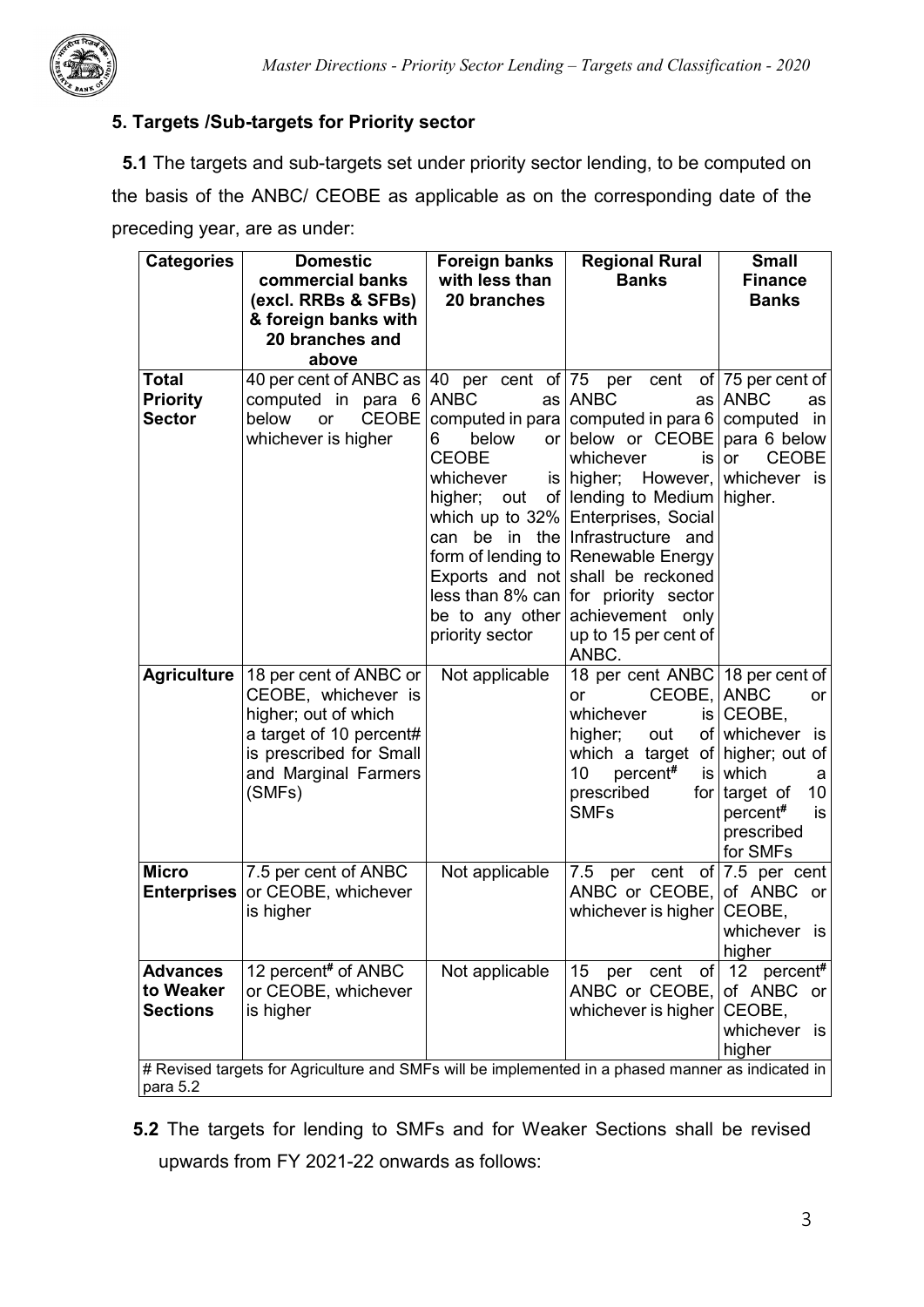

| <b>Categories</b>                                                                                 | <b>Primary Urban Co-operative Bank</b>                          |                                      |                         |                                                    |       |                                                                     |           |
|---------------------------------------------------------------------------------------------------|-----------------------------------------------------------------|--------------------------------------|-------------------------|----------------------------------------------------|-------|---------------------------------------------------------------------|-----------|
| <b>Total Priority</b>                                                                             |                                                                 |                                      |                         |                                                    |       | 40 per cent of ANBC or CEOBE, whichever is higher, which shall      |           |
| <b>Sector</b>                                                                                     |                                                                 |                                      |                         |                                                    |       | stand increased to 75 per cent of ANBC or CEOBE, whichever is       |           |
|                                                                                                   |                                                                 |                                      |                         |                                                    |       | higher, with effect from March 31, 2024. UCBs shall comply with the |           |
|                                                                                                   |                                                                 |                                      |                         | stipulated target as per the following milestones: |       |                                                                     |           |
|                                                                                                   |                                                                 | Existing                             |                         | March 31,   March 31,                              |       | March 31,                                                           | March 31, |
|                                                                                                   |                                                                 | target                               |                         | 2021                                               | 2022  | 2023                                                                | 2024      |
|                                                                                                   |                                                                 | 40%                                  |                         | 45%                                                | 50%   | 60%                                                                 | 75%       |
| <b>Micro</b>                                                                                      | 7.5 per cent of ANBC or Credit Equivalent Amount of Off-Balance |                                      |                         |                                                    |       |                                                                     |           |
| <b>Enterprises</b>                                                                                | Sheet Exposure, whichever is higher                             |                                      |                         |                                                    |       |                                                                     |           |
| 12 per cent <sup>#</sup> of ANBC or credit equivalent amount of Off-Balance<br><b>Advances to</b> |                                                                 |                                      |                         |                                                    |       |                                                                     |           |
| Weaker                                                                                            |                                                                 | Sheet Exposure, whichever is higher. |                         |                                                    |       |                                                                     |           |
| <b>Sections</b>                                                                                   |                                                                 |                                      |                         |                                                    |       |                                                                     |           |
| # Revised targets for weaker sections will be implemented in a phased manner as indicated below   |                                                                 |                                      |                         |                                                    |       |                                                                     |           |
| <b>Financial Year</b>                                                                             |                                                                 |                                      |                         | <b>Small and Marginal</b>                          |       | <b>Weaker Sections target ^</b>                                     |           |
|                                                                                                   |                                                                 |                                      | <b>Farmers target *</b> |                                                    |       |                                                                     |           |
| 2020-21                                                                                           |                                                                 |                                      | 8%                      |                                                    | 10%   |                                                                     |           |
| 2021-22                                                                                           |                                                                 |                                      | 9%                      |                                                    | 11%   |                                                                     |           |
| 2022-23                                                                                           |                                                                 |                                      | 9.5%                    |                                                    | 11.5% |                                                                     |           |
| 2023-24                                                                                           |                                                                 |                                      | 10%                     |                                                    | 12%   |                                                                     |           |

 *\* Not applicable to UCBs*

 *^ Weaker Sections target for RRBs will continue to be 15% of ANBC or CEOBE, whichever is higher.*

**5.3** All domestic banks (other than UCBs) and foreign banks with more than 20 branches are directed to ensure that the overall lending to Non-Corporate Farmers (NCFs) does not fall below the system-wide average of the last three years' achievement which will be separately notified every year. The applicable target for lending to the non-corporate farmers for FY 2020-21 will be 12.14% of ANBC or CEOBE whichever is higher. All efforts should be made by banks to reach the level of 13.5 percent of ANBC (erstwhile target for direct lending to agriculture sector).

## <span id="page-5-0"></span>**6. Computation of Adjusted Net Bank Credit (ANBC)**

**6.1** For the purpose of priority sector lending, ANBC denotes the outstanding Bank Credit in India [As prescribed in item No.VI of Form 'A' under Section 42 (2) of the RBI Act, 1934] and computed as follows:

| Bank Credit in India [As prescribed in item No.VI of Form `A' under   |  |  |
|-----------------------------------------------------------------------|--|--|
| Section 42(2) of the RBI Act, 1934]                                   |  |  |
| Bills Rediscounted with RBI and other approved Financial Institutions |  |  |
| Net Bank Credit (NBC)*                                                |  |  |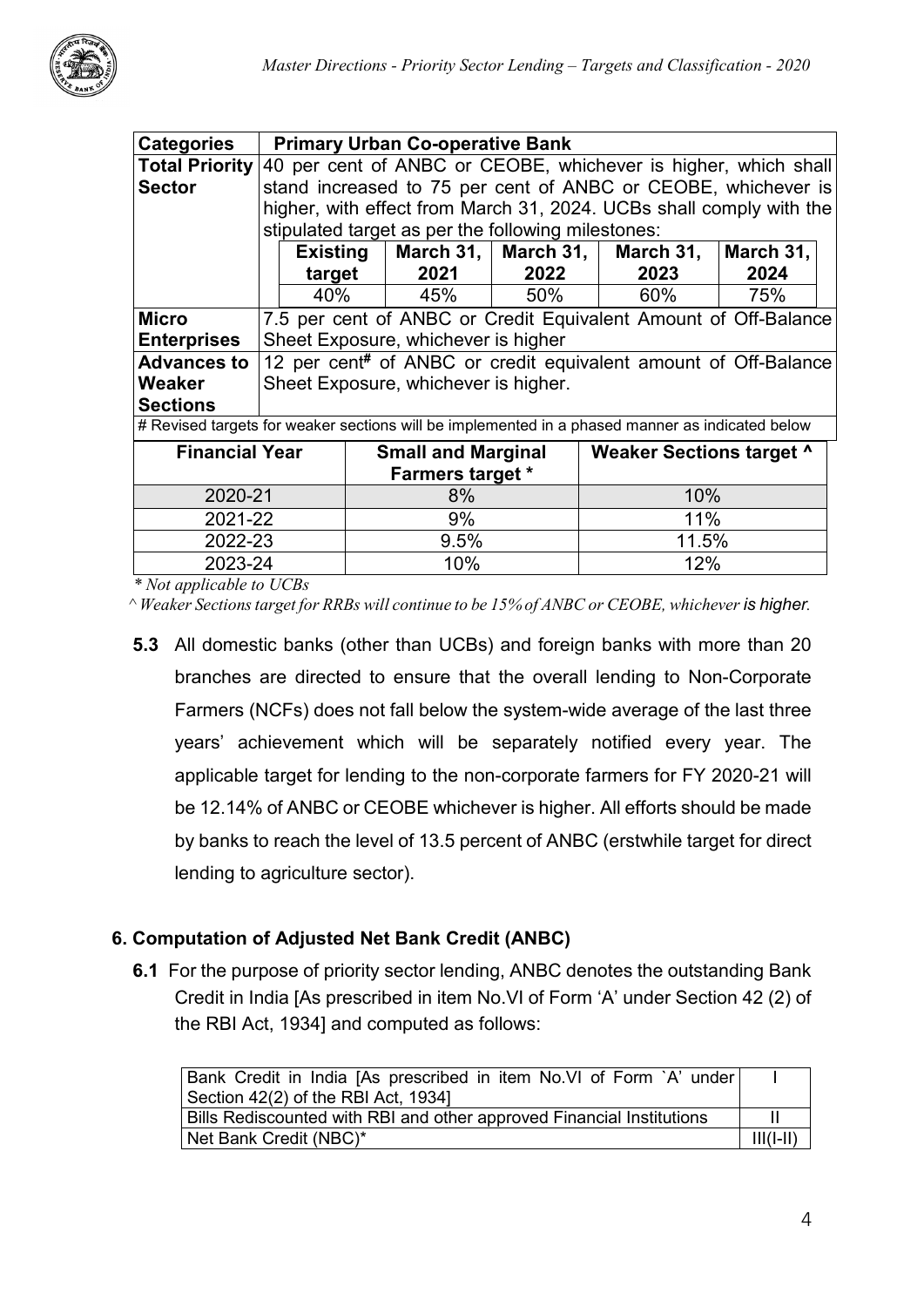

| Outstanding Deposits under RIDF and other eligible funds with NABARD,  | IV   |
|------------------------------------------------------------------------|------|
| NHB, SIDBI and MUDRA Ltd in lieu of non-achievement of priority sector |      |
| lending targets/sub-targets + outstanding PSLCs                        |      |
| Eligible amount for exemptions on issuance of long-term bonds for      | V    |
| infrastructure and affordable housing as per circular DBOD.BP.BC.      |      |
| No.25/08.12.014/2014-15 dated July 15, 2014                            |      |
| Advances extended in India against the incremental FCNR (B)/NRE        | VI   |
| deposits, qualifying for exemption from CRR/SLR requirements, as per   |      |
| the Reserve Bank's circulars DBOD.No.Ret.BC.36/12.01.001/ 2013-14      |      |
| dated August 14, 2013 read with DBOD.No.Ret.BC.93/ 12.01.001/2013-     |      |
| 14 dated January 31, 2014, DBOD mailbox clarification issued on        |      |
| February 6, 2014 and UBD.BPD.(PCB).CIR.No.5/13.01.000/2013-14          |      |
| dated August 27, 2013 read with UBD.BPD.(PCB). Cir.No.72/ 13.01.000/   |      |
| 2013-14 dated June 11, 2014.                                           |      |
| Investments made by public sector banks in the Recapitalization Bonds  | VII  |
| floated by Government of India                                         |      |
| Other investments eligible to be treated as priority sector (e.g.      | VIII |
| investments in securitised assets)                                     |      |
| Face Value of securities acquired and kept under HTM category under    | IX   |
| the TLTRO 2.0 (Press Release 2019-2020/2237 dated April 17, 2020       |      |
| read with Q.11 of FAQ and SLF-MF- Press Release 2019-2020/2276         |      |
| dated April 27, 2020 and also Extended Regulatory Benefits under SLF-  |      |
| MF Scheme vide Press Release 2019-2020/2294 dated April 30, 2020.      |      |
| Bonds/debentures in Non-SLR categories under HTM category              | X.   |
| For UCBs: investments made after August 30, 2007 in permitted non SLR  | XI   |
| bonds held under 'Held to Maturity' (HTM) category                     |      |
| ANBC (Other than UCBs)<br>$III + IV - (V+VI+VII) + VIII - IX + X$      |      |
| <b>ANBC for UCBs</b><br>$III + IV - VI - IX + XI$                      |      |
|                                                                        |      |

*\* For the purpose of priority sector computation only. Banks should not deduct / net any amount like provisions, accrued interest, etc. from NBC.*

- **6.2** For the purpose of calculation of CEOBE, banks may be guided by the Master Circular on Exposure Norms issued by Department of Regulation, RBI vide [DBR.No.Dir.BC.12/13.03.00/](https://rbi.org.in/Scripts/BS_ViewMasCirculardetails.aspx?id=9875) 2015-16 dated July 1, 2015 and as updated from time to time. UCBs may be guided by the relevant provisions of the Master [Circular dated July 1, 2015](https://www.rbi.org.in/Scripts/BS_ViewMasCirculardetails.aspx?id=9816) on 'Prudential Norms on Capital Adequacy - UCBs' issued by Reserve Bank of India.
- **6.3** SFBs may be further guided by Para 6.5 (ii to vii) of the Operating Guidelines for Small Finance Banks issued by Department of Regulation [\(RBI/2016-17/81](https://www.rbi.org.in/Scripts/NotificationUser.aspx?Id=10636&Mode=0)  [DBR.NBD. No.26/16.13.218/2016-17 dated October 06, 2016\)](https://www.rbi.org.in/Scripts/NotificationUser.aspx?Id=10636&Mode=0), pertaining to treatment of grandfathered loans**,** for computation of ANBC.
- **6.4** While calculating Net Bank Credit as above, if banks subtract prudential write off at Corporate/Head Office level, it must be ensured that the credit to priority sector and all other sub-sectors so written off should also be subtracted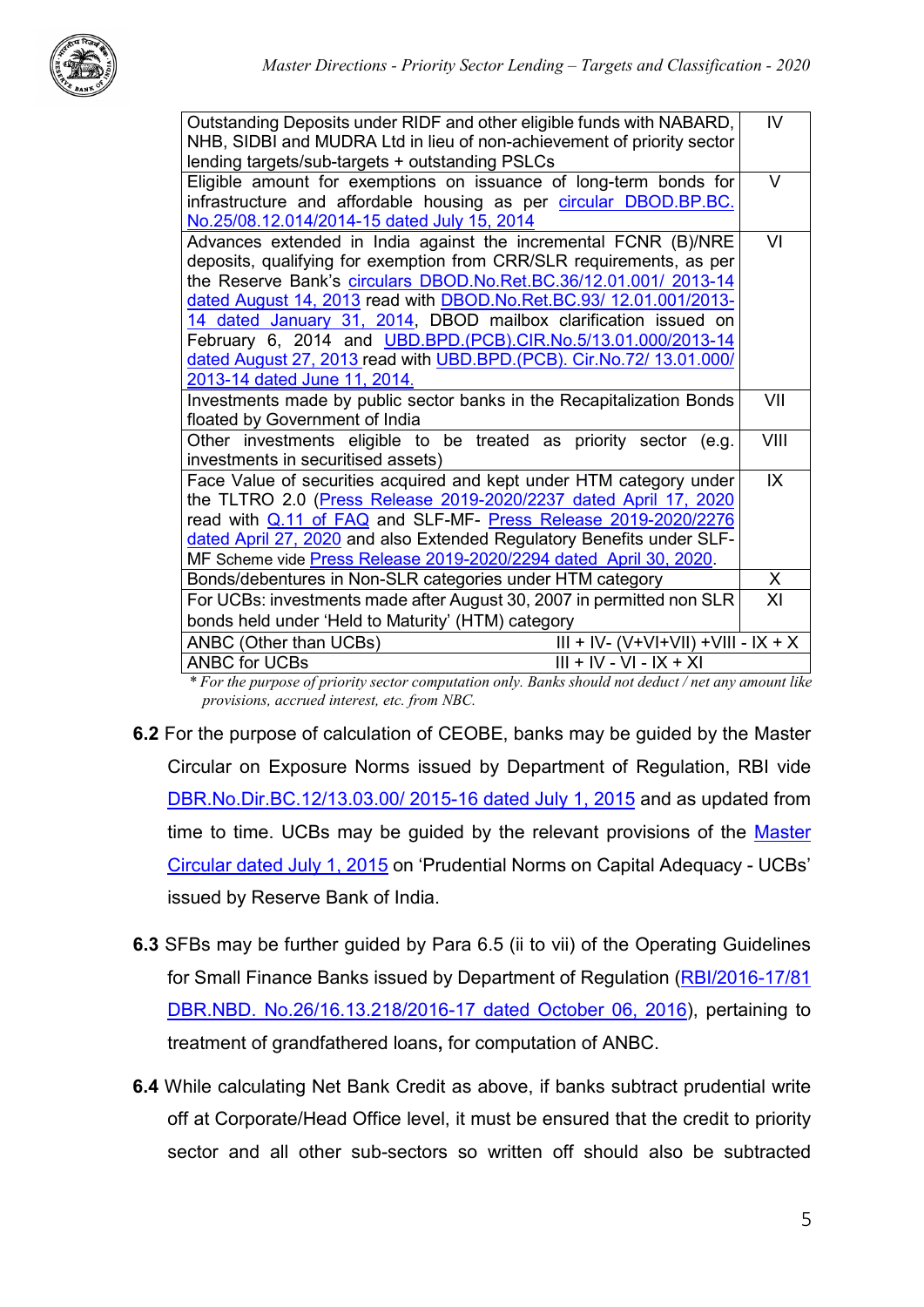

category wise from priority sector and sub-target achievement. Wherever, investments or any other items which are treated as eligible for classification under priority sector target/sub-target achievement, the same should also form part of Adjusted Net Bank Credit.

**6.5** All the banks have to adhere to the respective licencing guidelines and operating guidelines issued by the Department of Regulation, RBI and updated from time to time

#### <span id="page-7-0"></span>**7. Adjustments for weights in PSL Achievement**

To address regional disparities in the flow of priority sector credit at the district level, it has been decided to rank districts on the basis of per capita credit flow to priority sector and build an incentive framework for districts with comparatively lower flow of credit and a dis-incentive framework for districts with comparatively higher flow of priority sector credit. Accordingly, from FY 2021-22 onwards, a higher weight (125%) would be assigned to the incremental priority sector credit in the identified districts where the credit flow is comparatively lower (per capita PSL less than ₹6000), and a lower weight (90%) would be assigned for incremental priority sector credit in the identified districts where the credit flow is comparatively higher (per capita PSL greater than ₹25,000). The list of both categories of districts is given in [Annex IA](#page-23-1) & [IB.](#page-28-0) This list will be valid for a period up to FY 2023-24 and will be reviewed thereafter. The districts other than those mentioned in Annex IA and IB will continue to have existing weightage of 100%.

The banks should continue to report the actual outstanding amount in QPSA returns as hitherto. Adjustments for weights to incremental PSL credit will be done by RBI, based on reporting of district wise credit flow to FIDD, CO through the ADEPT database. RRBs, UCBs, LABs and foreign banks (including WoS) would be exempted from adjustments of weights in PSL achievement due to their currently limited area of operation/catering to a niche segment.

## **CHAPTER – III**

# <span id="page-7-2"></span>**DESCRIPTION OF ELIGIBLE CATEGORIES UNDER PRIORITY SECTOR**

## <span id="page-7-1"></span>**8. Agriculture**

The lending to agriculture sector will include Farm Credit (Agriculture and Allied Activities), lending for Agriculture Infrastructure and Ancillary Activities.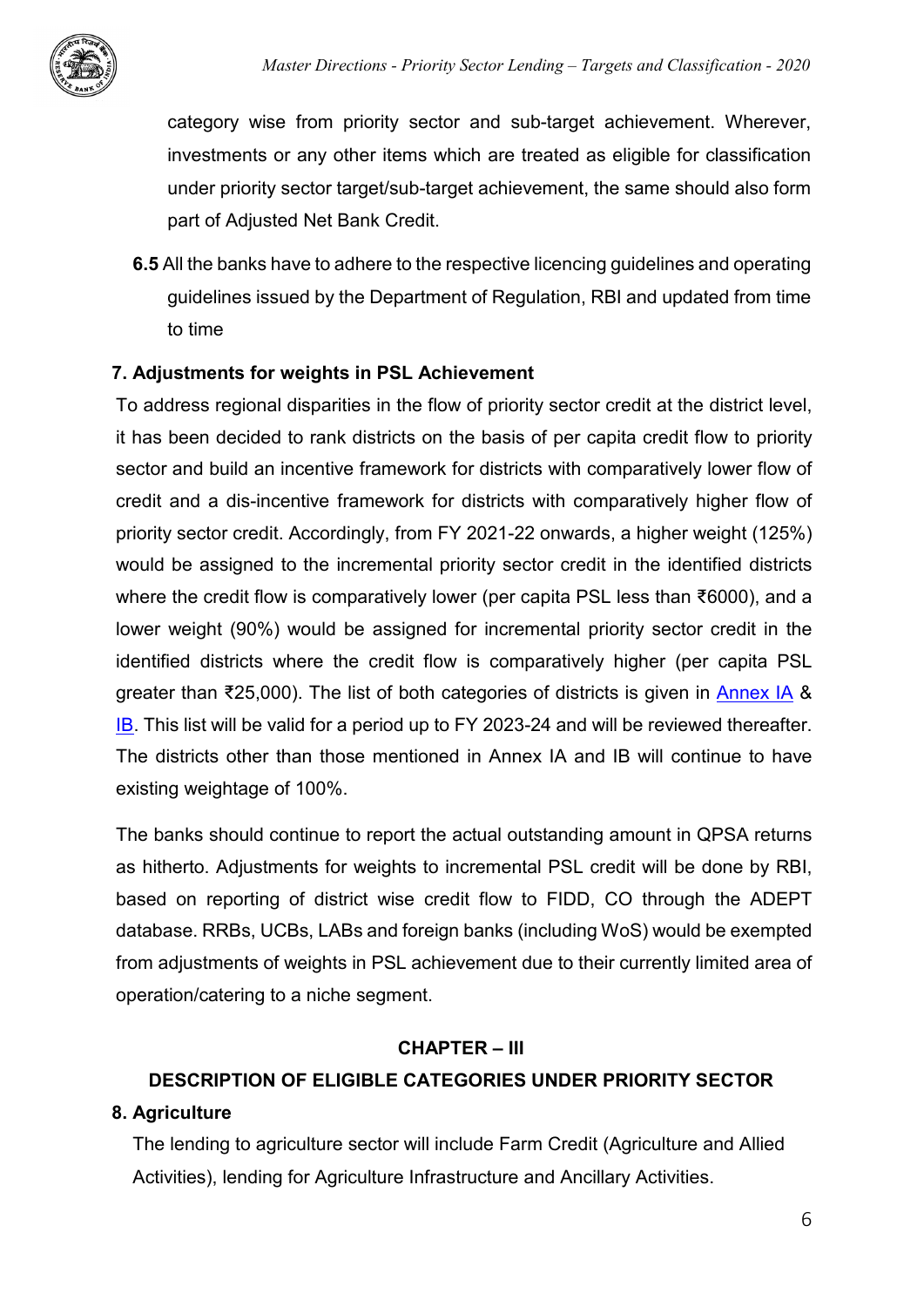

# **8.1 Farm Credit - Individual farmers**

 Loans to individual farmers [including Self Help Groups (SHGs) or Joint Liability Groups (JLGs) i.e. groups of individual farmers, provided banks maintain disaggregated data of such loans] and Proprietorship firms of farmers, directly engaged in Agriculture and Allied Activities, viz. dairy, fishery, animal husbandry, poultry, bee-keeping and sericulture. This will include:

- **i.** Crop loans including loans for traditional/non-traditional plantations, horticulture and allied activities.
- **ii.** Medium and long-term loans for agriculture and allied activities (e.g. purchase of agricultural implements and machinery and developmental loans for allied activities).
- **iii.** Loans for pre and post-harvest activities viz. spraying, harvesting, grading and transporting of their own farm produce.
- **iv.** Loans to distressed farmers indebted to non-institutional lenders.
- **v.** Loans under the Kisan Credit Card Scheme.
- **vi.** Loans to small and marginal farmers for purchase of land for agricultural purposes.
- **vii.** Loans against pledge/hypothecation of agricultural produce (including warehouse receipt<sup>[1](#page-8-0)</sup>) for a period not exceeding 12 months subject to a limit up to ₹50 lakh.
- **viii.** Loans to farmers for installation of stand-alone Solar Agriculture Pumps and for solarisation of grid connected Agriculture Pumps.
	- **ix.** Loans to farmers for installation of solar power plants on barren/fallow land or in stilt fashion on agriculture land owned by farmer.

#### **8.2 Farm Credit - Corporate farmers, Farmer Producer Organisations (FPOs)/(FPC) Companies of Individual Farmers, Partnership firms and Co-operatives of farmers engaged in Agriculture and Allied Activities**

**(a)** Loans for the following activities will be subject to an aggregate limit of ₹2 crore per borrowing entity:

<span id="page-8-0"></span> <sup>1</sup> Includes negotiable warehouse receipt (NWR) and electronic negotiable warehouse receipt (e-NWR)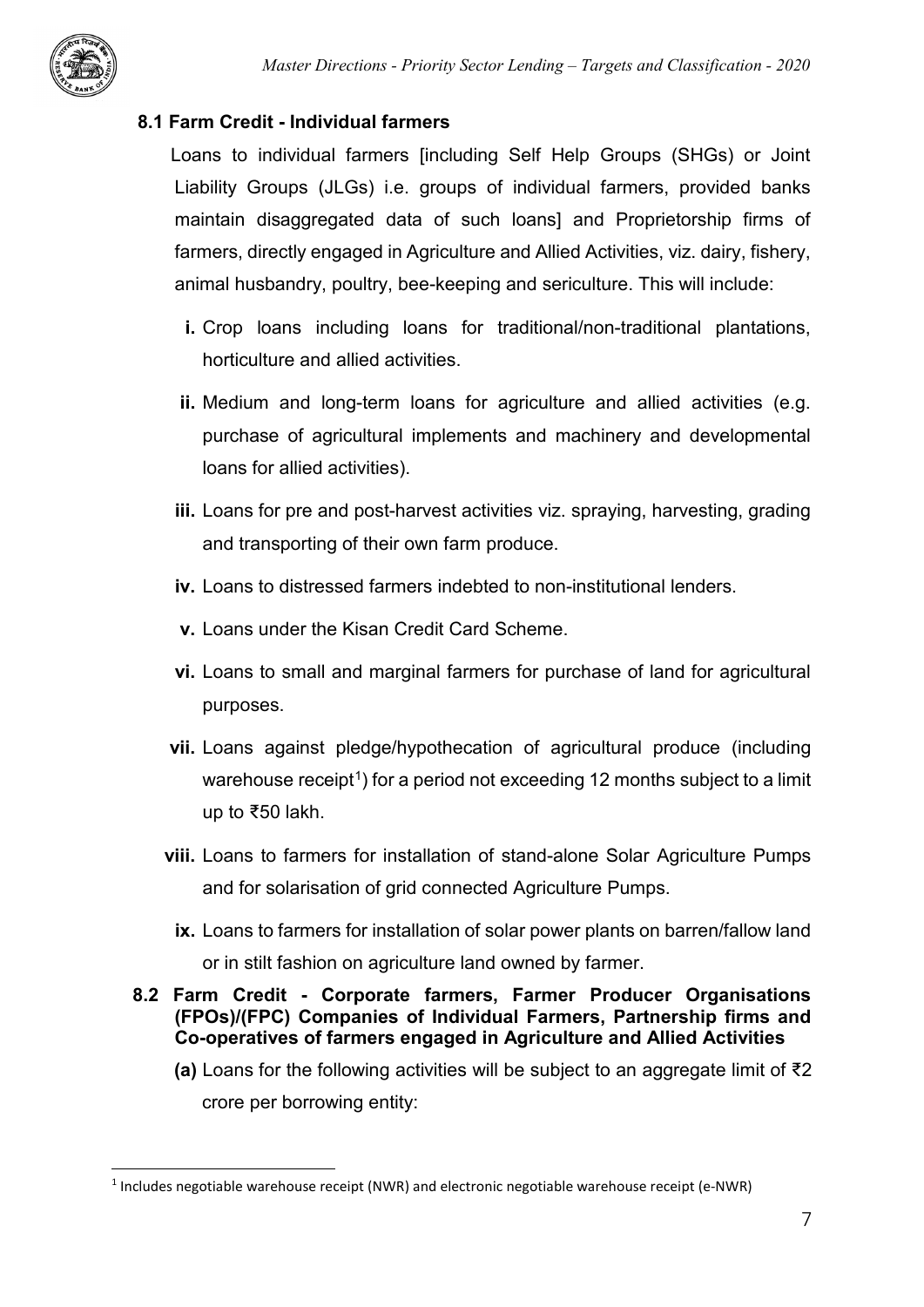

- **(i)** Crop loans to farmers which will include traditional/non-traditional plantations and horticulture and loans for allied activities.
- **(ii)** Medium and long-term loans for agriculture and allied activities (e.g. purchase of agricultural implements and machinery and developmental loans for allied activities).
- **(iii)** Loans for pre and post-harvest activities viz. spraying, harvesting, grading and transporting of their own farm produce.
- **(b)** Loans up to ₹50 lakh against pledge/hypothecation of agricultural produce (including warehouse receipts<sup>[2](#page-9-0)</sup>) for a period not exceeding 12 months.
- **(c)** Loans up to ₹5 crore per borrowing entity to FPOs/FPCs undertaking farming with assured marketing of their produce at a pre-determined price.
- **(d)** UCBs are not permitted to lend to co-operatives of farmers.

## **8.3 Agriculture Infrastructure**

Loans for agriculture infrastructure will be subject to an aggregate sanctioned limit of ₹100 crore per borrower from the banking system. List of activities is furnished in [Annex II.](#page-32-0)

## **8.4 Ancillary Services**

- **8.4.1** Following loans under ancillary services will be subject to limits prescribed as under:
	- **i.** Loans up to ₹5 crore to co-operative societies of farmers for purchase of the produce of members (Not applicable to UCBs)
	- **ii.** Loans up to ₹50 crore to Start-ups, as per definition of Ministry of Commerce and Industry, Govt. of India that are engaged in agriculture and allied services.
	- **iii.** Loans for Food and Agro-processing up to an aggregate sanctioned limit of ₹100 crore per borrower from the banking system.

<span id="page-9-0"></span> <sup>2</sup> Includes negotiable warehouse receipt (NWR) and electronic negotiable warehouse receipt (e-NWR)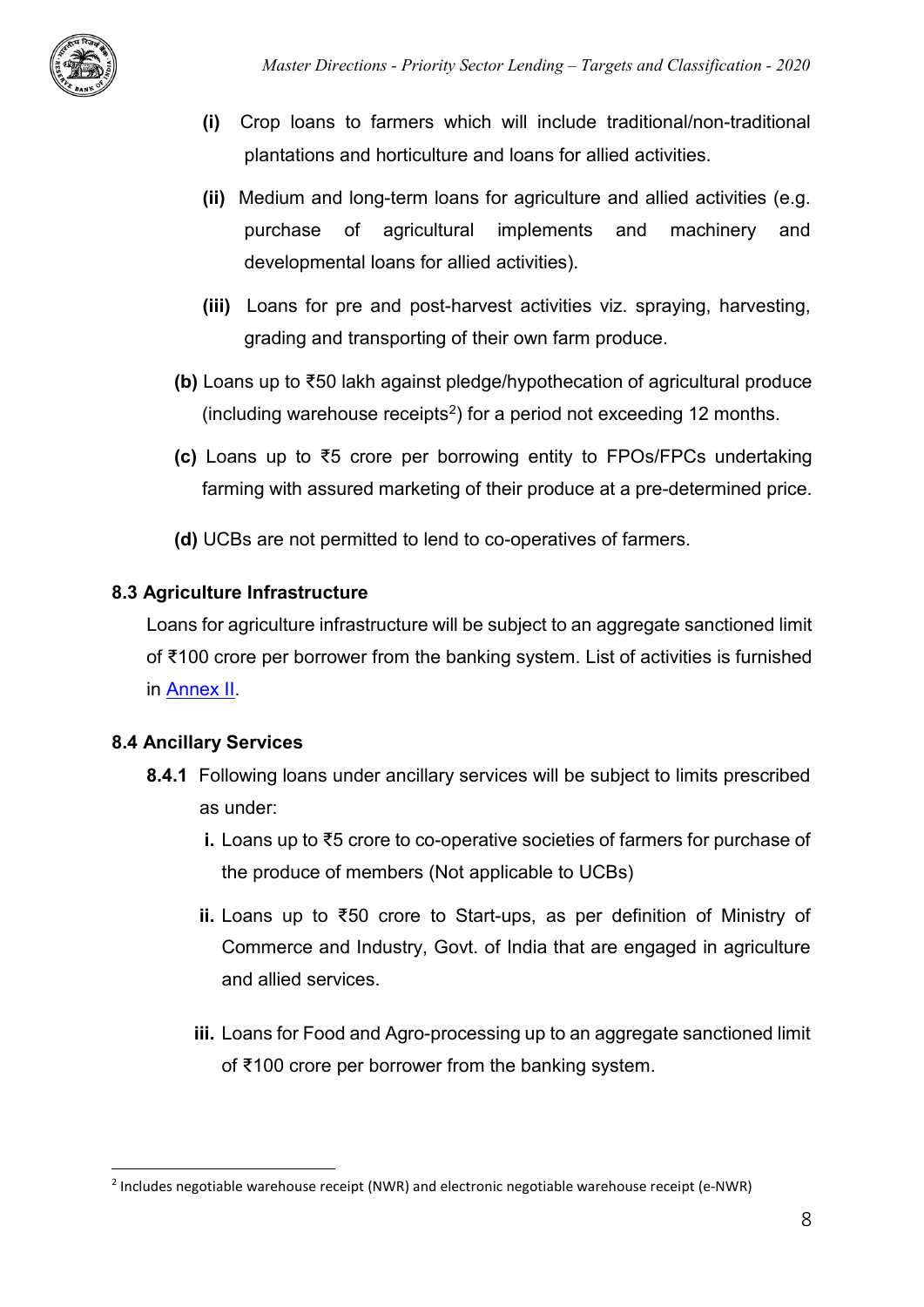

- **8.4.2** Outstanding deposits under RIDF and other eligible funds with NABARD on account of priority sector shortfall.
- **8.4.3** The eligible activities under ancillary services and food and agro-processing is given in [Annex II](#page-32-1) and [Annex III,](#page-33-1) respectively.

# **8.5 Small and Marginal Farmers (SMFs)**

For the purpose of computation of achievement of the sub-target, Small and Marginal Farmers will include the following:

- **i.** Farmers with landholding of up to 1 hectare (Marginal Farmers).
- **ii.** Farmers with a landholding of more than 1 hectare and up to 2 hectares (Small Farmers).
- **iii.** Landless agricultural labourers, tenant farmers, oral lessees and sharecroppers whose share of landholding is within the limits prescribed for SMFs.
- **iv.** Loans to Self Help Groups (SHGs) or Joint Liability Groups (JLGs), i.e. groups of individual SMFs directly engaged in Agriculture and Allied Activities, provided banks maintain disaggregated data of such loans.
- **v.** Loans up to ₹2 lakh to individuals solely engaged in Allied activities without any accompanying land holding criteria.
- **vi.** Loans to FPOs/FPC of individual farmers and co-operatives of farmers directly engaged in Agriculture and Allied Activities where the land-holding share of SMFs is not less than 75 per cent, subject to loan limits prescribed in para 8.2. UCBs are not permitted to lend to co-operatives of farmers.

# **8.6 Lending by banks to NBFCs and MFIs for on-lending in agriculture**

- (i) Bank credit extended to registered NBFC-MFIs and other MFIs (Societies, Trusts etc.) which are members of RBI recognised SRO for the sector, for on-lending to individuals and also to members of SHGs / JLGs will be eligible for categorisation as priority sector advance under respective categories of agriculture subject to conditions specified in para 21 (not applicable to RRBs, UCBs, SFBs and LABs).
- (ii) Bank credit to registered NBFCs (other than MFIs) towards on-lending for 'Term lending' component under agriculture will be allowed up to ₹ 10 lakh per borrower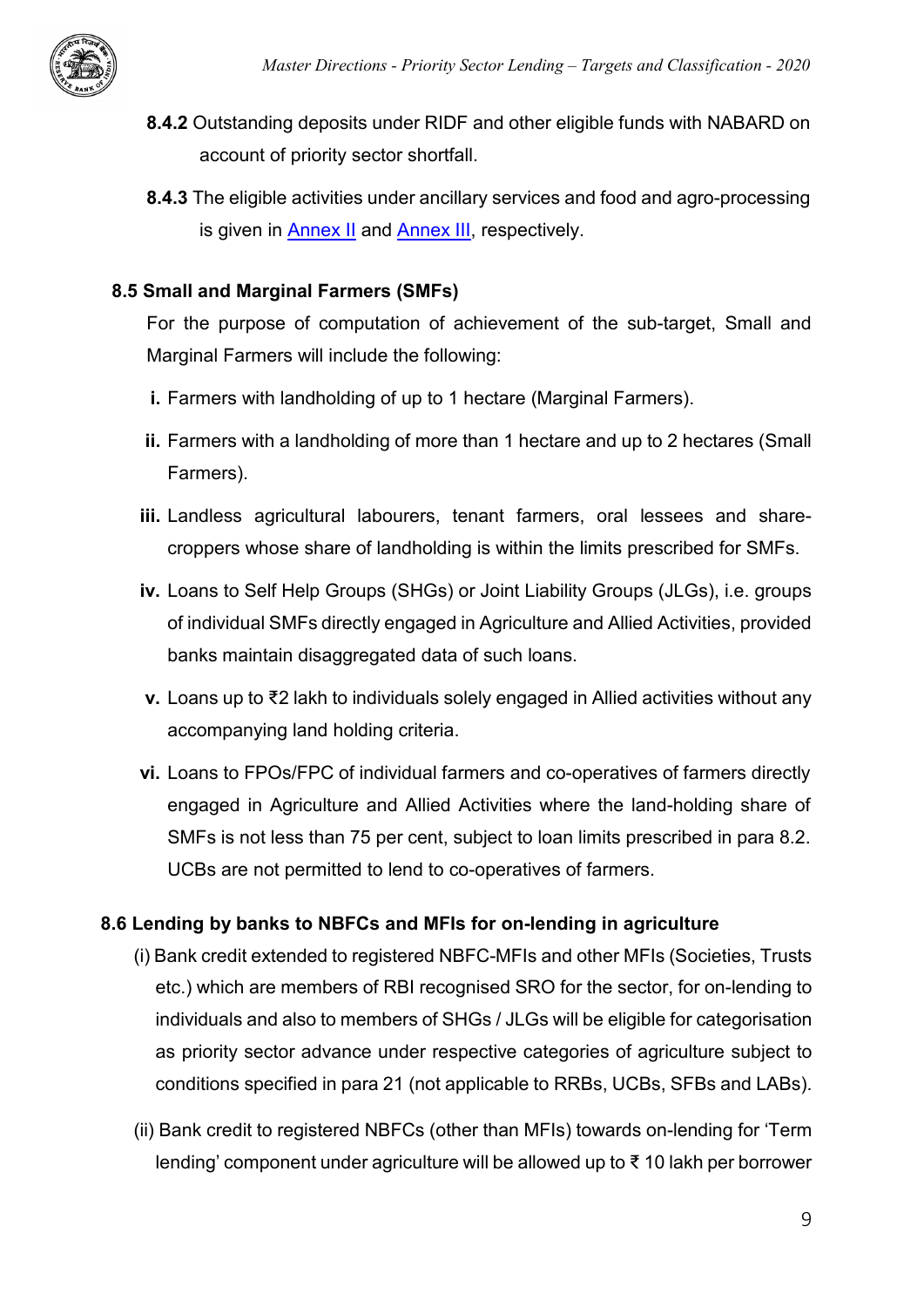

subject to conditions specified in para 22 and 24 (not applicable to RRBs, UCBs, SFBs and LABs).

#### <span id="page-11-0"></span>**9. Micro, Small and Medium Enterprises (MSMEs)**

The definition of MSMEs will be as per Government of India (GoI), [Gazette](https://rbidocs.rbi.org.in/rdocs/content/pdfs/IndianGazzate02072020.pdf)  [Notification S.O. 2119 \(E\) dated June 26, 2020](https://rbidocs.rbi.org.in/rdocs/content/pdfs/IndianGazzate02072020.pdf) read with [circular RBI/2020-2021/10](https://www.rbi.org.in/Scripts/NotificationUser.aspx?Id=11934&Mode=0)  [FIDD.MSME & NFS.BC.No.3/06.02.31/2020-21](https://www.rbi.org.in/Scripts/NotificationUser.aspx?Id=11934&Mode=0) read with [FIDD.MSME & NFS. BC.](https://www.rbi.org.in/Scripts/BS_CircularIndexDisplay.aspx?Id=11951)  [No.4 /06.02.31/2020-21](https://www.rbi.org.in/Scripts/BS_CircularIndexDisplay.aspx?Id=11951) dated July 2, 2020, August 21, 2020 respectively on 'Credit flow to Micro, Small and Medium Enterprises Sector' and updated from time to time. Further, such MSMEs should be engaged in the manufacture or production of goods, in any manner, pertaining to any industry specified in the First Schedule to the Industries (Development and Regulation) Act, 1951 or engaged in providing or rendering of any service or services. All bank loans to MSMEs conforming to the above guidelines qualify for classification under priority sector lending.

#### **9.1 Factoring Transactions (not applicable to RRBs and UCBs)**

- **(i)** 'With Recourse' Factoring transactions by banks which carry out the business of factoring departmentally wherever the 'assignor' is a Micro, Small or Medium Enterprise would be eligible for classification under MSME category on the reporting dates.
- **(ii)** In terms of paragraph 9 of [Circular DBR.No. FSD.BC.32/24.01.007/2015-](https://www.rbi.org.in/Scripts/NotificationUser.aspx?Id=9965&Mode=0) [16 dated July 30, 2015](https://www.rbi.org.in/Scripts/NotificationUser.aspx?Id=9965&Mode=0) on 'Provision of Factoring Services by Banks-Review', inter-alia, the borrower's bank shall obtain from the borrower, periodical certificates regarding factored receivables to avoid double financing/ counting. Further, the 'factors' must intimate the limits sanctioned to the borrower and details of debts factored to the banks concerned, taking responsibility to avoid double financing.
- **(iii)** Factoring transactions pertaining to MSMEs taking place through the Trade Receivables Discounting System (TReDS) shall also be eligible for classification under priority sector.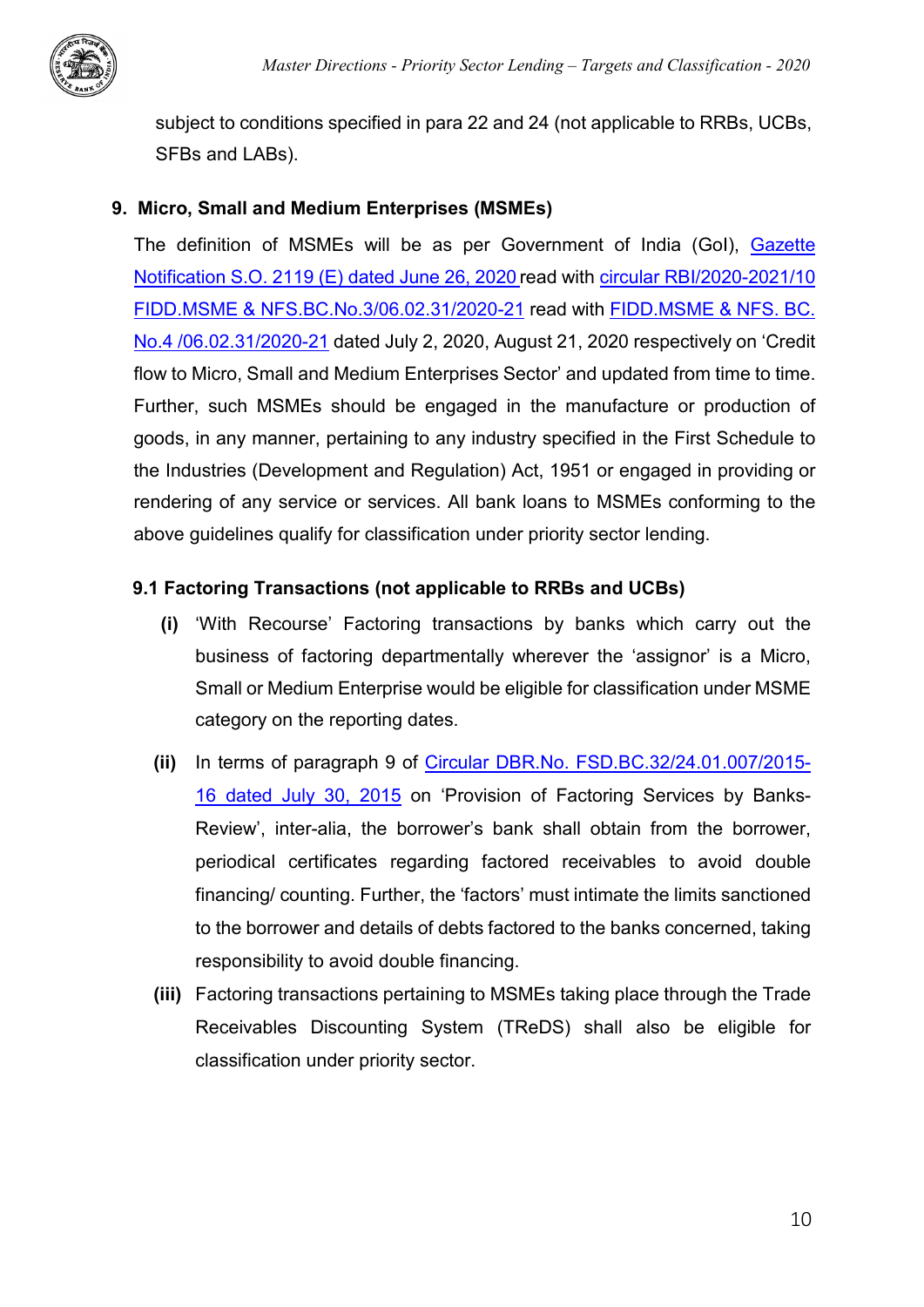

# **9.2 Khadi and Village Industries Sector (KVI)**

All loans to units in the KVI sector will be eligible for classification under the subtarget of 7.5 percent prescribed for Micro Enterprises under priority sector.

# **9.3Other Finance to MSMEs**

- **(i)** Loans up to ₹50 crore to Start-ups, as per definition of Ministry of Commerce and Industry, Govt. of India that confirm to the definition of MSME as per Para 9.
- **(ii)** Loans to entities involved in assisting the decentralized sector in the supply of inputs and marketing of output of artisans, village and cottage industries. In respect of UCBs, the term "entities" shall not include institutions to which UCBs are not permitted to lend under the RBI guidelines / the legal framework governing their functioning.
- **(iii)** Loans to co-operatives of producers in the decentralized sector viz. artisans, village and cottage industries (Not applicable for UCBs).
- **(iv)** Loans sanctioned by banks to NBFC-MFIs and other MFIs (Societies, Trusts etc.) which are members of RBI recognised SRO for the sector for on-lending to MSME sector as per the conditions specified in paragraph 21 of these Master Directions (not applicable to RRBs, SFBs and UCBs)
- **(v)** Loans to registered NBFCs (other than MFIs) for on-lending to Micro & Small Enterprises as per conditions specified in para 22 of these Master Directions (not applicable to RRBs, SFBs and UCBs)
- **(vi)** Credit outstanding under General Credit Cards (including Artisan Credit Card, Laghu Udyami Card, Swarojgar Credit Card and Weaver's Card etc. in existence and catering to the non-farm entrepreneurial credit needs of individuals).
- **(vii)** Overdraft to Pradhan Mantri Jan-Dhan Yojana (PMJDY) account holders as per limits and conditions prescribed by Department of Financial Services, Ministry of Finance from time to time, will qualify as achievement of the target for lending to Micro Enterprises.
- **(viii)** Outstanding deposits with SIDBI and MUDRA Ltd. on account of priority sector shortfall.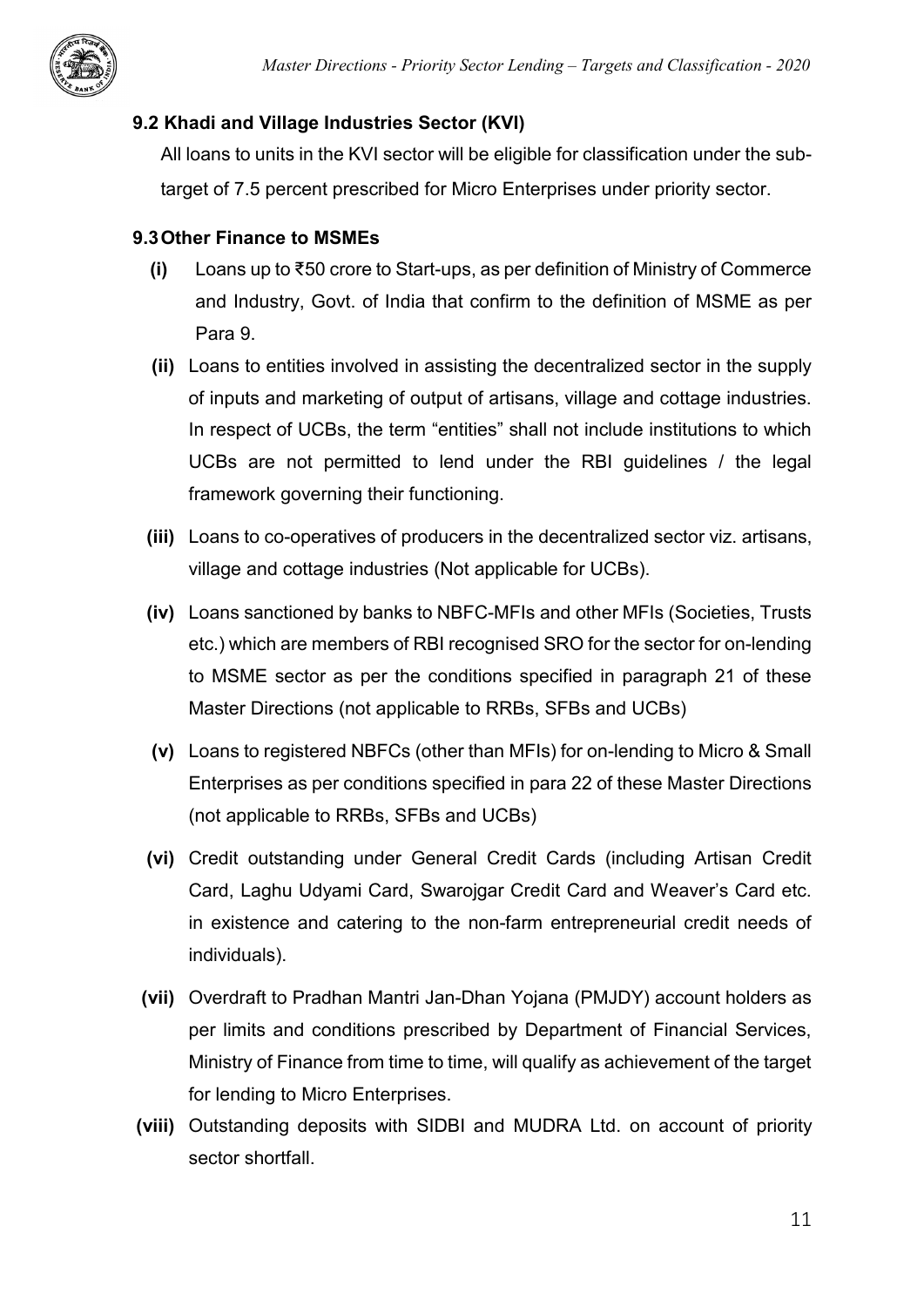

# <span id="page-13-0"></span>**10. Export Credit (not applicable to RRBs and LABs)**

Export credit under agriculture and MSME sectors are allowed to be classified as PSL in the respective categories viz. agriculture and MSME. Export Credit (other than in agriculture and MSME) will be allowed to be classified as priority sector as per the following table:

| Domestic banks / WoS of<br>Foreign banks/ SFBs/ UCBs | Foreign banks with 20<br>branches and above | Foreign banks with less<br>than 20 branches |
|------------------------------------------------------|---------------------------------------------|---------------------------------------------|
| Incremental export credit over                       | Incremental export credit                   | Export credit up to 32 per                  |
| corresponding date of the                            | over corresponding date                     | cent of ANBC or CEOBE                       |
| preceding year, up to 2 per                          | of the preceding year, up                   | whichever is higher.                        |
| cent of ANBC or CEOBE                                | to 2 percent of ANBC or                     |                                             |
| whichever is higher, subject to                      | <b>CEOBE</b><br>whichever<br>İS.            |                                             |
| a sanctioned limit of up to ₹40                      | higher.                                     |                                             |
| crore per borrower.                                  |                                             |                                             |

**10.1** Export credit includes pre-shipment and post-shipment export credit (excluding off-balance sheet items) as defined in Master Circular on Rupee / Foreign Currency Export Credit and Customer Service to Exporters issued by Department of Regulation, RBI vide [DBR No.DIR.BC.14/04.02.002/2015-16](https://www.rbi.org.in/scripts/BS_ViewMasCirculardetails.aspx?id=9852)  [dated July 1, 2015](https://www.rbi.org.in/scripts/BS_ViewMasCirculardetails.aspx?id=9852) and updated from time to time.

#### <span id="page-13-1"></span>**11. Education**

Loans to individuals for educational purposes, including vocational courses, not exceeding ₹ 20 lakh will be considered as eligible for priority sector classification. Loans currently classified as priority sector will continue till maturity.

## <span id="page-13-2"></span>**12. Housing**

- **12.1** Bank loans to Housing sector as per limits prescribed below are eligible for priority sector classification:
	- **(i)** Loans to individuals up to ₹35 lakh in metropolitan centres (with population of ten lakh and above) and up to ₹25 lakh in other centres for purchase/construction of a dwelling unit per family provided the overall cost of the dwelling unit in the metropolitan centre and at other centres does not exceed ₹45 lakh and ₹30 lakh respectively. Existing individual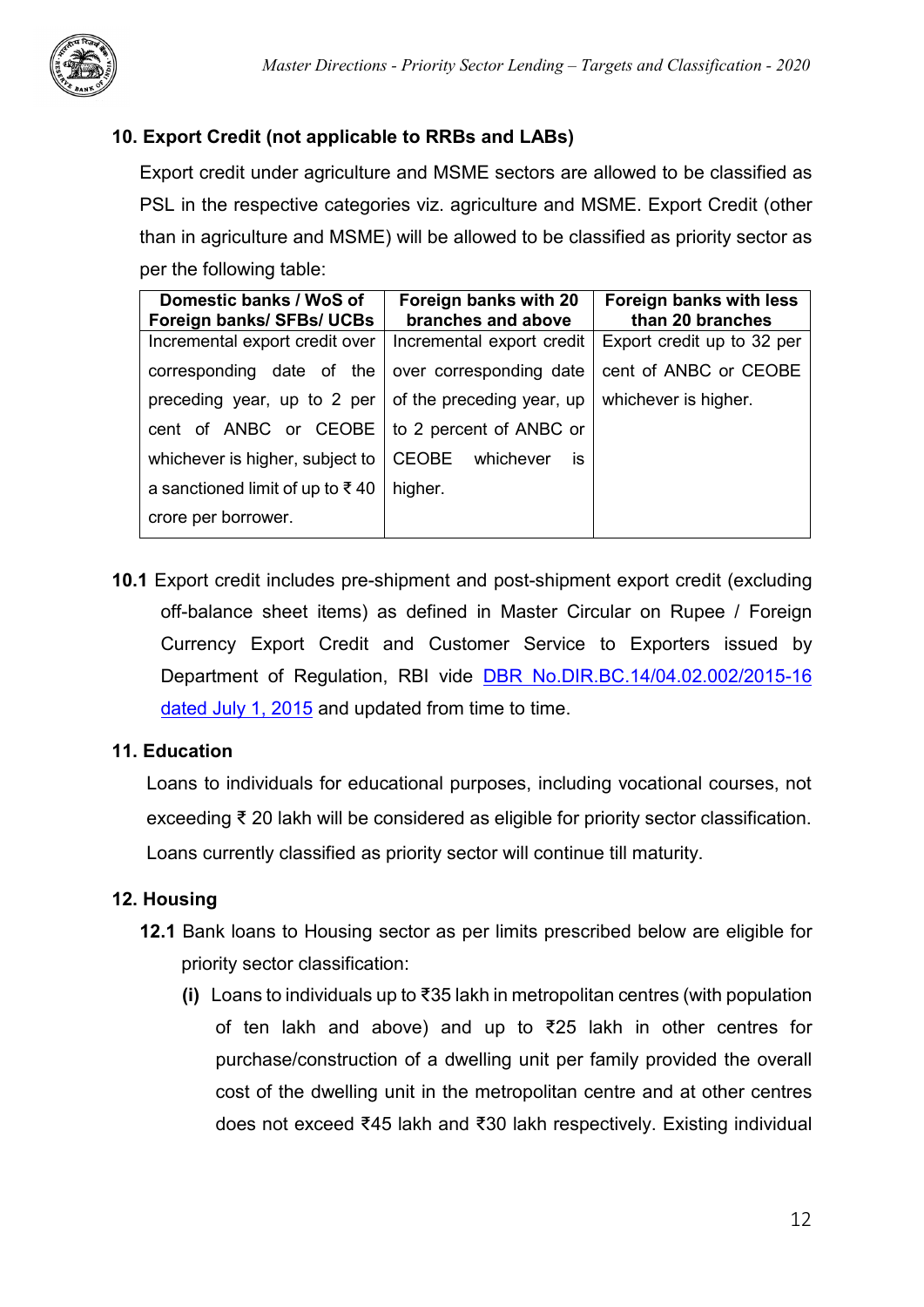

housing loans of UCBs presently classified under PSL will continue as PSL till maturity or repayment.

- **(ii)** Housing loans to banks' own employees will not be eligible for classification under the priority sector.
- **(iii)** Since Housing loans which are backed by long term bonds are exempted from ANBC, banks should not classify such loans under priority sector. Investments made by UCBs in bonds issued by NHB / HUDCO on or after April 1, 2007 shall not be eligible for classification under priority sector.
- **12.2** Loans up to ₹10 lakh in metropolitan centres and up to ₹6 lakh in other centres for repairs to damaged dwelling units conforming to the overall cost of the dwelling unit as prescribed in para 12.1.
- **12.3** Bank loans to any governmental agency for construction of dwelling units or for slum clearance and rehabilitation of slum dwellers subject to dwelling units with carpet area of not more than 60 sq.m.
- **12.4** Bank loans for affordable housing projects using at least 50% of FAR/FSI for dwelling units with carpet area of not more than 60 sq.m.
- **12.5** Bank loans to HFCs (approved by NHB for their refinance) for on-lending, up to ₹20 lakh for individual borrowers, for purchase/construction/ reconstruction of individual dwelling units or for slum clearance and rehabilitation of slum dwellers, subject to conditions specified in para 23 and 24.

**12.6** Outstanding deposits with NHB on account of priority sector shortfall.

## <span id="page-14-0"></span>**13. Social Infrastructure**

Bank loans to social infrastructure sector as per limits prescribed below are eligible for priority sector classification

**13.1.** Bank loans up to a limit of ₹5 crore per borrower for setting up schools, drinking water facilities and sanitation facilities including construction/ refurbishment of household toilets and water improvements at household level, etc. and loans up to a limit of ₹10 crore per borrower for building health care facilities including under 'Ayushman Bharat' in Tier II to Tier VI centres.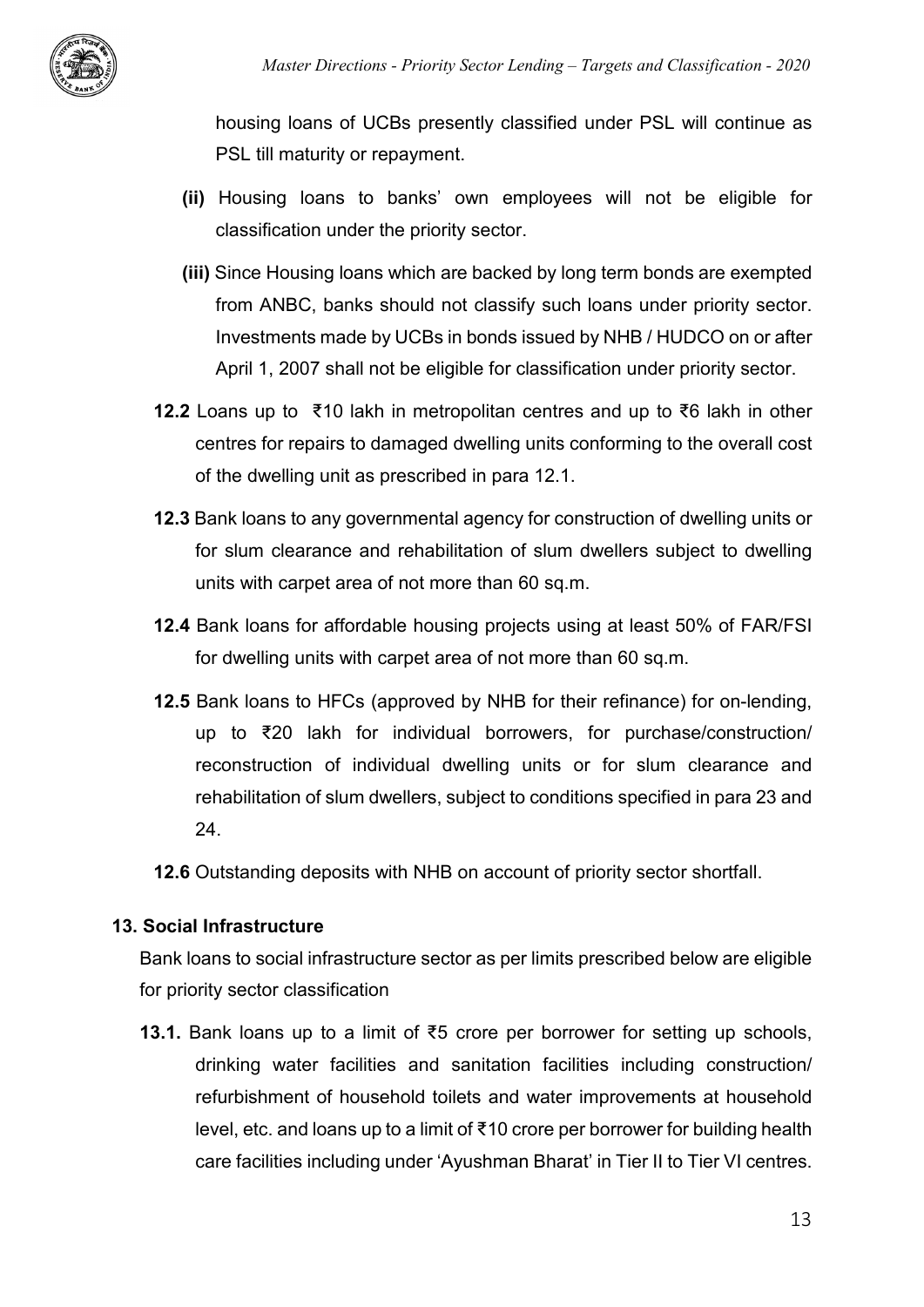In case of UCBs, the above limits are applicable only in centres having a population of less than one lakh.

**13.2. #** Bank loans to MFIs extended for on-lending to individuals and also to members of SHGs/JLGs for water and sanitation facilities subject to the criteria laid down in paragraph 21 of these Master Directions.  *# not applicable to RRBs, UCBs and SFBs.*

#### <span id="page-15-0"></span>**14. Renewable Energy**

Bank loans up to a limit of ₹30 crore to borrowers for purposes like solar based power generators, biomass-based power generators, wind mills, micro-hydel plants and for non-conventional energy based public utilities, *viz*., street lighting systems and remote village electrification etc., will be eligible for Priority Sector classification. For individual households, the loan limit will be ₹10 lakh per borrower.

#### <span id="page-15-1"></span>**15. Others**

The following loans as per the prescribed limits are eligible for priority sector classification:

- **15.1.** Loans not exceeding ₹1.00 lakh per borrower provided directly by banks to individuals and individual members of SHG/JLG, provided the individual borrower's household annual income in rural areas does not exceed ₹1.00 lakh and for non-rural areas it does not exceed ₹1.60 lakh, and loans not exceeding ₹2.00 lakh provided directly by banks to SHG/JLG for activities other than agriculture or MSME, viz., loans for meeting social needs, construction or repair of house, construction of toilets or any viable common activity started by the SHGs.
- **15.2.** Loans to distressed persons [other than distressed farmers indebted to noninstitutional lenders] not exceeding ₹1.00 lakh per borrower to prepay their debt to non-institutional lenders.
- **15.3.** Loans sanctioned to State Sponsored Organisations for Scheduled Castes/ Scheduled Tribes for the specific purpose of purchase and supply of inputs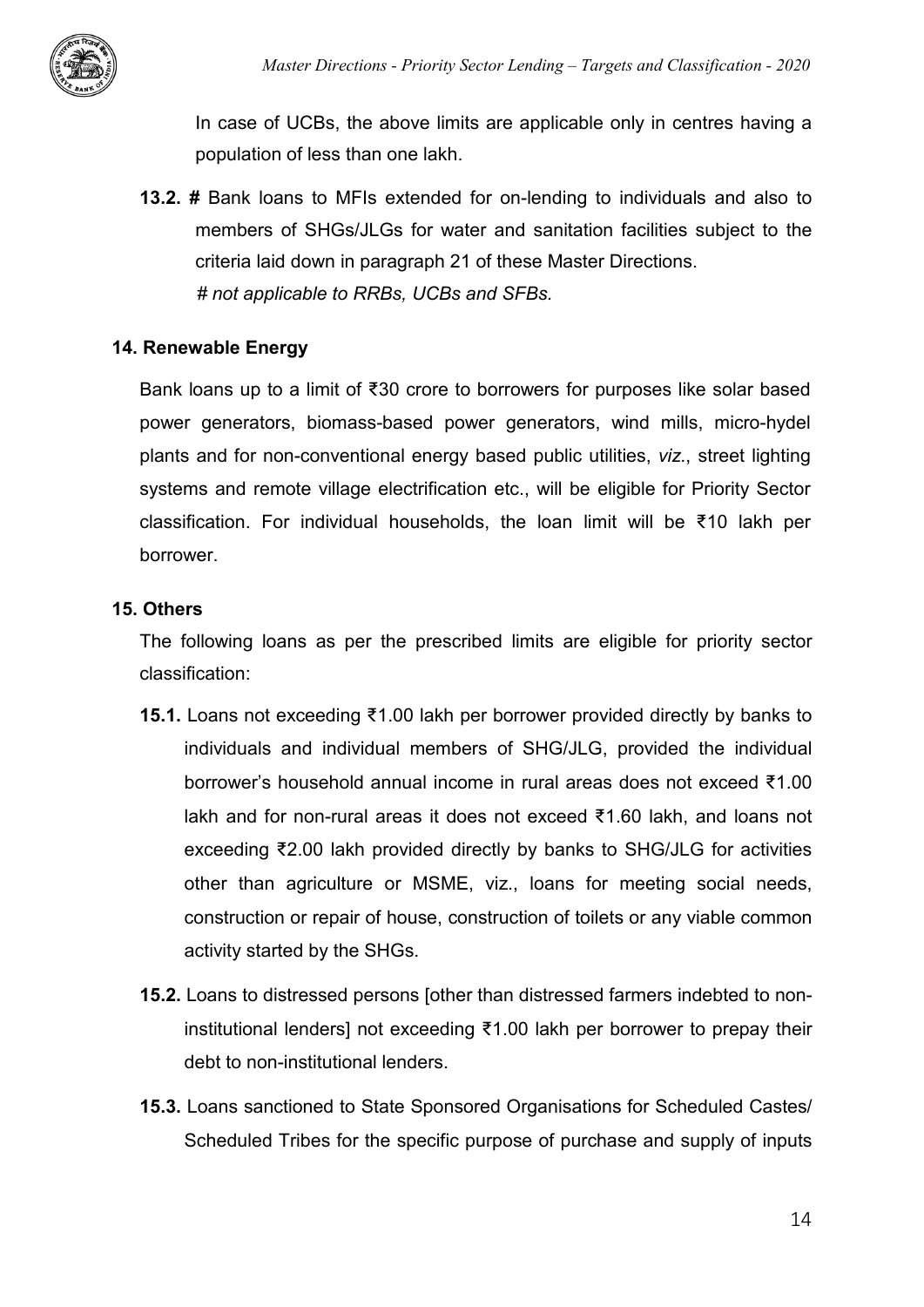

and/or the marketing of the outputs of the beneficiaries of these organisations.

**15.4.** Loans up to ₹50 crore to Start-ups, as per definition of Ministry of Commerce and Industry, Govt. of India that are engaged in activities other than Agriculture or MSME.

#### <span id="page-16-0"></span>**16. Weaker Sections**

**16.1** Priority sector loans to the following borrowers will be considered as lending under Weaker Sections category:

| (i)    | <b>Small and Marginal Farmers</b>                                                    |  |  |  |
|--------|--------------------------------------------------------------------------------------|--|--|--|
| (ii)   | Artisans, village and cottage industries where individual credit limits do not       |  |  |  |
|        | exceed $\bar{z}$ 1 lakh                                                              |  |  |  |
| (iii)  | Beneficiaries under Government Sponsored Schemes such as National                    |  |  |  |
|        | Rural Livelihood Mission (NRLM), National Urban Livelihood Mission                   |  |  |  |
|        | (NULM) and Self Employment Scheme for Rehabilitation of Manual                       |  |  |  |
|        | Scavengers (SRMS)                                                                    |  |  |  |
| (iv)   | Scheduled Castes and Scheduled Tribes                                                |  |  |  |
| (v)    | Beneficiaries of Differential Rate of Interest (DRI) scheme                          |  |  |  |
| (vi)   | Self Help Groups                                                                     |  |  |  |
| (vii)  | Distressed farmers indebted to non-institutional lenders                             |  |  |  |
| (viii) | Distressed persons other than farmers, with loan amount not exceeding $\bar{\tau}$ 1 |  |  |  |
|        | lakh per borrower to prepay their debt to non-institutional lenders                  |  |  |  |
| (ix)   | Individual women beneficiaries up to ₹1 lakh per borrower (For UCBs,                 |  |  |  |
|        | existing loans to women will continue to be classified under weaker                  |  |  |  |
|        | sections till their maturity/repayment.)                                             |  |  |  |
| (x)    | Persons with disabilities                                                            |  |  |  |
| (xi)   | Minority communities as may be notified by Government of India from time             |  |  |  |
|        | to time.                                                                             |  |  |  |

- **16.2** Overdraft availed by PMJDY account holders as per limits and conditions prescribed by Department of Financial Services, Ministry of Finance from time to time may be classified under Weaker Sections.
- **16.3** In States, where one of the minority communities notified is, in fact, in majority, item (xi) will cover only the other notified minorities. These States/ Union Territories are Punjab, Meghalaya, Mizoram, Nagaland, Lakshadweep and Jammu & Kashmir.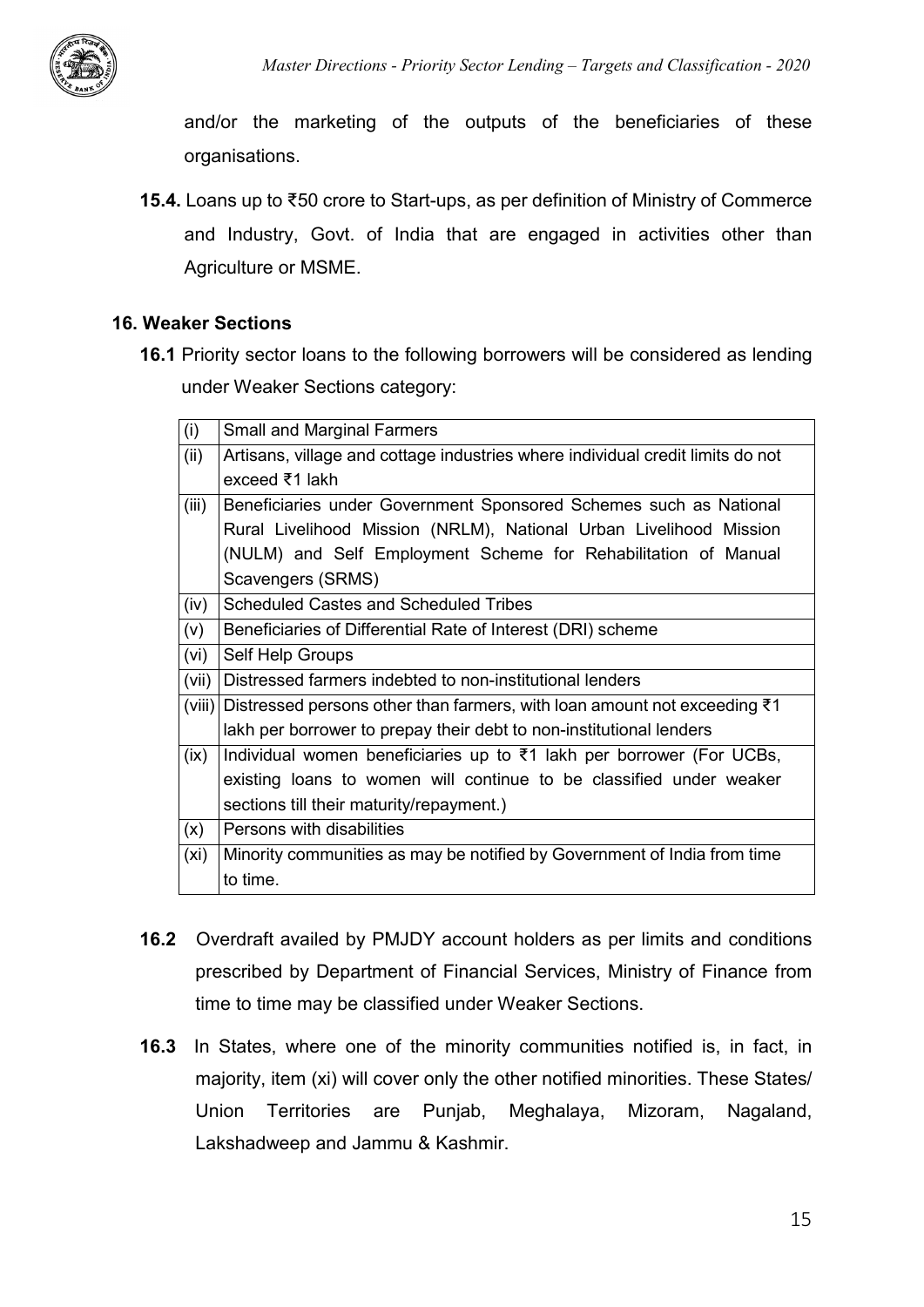

# **CHAPTER IV**

## **MISCELLANEOUS**

# <span id="page-17-0"></span>**17. Investments by banks in securitised assets (not applicable to RRBs and UCBs)**

Investments by banks in 'securitised assets', representing loans to various categories of priority sector, except 'others' category, are eligible for classification under respective categories of priority sector depending on the underlying assets provided:

- **(i)** The assets are originated by banks and financial institutions and are eligible to be classified as priority sector advances prior to securitisation and fulfil the Reserve Bank of India guidelines on securitisation issued vide circular [DBOD.No.BP.BC-103/21.04.177/2011-12 dated May 7, 2012](https://www.rbi.org.in/scripts/NotificationUser.aspx?Id=7184) and updated from time to time.
- **(ii)** The all-inclusive interest charged to the ultimate borrower by the originating entity should not exceed the External Benchmark Lending Rate (EBLR)/ MCLR of the investing bank plus appropriate spread which will be communicated separately.
- **(iii)** The investments in securitised assets originated by MFIs, which comply with the guidelines in Paragraph 21 of these Master Directions are exempted from this interest cap as there are separate caps on margin and interest rate for MFIs.
- **(iv)** Purchase/ assignment/investment transactions undertaken by banks with NBFCs, where the underlying assets are loans against gold jewellery, are not eligible for priority sector status.

# <span id="page-17-1"></span>**18. Transfer of Assets through Direct Assignment /Outright purchase (not applicable to RRBs and UCBs)**

Assignment/outright purchase of pool of assets by banks representing loans under various categories of priority sector, except the 'others' category, will be eligible for classification under respective categories of priority sector provided: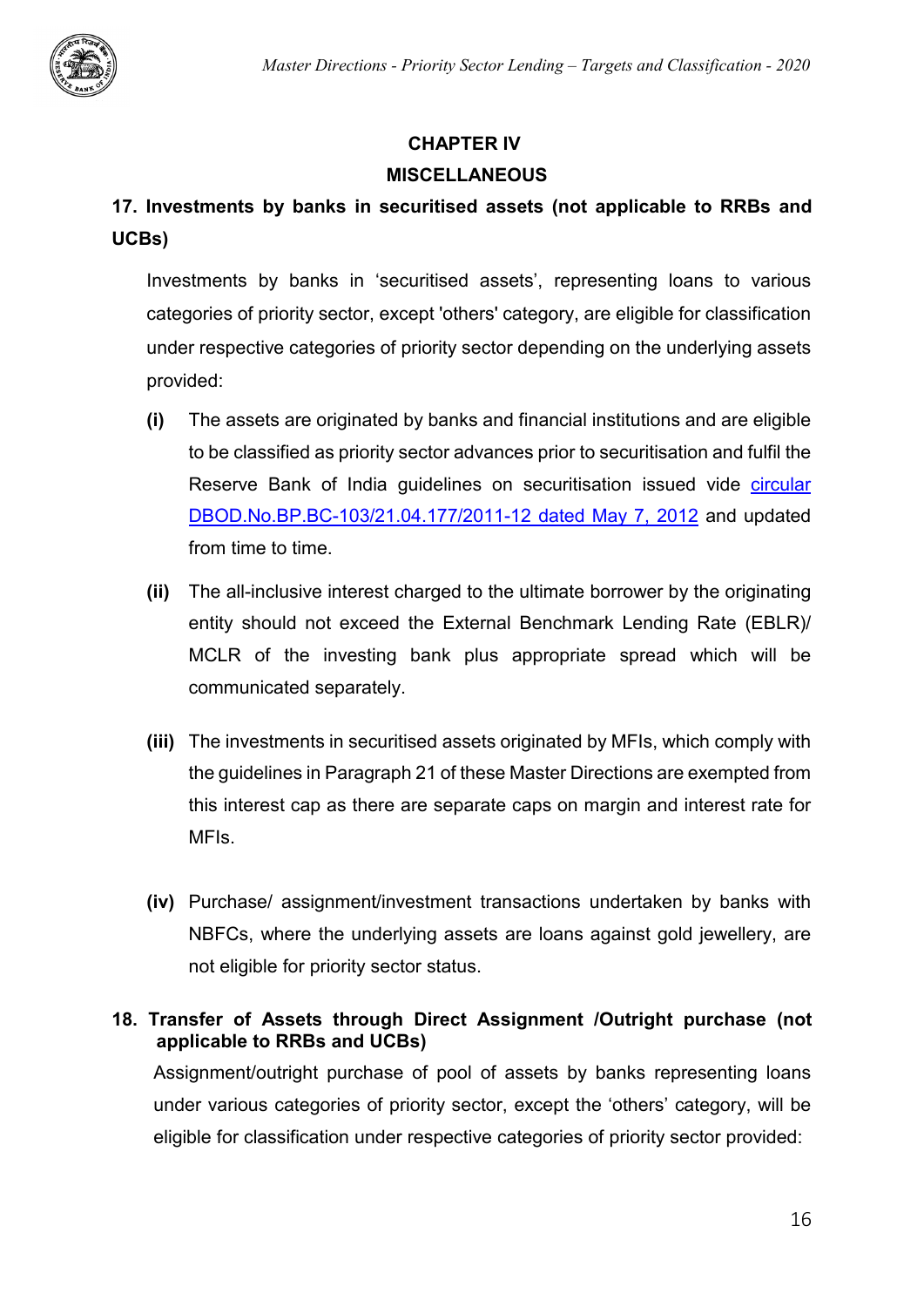

- **(i)** The assets are originated by banks and financial institutions which are eligible to be classified as priority sector advances prior to the purchase and fulfil the Reserve Bank of India guidelines on outright purchase/assignment issued vide [circular DBOD.No.BP.BC-103/21.04.177/2011-12 dated May 7,](https://www.rbi.org.in/scripts/NotificationUser.aspx?Id=7184)  [2012](https://www.rbi.org.in/scripts/NotificationUser.aspx?Id=7184) and updated from time to time.
- **(ii)** The all-inclusive interest charged to the ultimate borrower by the originating entity should not exceed the External Benchmark Lending Rate (EBLR)/ MCLR of the purchasing bank plus appropriate spread as communicated separately.
- **(iii)** The Assignments/Outright purchases of eligible priority sector loans from MFIs, which comply with the guidelines in Paragraph 21 of these Master Directions are exempted from this interest rate cap as there are separate caps on margin and interest rate for MFIs.
- **(iv)** When the bank undertakes outright purchase of loan assets (eligible to be classified under priority sector) from banks/ financial institutions, they must report the outstanding amount actually disbursed to priority sector borrowers and not the premium embedded amount paid to the seller.
- **(v)** Purchase/ assignment/ investment transactions undertaken by banks with NBFCs, where the underlying assets are loans against gold jewellery, are not eligible for priority sector status.

## <span id="page-18-0"></span>**19. Inter Bank Participation Certificates (IBPCs) (not applicable to UCBs)**

- **(i)** IBPCs bought by banks, on a risk sharing basis, are eligible for classification under respective categories of priority sector, provided the underlying assets are eligible to be categorized under the respective categories of priority sector and the banks fulfil the Reserve Bank of India guidelines on IBPCs issued vide [circular DBOD.No.BP.BC.57/62-88 dated December 31,](https://rbidocs.rbi.org.in/rdocs/content/PDFs/IBPC040809.pdf)  [1988](https://rbidocs.rbi.org.in/rdocs/content/PDFs/IBPC040809.pdf) and updated from time to time.
- **(ii)** IBPCs bought by banks on risk sharing basis relating to 'Export Credit' as per Para 10, may be classified from purchasing bank's perspective for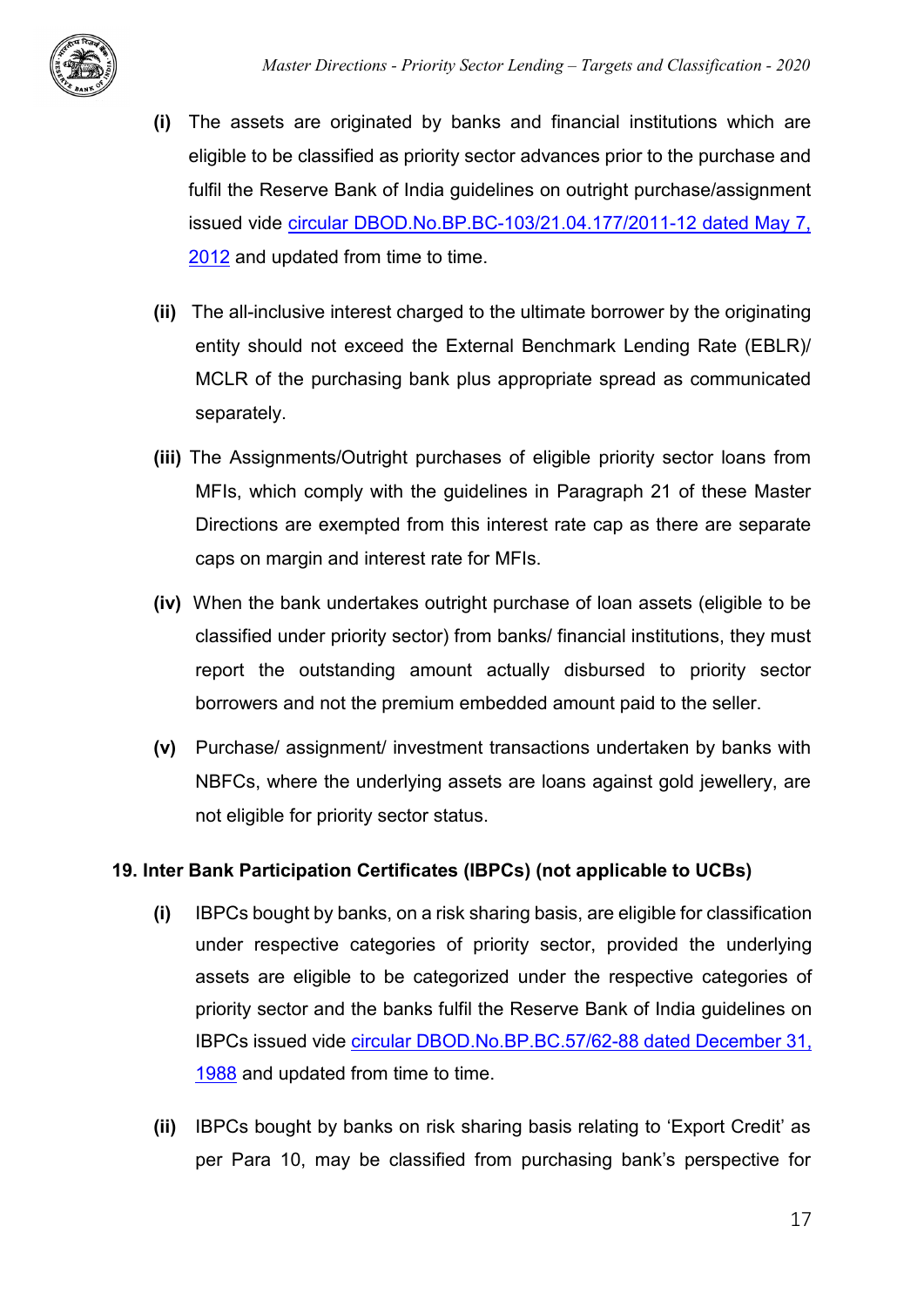

priority sector categorization. However, in such a scenario, the issuing bank shall certify that the underlying asset is 'Export Credit', in addition to the due diligence required to be undertaken by the issuing and the purchasing bank as per guidelines in this regard.

**(iii)** RRBs are allowed to issue Inter Bank Participation Certificates (IBPCs) to Scheduled Commercial Banks in respect of their priority sector advances in excess of 75 per cent of their outstanding advances. RRBs have to adhere to guidelines on IBPC vide [circular RBI/2009-10/113](https://www.rbi.org.in/scripts/NotificationUser.aspx?Mode=0&Id=5196)  [RPCD.CO.RRB.BC.No.13/03.05.33/2009-10 dated August 4, 2009](https://www.rbi.org.in/scripts/NotificationUser.aspx?Mode=0&Id=5196) and updated from time to time.

## <span id="page-19-0"></span>**20. Priority Sector Lending Certificates (PSLCs)**

The outstanding PSLCs bought by banks will be eligible for classification under respective categories of priority sector provided the underlying assets originated by banks are eligible to be classified as priority sector advances and fulfil the Reserve Bank of India guidelines on Priority Sector Lending Certificates issued vide [Circular FIDD.CO.Plan.BC.23/04.09.001/2015-16 dated April](https://www.rbi.org.in/Scripts/NotificationUser.aspx?Id=10339&Mode=0) [7, 2016.](https://www.rbi.org.in/Scripts/NotificationUser.aspx?Id=10339&Mode=0) SFBs may further be guided by the terms and conditions specified in Para 1.9 of DBR [circular No. DBR.NBD.26/16.13.218/2016-17 dated October 6, 2016](https://www.rbi.org.in/Scripts/NotificationUser.aspx?Id=10636&Mode=0) on credit risk transfer and portfolio sales/purchases.

## <span id="page-19-1"></span>**21. Bank loans to MFIs (NBFC-MFIs, Societies, Trusts, etc.) for on-lending (not applicable to RRBs, UCBs, SFBs and LABs)**

Bank credit extended to registered NBFC-MFIs and other MFIs (Societies, Trusts etc.) which are members of RBI recognised SRO for the sector, for on-lending to individuals and also to members of SHGs / JLGs will be eligible for categorisation as priority sector advance under respective categories viz., Agriculture, MSME, Social Infrastructure and Others, provided the MFIs adhere to the conditions prescribed in Chapter II (xx) and Chapter VIII of [Master Directions](https://www.rbi.org.in/Scripts/BS_ViewMasDirections.aspx?id=10585) DNBR PD.007 and Chapter II (xx) and Chapter IX of Master Directions [DNBR PD.008/03.10.119/](https://www.rbi.org.in/Scripts/BS_ViewMasDirections.aspx?id=10586)  [2016-17 dated September 1, 2016](https://www.rbi.org.in/Scripts/BS_ViewMasDirections.aspx?id=10586) and as updated from time to time.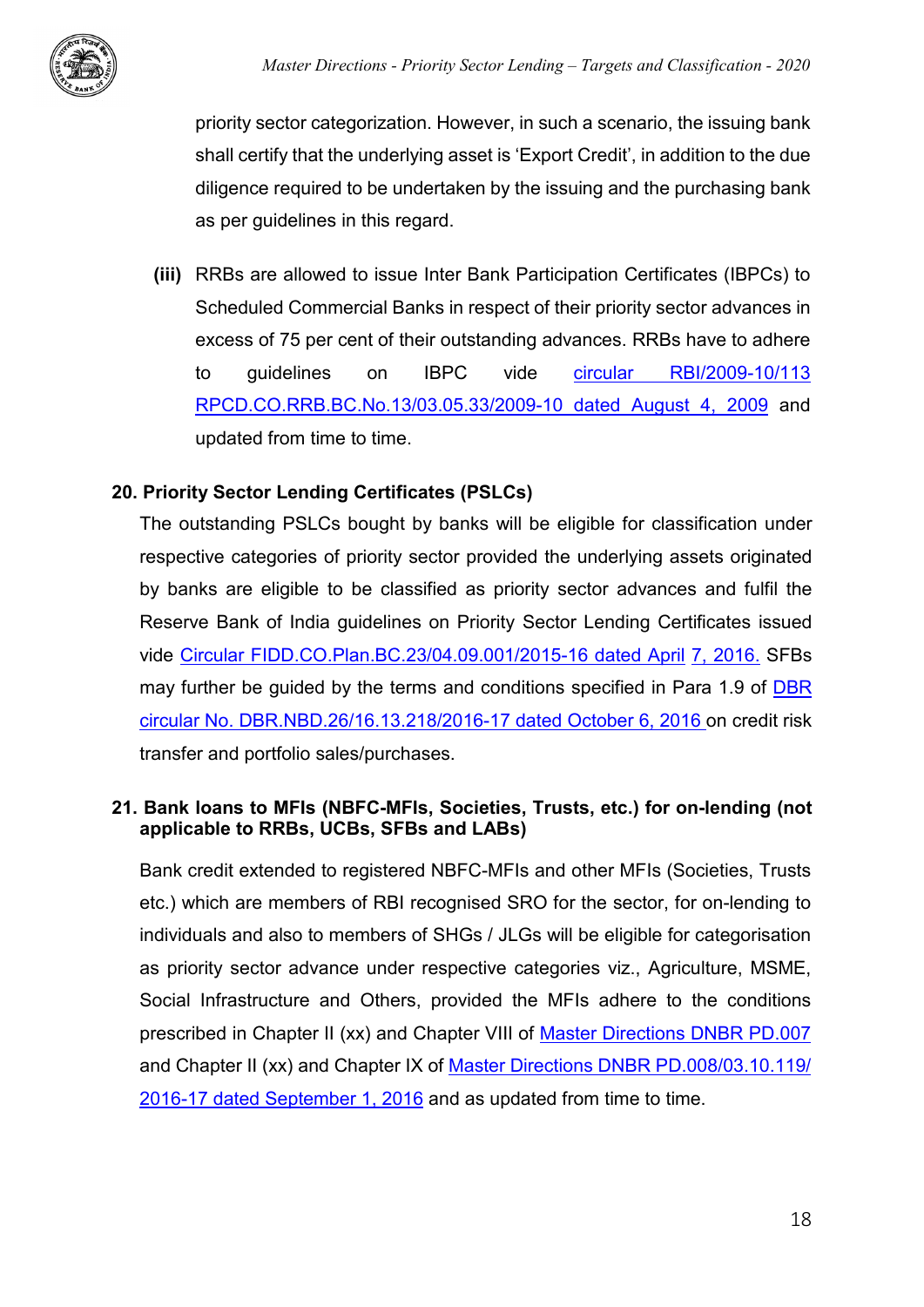

# <span id="page-20-0"></span>**22. Bank loans to NBFCs for on-lending (not applicable to RRBs, UCBs, SFBs and LABs)**

Bank credit to registered NBFCs (other than MFIs) for on-lending will be eligible for classification as priority sector under respective categories subject to the following conditions:

- **(i) Agriculture:** On-lending by NBFCs for 'Term lending' component under Agriculture will be allowed up to ₹ 10 lakh per borrower.
- **(ii) Micro & Small enterprises:** On-lending by NBFC will be allowed up to ₹ 20 lakh per borrower.

The above dispensation shall be valid upto March 31, 2021 and will be reviewed thereafter. However, loans disbursed under the on-lending model will continue to be classified under Priority Sector till the date of repayment/maturity.

<span id="page-20-1"></span>**23. Bank loans to HFCs for on-lending (not applicable to RRBs, SFBs and LABs)** Bank credit to Housing Finance Companies (HFCs), approved by NHB for their refinance, for on-lending for the purpose of purchase/construction/ reconstruction of individual dwelling units or for slum clearance and rehabilitation of slum dwellers, subject to an aggregate loan limit of ₹20 lakh per borrower. Banks should maintain

# necessary borrower-wise details of the underlying portfolio.

# <span id="page-20-2"></span>**24. Cap on On-lending**

Bank credit to NBFCs (including HFCs) for on-lending as applicable in para 22 and 23 above, will be allowed up to an overall limit of five percent of individual bank's total priority sector lending. Banks shall compute the eligible portfolio under onlending mechanism by averaging across four quarters, to determine adherence to the prescribed cap.

# <span id="page-20-3"></span>**25. Co-origination of loans by Banks and NBFCs for lending to priority sector (not applicable to RRBs, UCBs, SFBs and LABs)**

All commercial banks may engage with NBFCs-ND-SI (hereinafter referred to as NBFC) to co-originate loans for the creation of priority sector assets. The arrangement should entail joint contribution of credit at the facility level, by both lenders. It should also involve sharing of risks and rewards between the bank and the NBFC for ensuring appropriate alignment of respective business objectives,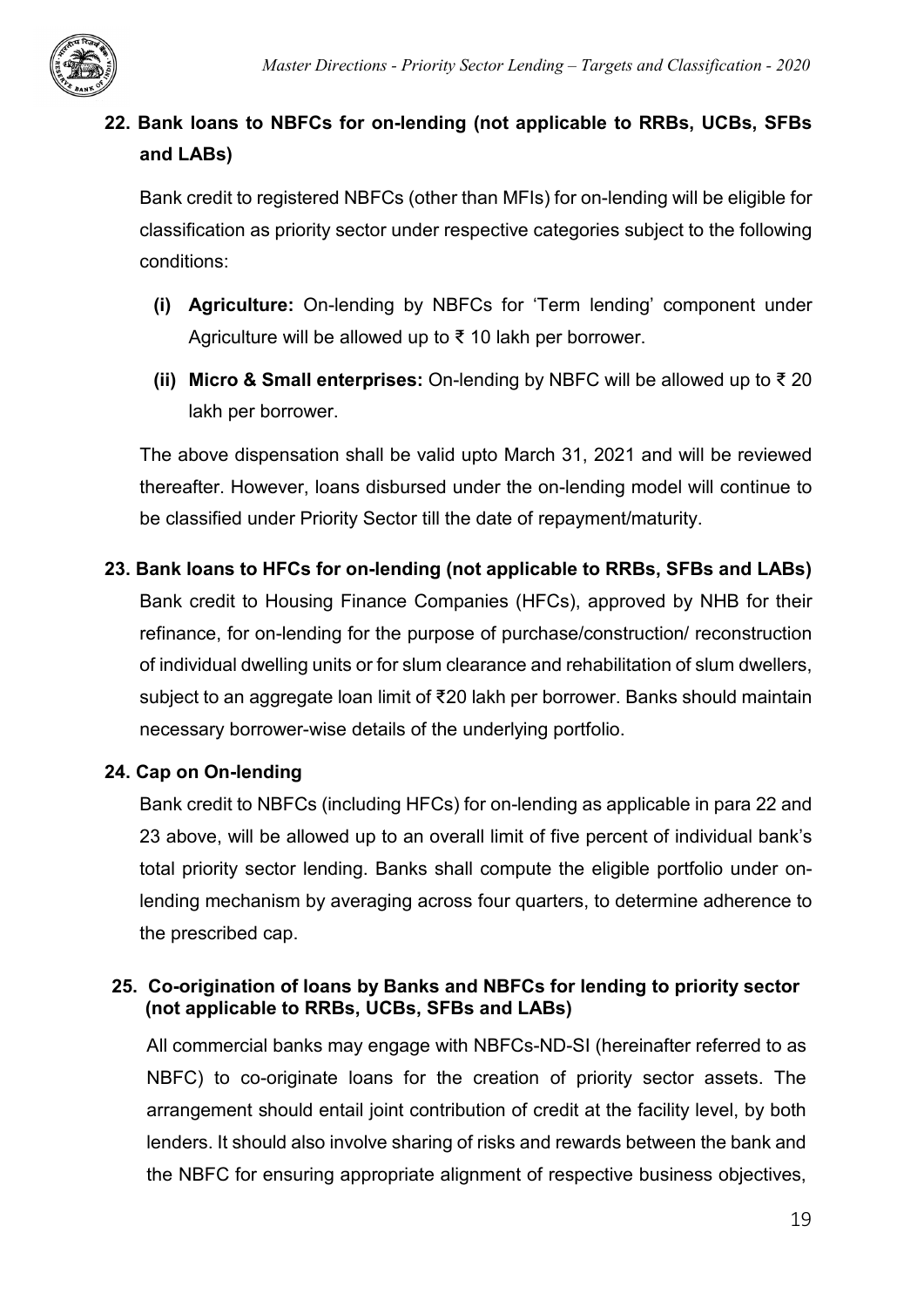

as per the mutually decided agreement between the bank and the NBFC. Detailed guidelines, in this regard, have been issued vide our circular No. [FIDD.CO.Plan.BC/ 08/04.09.01/ 2018-19 dated September 21, 2018.](https://www.rbi.org.in/scripts/FS_Notification.aspx?Id=11376&fn=2754&Mode=0)

#### <span id="page-21-0"></span>**26. Monitoring of Priority Sector Lending targets**

To ensure continuous flow of credit to priority sector, the compliance of banks will be monitored on 'quarterly' basis. The data on priority sector advances is required to be furnished by banks to FIDD, Central Office at quarterly and annual intervals as per the reporting format [\(quarterly](https://rbidocs.rbi.org.in/rdocs/content/docs/QPSAVer30_25082020.xlsx) and [annual\)](https://rbidocs.rbi.org.in/rdocs/content/docs/APSAVer50_25082020.xls). In respect of RRBs, the data on priority sector advances, in the above format, must be furnished to NABARD at quarterly and annual intervals. In respect of UCBs, the data on priority sector advances in the reporting formats ['Statement I'](https://rbidocs.rbi.org.in/rdocs/content/pdfs/UCB04092020_ST1.pdf) and 'Statement II (Part A to D)' shall be furnished at quarterly and annual intervals, to the Regional Office of DoS, RBI.

#### <span id="page-21-1"></span>**27. Non-achievement of Priority Sector targets**

- **(i)** Banks having any shortfall in lending to priority sector shall be allocated amounts for contribution to the Rural Infrastructure Development Fund (RIDF) established with NABARD and other funds with NABARD/NHB/SIDBI/ MUDRA Ltd., as decided by the Reserve Bank from time to time.
- **(ii)** With effect from March 31, 2021, all UCBs (excluding those under all-inclusive directions) will be required to contribute to Rural Infrastructure Development Fund (RIDF) established with NABARD and other funds with NABARD / NHB / SIDBI / MUDRA Ltd., against their priority sector lending (PSL) shortfall vis-àvis the prescribed target.
- **(iii)** While computing priority sector target achievement, shortfall / excess lending for each quarter will be monitored separately. A simple average of all quarters will be arrived at and considered for computation of overall shortfall / excess at the end of the year. The same method will be followed for calculating the achievement of priority sector sub-targets. (Illustration given in [Annex IV\)](#page-35-0).
- **(iv)** The interest rates on banks' contribution to RIDF or any other funds, tenure of deposits, etc. shall be fixed by Reserve Bank of India from time to time.
- **(v)** The mis-classifications reported by the Reserve Bank's Department of Supervision (DoS) (NABARD in respect of RRBs) would be adjusted/ reduced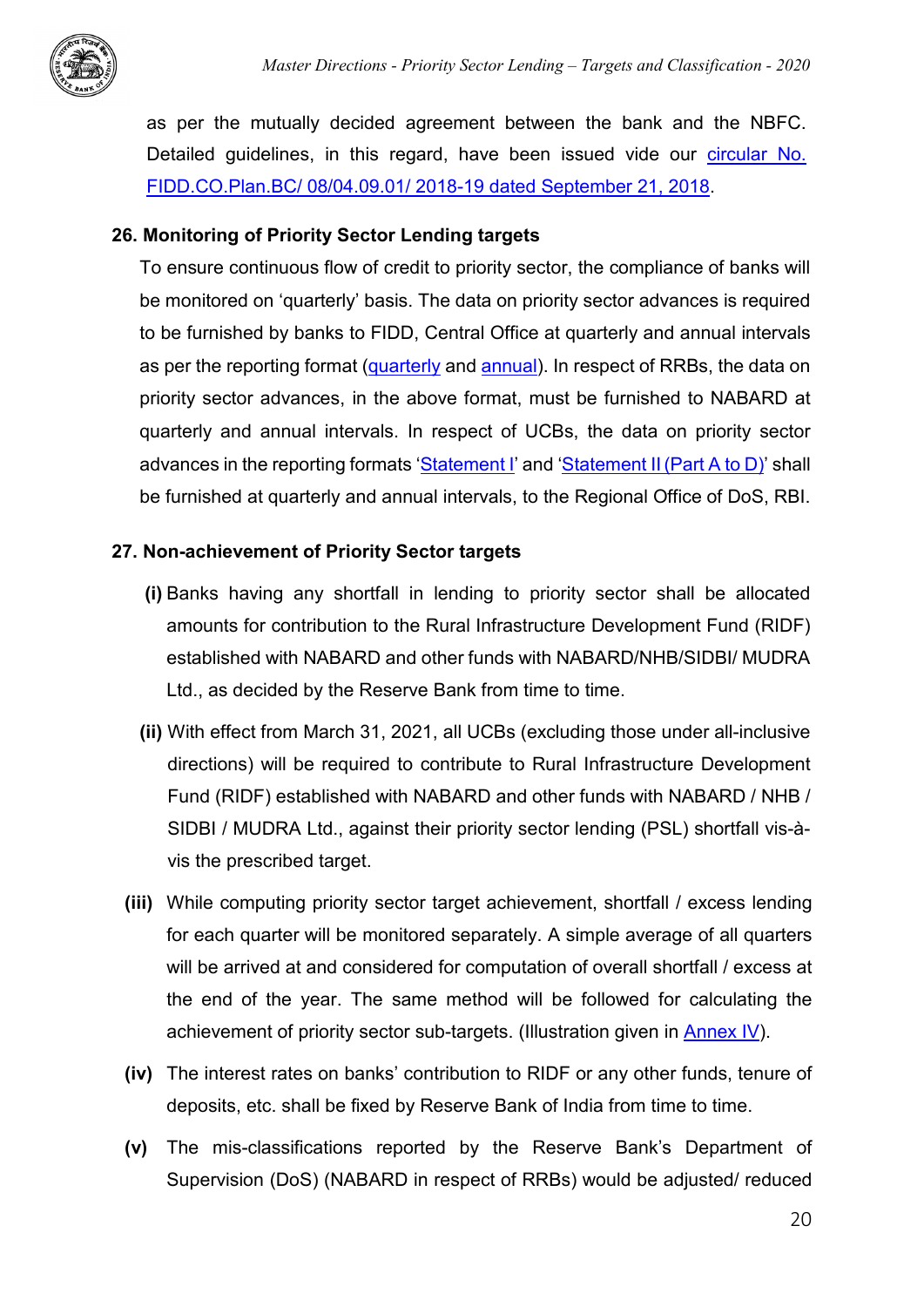from the achievement of that year, to which the amount of misclassification pertains, for allocation to various funds in subsequent years.

**(vi)** Non-achievement of priority sector targets and sub-targets will be taken into account while granting regulatory clearances/approvals for various purposes.

#### <span id="page-22-0"></span>**28. Common guidelines for priority sector loans**

Banks should comply with the following common guidelines for all categories of advances under the priority sector.

- **(i) Rate of interest:** The rates of interest on bank loans will be as per directives issued by Department of Regulation (DoR), RBI from time to time.
- **(ii) Service charges:** No loan related and *ad hoc* service charges/inspection charges should be levied on priority sector loans up to ₹25,000. In the case of eligible priority sector loans to SHGs/ JLGs, this limit will be applicable per member and not to the group as a whole.
- **(iii) Receipt, Sanction/Rejection/Disbursement Register:** A register/ electronic record should be maintained by the bank wherein the date of receipt, sanction/rejection/disbursement with reasons thereof, etc. should be recorded. The register/electronic record should be made available to all inspecting agencies.
- **(iv) Issue of acknowledgement of loan applications:** Banks should provide acknowledgement for loan applications received under priority sector loans. Bank Boards should prescribe a time limit within which the bank communicates its decision in writing to the applicants.

 $\sim^*$   $\sim^*$   $\sim^*$   $\sim^*$   $\sim$   $\sim$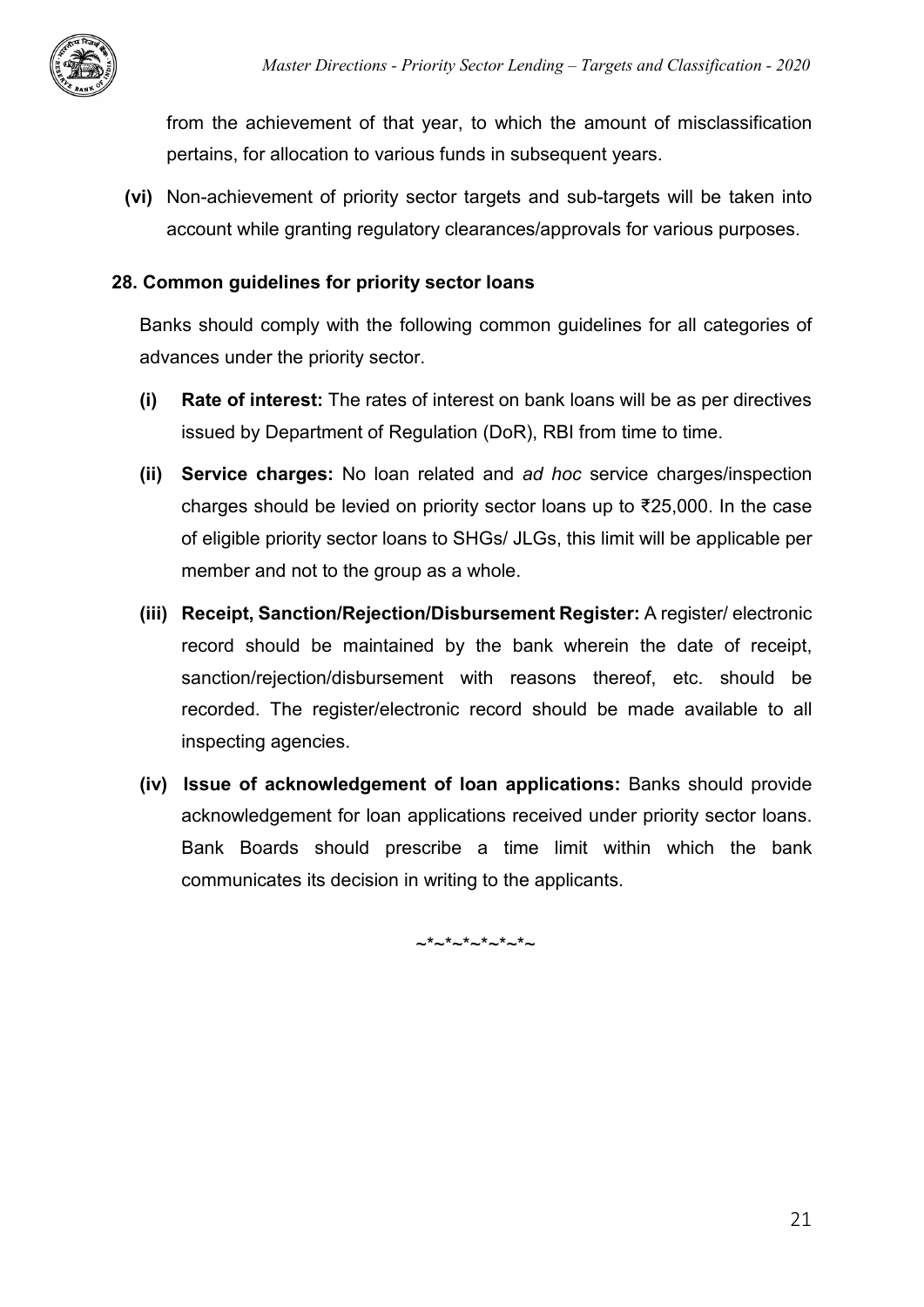

<span id="page-23-1"></span><span id="page-23-0"></span>

| SI.No          | <b>State</b>             | <b>District name</b>        |
|----------------|--------------------------|-----------------------------|
| 1              | Andaman Nicobar          | South Andaman               |
| $\overline{2}$ | Andhra Pradesh           | Anantapur                   |
| 3              | Andhra Pradesh           | Chittoor                    |
| 4              | Andhra Pradesh           | East Godavari               |
| 5              | Andhra Pradesh           | Guntur                      |
| 6              | Andhra Pradesh           | Krishna                     |
| $\overline{7}$ | Andhra Pradesh           | Kurnool                     |
| 8              | Andhra Pradesh           | Prakasam                    |
| 9              | Andhra Pradesh           | Sri Potti Sriramulu Nellore |
| 10             | Andhra Pradesh           | Visakhapatnam               |
| 11             | Andhra Pradesh           | West Godavari               |
| 12             | Andhra Pradesh           | Y.S.R.                      |
| 13             | <b>Arunachal Pradesh</b> | Papumpare                   |
| 14             | Assam                    | Kamrup Metropolitan         |
| 15             | <b>Bihar</b>             | Sheikhpura                  |
| 16             | Chandigarh               | Chandigarh                  |
| 17             | Chhattisgarh             | Durg                        |
| 18             | Chhattisgarh             | Raipur                      |
| 19             | Dadra Nagar Haveli       | Dadra&Nagar Haveli          |
| 20             | Daman Diu                | Daman                       |
| 21             | Delhi                    | <b>Central Delhi</b>        |
| 22             | Delhi                    | East Delhi                  |
| 23             | Delhi                    | New Delhi                   |
| 24             | Delhi                    | North Delhi                 |
| 25             | Delhi                    | Shahdara                    |
| 26             | Delhi                    | South Delhi                 |
| 27             | Delhi                    | South-East Delhi            |
| 28             | Delhi                    | South-West Delhi            |
| 29             | Delhi                    | West Delhi                  |
| 30             | Goa                      | North Goa                   |
| 31             | Goa                      | South Goa                   |
| 32             | Gujarat                  | Ahmedabad                   |
| 33             | Gujarat                  | <b>Bharuch</b>              |
| 34             | Gujarat                  | Gandhinagar                 |
| 35             | Gujarat                  | Junagadh                    |
| 36             | Gujarat                  | Kachchh                     |
| 37             | Gujarat                  | Mahesana                    |
| 38             | Gujarat                  | Morbi                       |
| 39             | Gujarat                  | Porbandar                   |
| 40             | Gujarat                  | Rajkot                      |
| 41             | Gujarat                  | Surat                       |
| 42             | Gujarat                  | Vadodara                    |
| 43             | Gujarat                  | Valsad                      |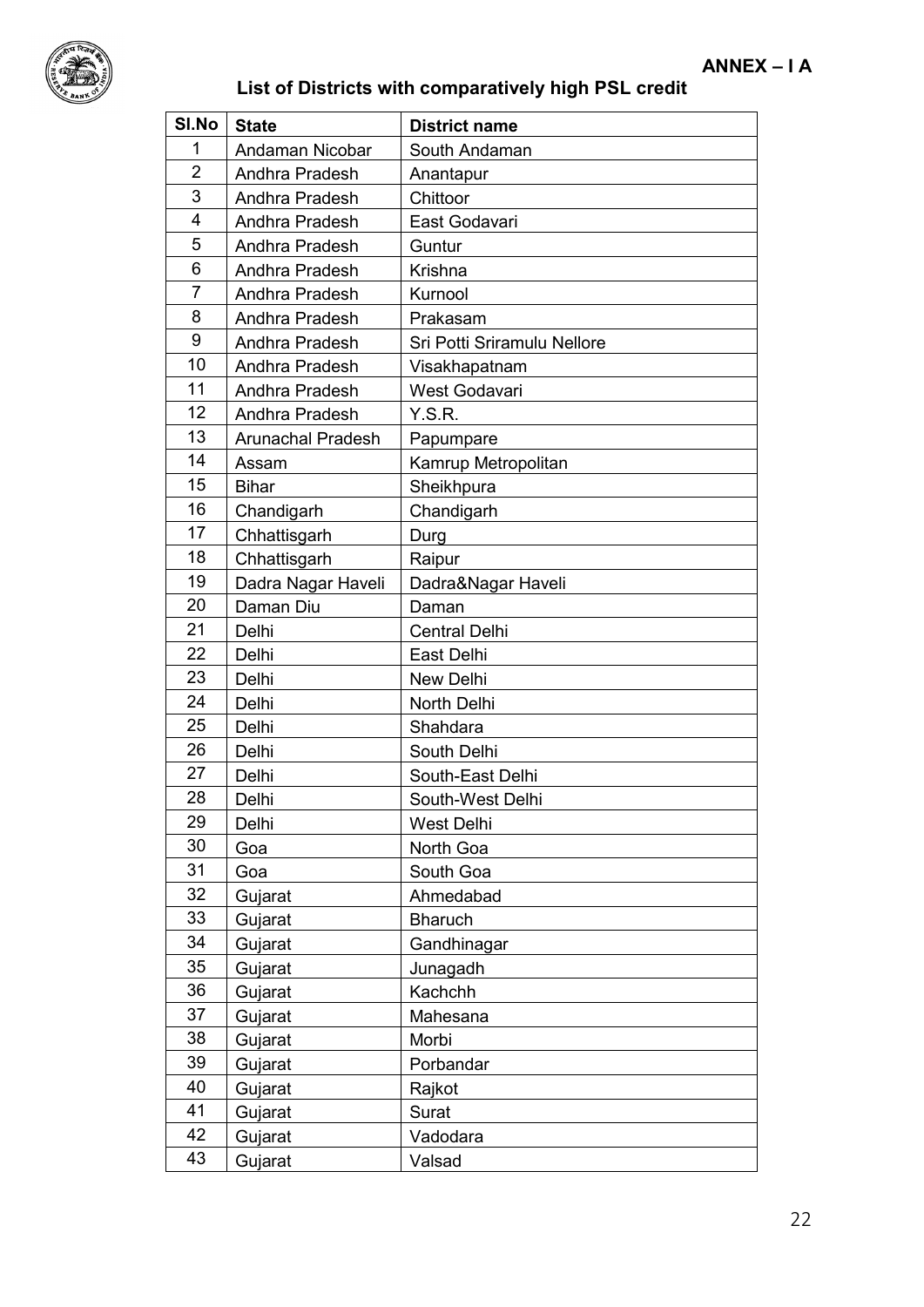

| SI.No | <b>State</b>            | <b>District name</b>   |
|-------|-------------------------|------------------------|
| 44    | Haryana                 | Ambala                 |
| 45    | Haryana                 | <b>Bhiwani</b>         |
| 46    | Haryana                 | Faridabad              |
| 47    | Haryana                 | Fatehabad              |
| 48    | Haryana                 | Gurgaon                |
| 49    | Haryana                 | Hisar                  |
| 50    | Haryana                 | Jind                   |
| 51    | Haryana                 | Kaithal                |
| 52    | Haryana                 | Karnal                 |
| 53    | Haryana                 | Kurukshetra            |
| 54    | Haryana                 | Panchkula              |
| 55    | Haryana                 | Panipat                |
| 56    | Haryana                 | Rohtak                 |
| 57    | Haryana                 | <b>Sirsa</b>           |
| 58    | Haryana                 | Sonipat                |
| 59    | Haryana                 | Yamunanagar            |
| 60    | <b>Himachal Pradesh</b> | Kinnaur                |
| 61    | <b>Himachal Pradesh</b> | Kulu                   |
| 62    | <b>Himachal Pradesh</b> | Shimla                 |
| 63    | <b>Himachal Pradesh</b> | Sirmaur                |
| 64    | <b>Himachal Pradesh</b> | Solan                  |
| 65    | Jammu Kashmir           | <b>Baramulla</b>       |
| 66    | Jammu Kashmir           | Jammu                  |
| 67    | Jammu Kashmir           | Pulwama                |
| 68    | Jammu Kashmir           | Samba                  |
| 69    | Jammu Kashmir           | Shopian                |
| 70    | Jammu Kashmir           | Srinagar               |
| 71    | Jharkhand               | Ranchi                 |
| 72    | Karnataka               | <b>Bagalkote</b>       |
| 73    | Karnataka               | <b>Bangalore Rural</b> |
| 74    | Karnataka               | <b>Bangalore Urban</b> |
| 75    | Karnataka               | Chikmagalur            |
| 76    | Karnataka               | Dakshin Kannad         |
| 77    | Karnataka               | Davangere              |
| 78    | Karnataka               | Dharwad                |
| 79    | Karnataka               | Hassan                 |
| 80    | Karnataka               | Kodagu                 |
| 81    | Karnataka               | <b>Mysore</b>          |
| 82    | Karnataka               | Raichur                |
| 83    | Karnataka               | Ramanagara             |
| 84    | Karnataka               | Shimoga                |
| 85    | Karnataka               | Udipi                  |
| 86    | Kerala                  | Alapuzha               |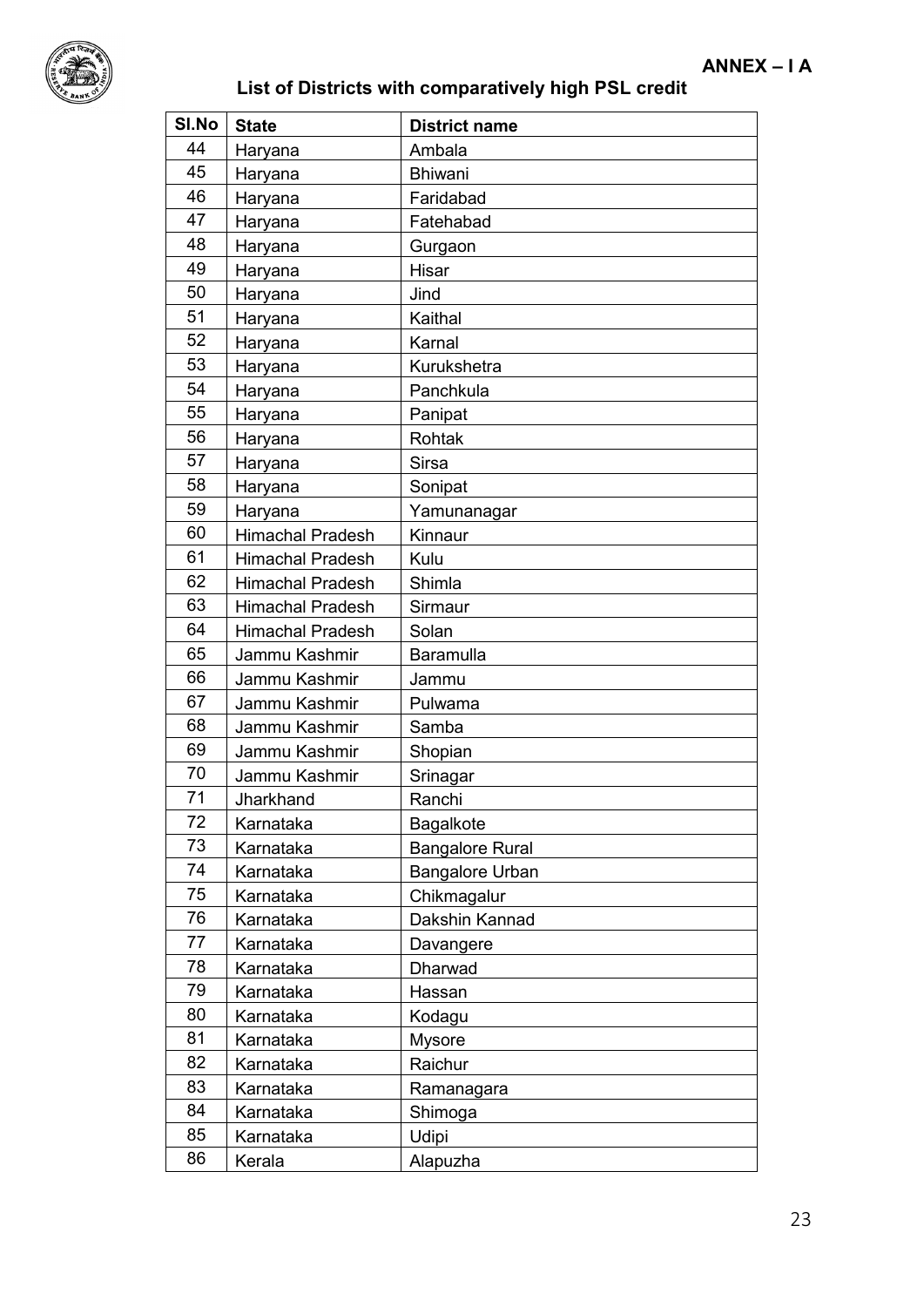

| SI.No | <b>State</b>   | <b>District name</b> |
|-------|----------------|----------------------|
| 87    | Kerala         | Ernakulam            |
| 88    | Kerala         | Idukki               |
| 89    | Kerala         | Kannur               |
| 90    | Kerala         | Kasaragod            |
| 91    | Kerala         | Kollam               |
| 92    | Kerala         | Kottayam             |
| 93    | Kerala         | Kozhikode            |
| 94    | Kerala         | Palakkad             |
| 95    | Kerala         | Pathanamthitta       |
| 96    | Kerala         | Thiruvananthapuram   |
| 97    | Kerala         | <b>Thrissur</b>      |
| 98    | Kerala         | Wayanad              |
| 99    | Ladakh         | Kargil               |
| 100   | Ladakh         | Leh Ladakh           |
| 101   | Madhya Pradesh | <b>Bhopal</b>        |
| 102   | Madhya Pradesh | Gwalior              |
| 103   | Madhya Pradesh | Harda                |
| 104   | Madhya Pradesh | Hoshangabad          |
| 105   | Madhya Pradesh | Indore               |
| 106   | Madhya Pradesh | Jabalpur             |
| 107   | Madhya Pradesh | Narsimhapur          |
| 108   | Madhya Pradesh | Ratlam               |
| 109   | Madhya Pradesh | Sehore               |
| 110   | Madhya Pradesh | Shajapur             |
| 111   | Madhya Pradesh | Ujjain               |
| 112   | Maharashtra    | Aurangabad           |
| 113   | Maharashtra    | Mumbai               |
| 114   | Maharashtra    | Mumbai Suburban      |
| 115   | Maharashtra    | Nagpur               |
| 116   | Maharashtra    | <b>Nasik</b>         |
| 117   | Maharashtra    | Pune                 |
| 118   | Odisha         | Khurda               |
| 119   | Puducherry     | Karaikal             |
| 120   | Puducherry     | Mahe                 |
| 121   | Puducherry     | Puducherry           |
| 122   | Puducherry     | Yanam                |
| 123   | Punjab         | Amritsar             |
| 124   | Punjab         | <b>Barnala</b>       |
| 125   | Punjab         | <b>Bathinda</b>      |
| 126   | Punjab         | Faridkot             |
| 127   | Punjab         | Fatehgarh Sahib      |
| 128   | Punjab         | Fazilka              |
| 129   | Punjab         | Ferozpur             |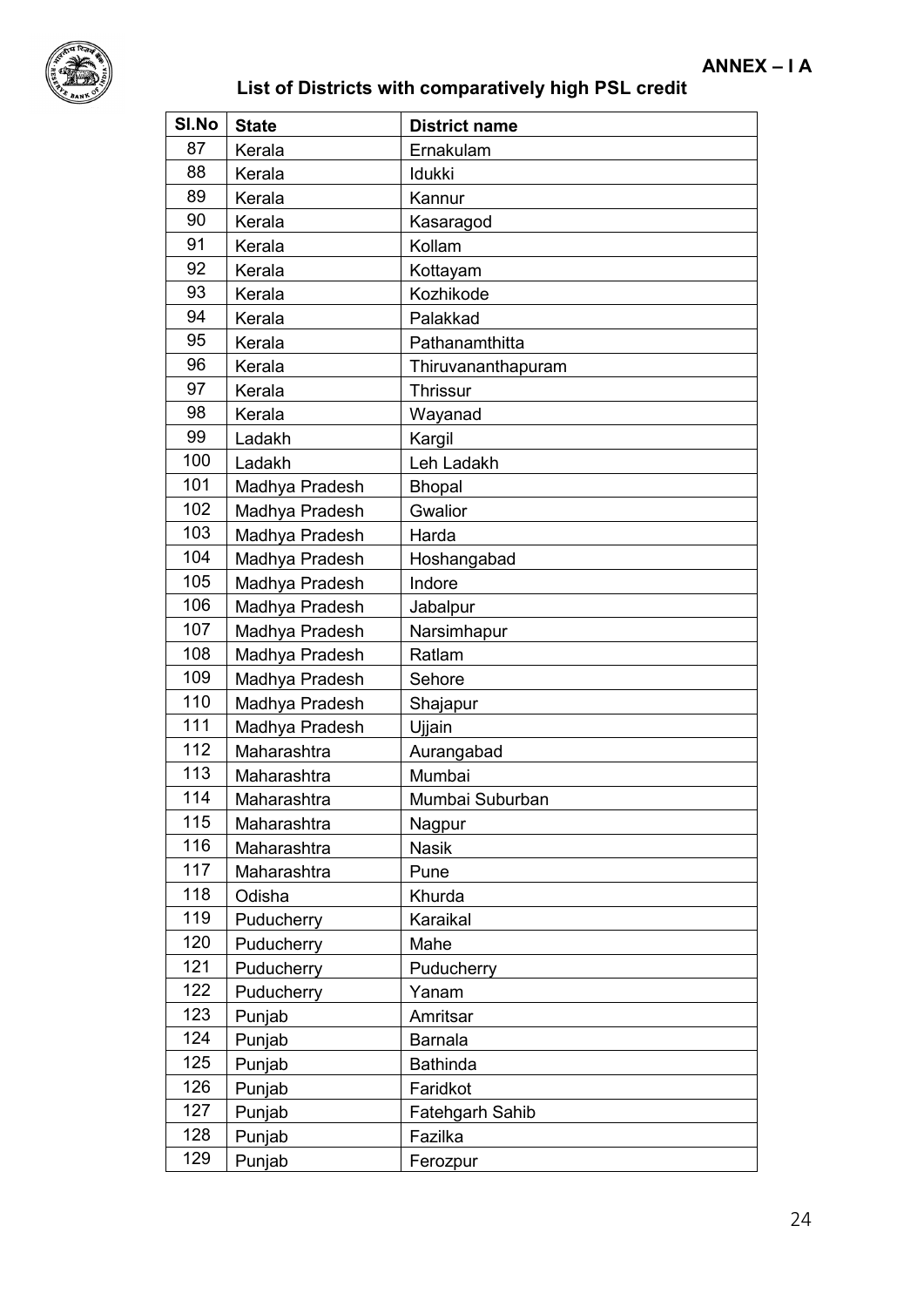

| SI.No | <b>State</b>      | <b>District name</b>       |
|-------|-------------------|----------------------------|
| 130   | Punjab            | Hoshiarpur                 |
| 131   | Punjab            | Jalandhar                  |
| 132   | Punjab            | Kapurthala                 |
| 133   | Punjab            | Ludhiana                   |
| 134   | Punjab            | Mansa                      |
| 135   | Punjab            | Moga                       |
| 136   | Punjab            | <b>Muktsar</b>             |
| 137   | Punjab            | Patiala                    |
| 138   | Punjab            | Sahibzada Ajit Singh Nagar |
| 139   | Punjab            | Sangrur                    |
| 140   | Punjab            | Shahid Bhagat Singh Nagar  |
| 141   | Punjab            | <b>Tarn Taran</b>          |
| 142   | Rajasthan         | Ajmer                      |
| 143   | Rajasthan         | <b>Bhilwara</b>            |
| 144   | Rajasthan         | <b>Bikaner</b>             |
| 145   | Rajasthan         | Ganganagar                 |
| 146   | Rajasthan         | Hanumangarh                |
| 147   | Rajasthan         | Jaipur                     |
| 148   | Rajasthan         | Jaisalmer                  |
| 149   | Rajasthan         | Jodhpur                    |
| 150   | Rajasthan         | Kota                       |
| 151   | <b>Sikkim</b>     | <b>East Sikkim</b>         |
| 152   | <b>Tamil Nadu</b> | Ariyalur                   |
| 153   | <b>Tamil Nadu</b> | Chennai                    |
| 154   | <b>Tamil Nadu</b> | Coimbatore                 |
| 155   | <b>Tamil Nadu</b> | Cuddalore                  |
| 156   | <b>Tamil Nadu</b> | Dharmapuri                 |
| 157   | <b>Tamil Nadu</b> | Dindigul                   |
| 158   | <b>Tamil Nadu</b> | Erode                      |
| 159   | <b>Tamil Nadu</b> | Kancheepuram               |
| 160   | <b>Tamil Nadu</b> | Kanyakumari                |
| 161   | <b>Tamil Nadu</b> | Karur                      |
| 162   | <b>Tamil Nadu</b> | Krishnagiri                |
| 163   | <b>Tamil Nadu</b> | Madurai                    |
| 164   | <b>Tamil Nadu</b> | Nagapattinam               |
| 165   | <b>Tamil Nadu</b> | Namakkal                   |
| 166   | <b>Tamil Nadu</b> | <b>Nilgiris</b>            |
| 167   | <b>Tamil Nadu</b> | Perambalur                 |
| 168   | <b>Tamil Nadu</b> | Pudukkottai                |
| 169   | <b>Tamil Nadu</b> | Ramanathapuram             |
| 170   | <b>Tamil Nadu</b> | Salem                      |
| 171   | <b>Tamil Nadu</b> | Sivaganga                  |
| 172   | <b>Tamil Nadu</b> | Thanjavur                  |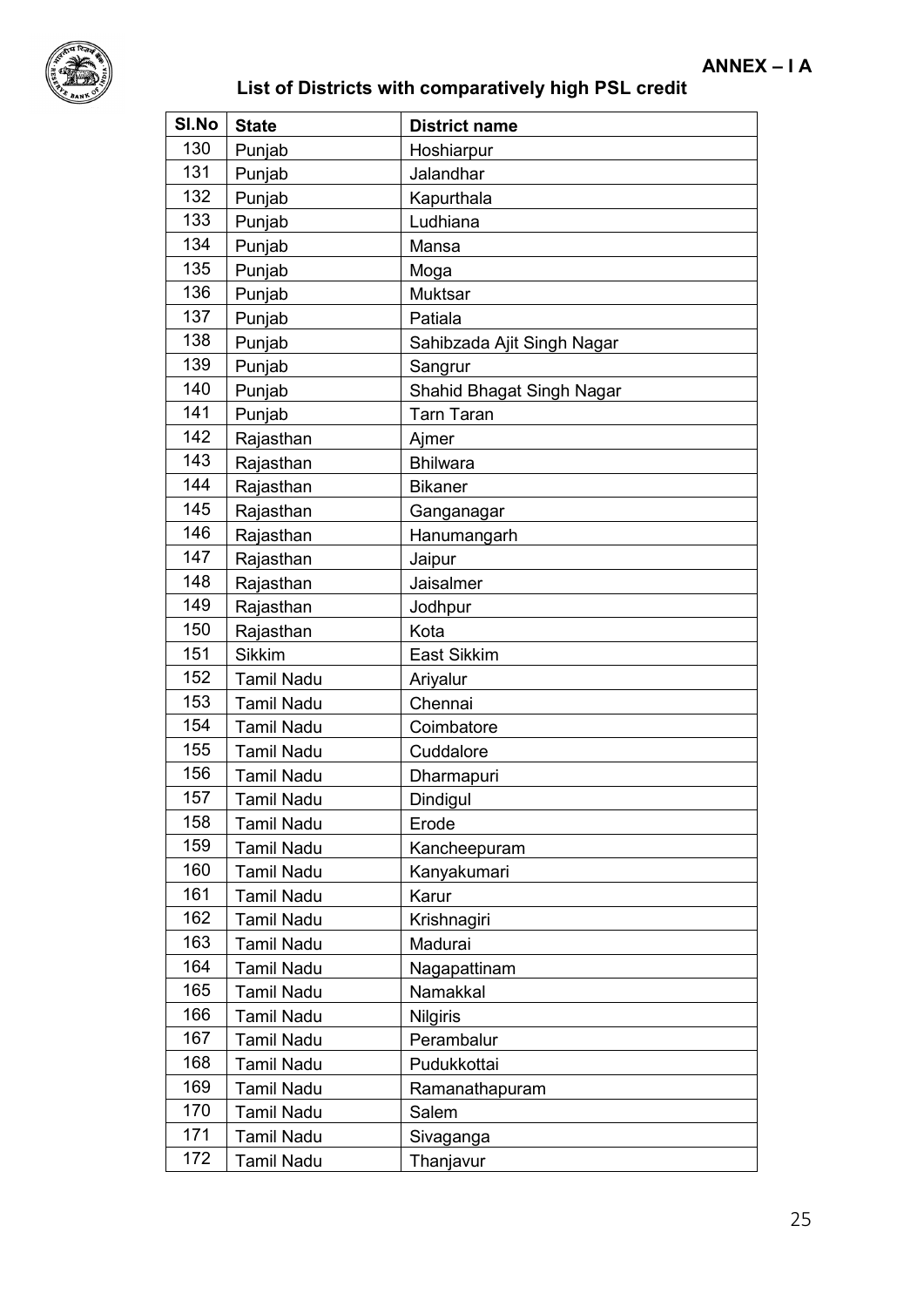

| SI.No | <b>State</b>         | <b>District name</b>     |
|-------|----------------------|--------------------------|
| 173   | <b>Tamil Nadu</b>    | Theni                    |
| 174   | <b>Tamil Nadu</b>    | Thiruvallur              |
| 175   | <b>Tamil Nadu</b>    | Thiruvarur               |
| 176   | <b>Tamil Nadu</b>    | Tiruchirapalli           |
| 177   | <b>Tamil Nadu</b>    | Tirunelvali              |
| 178   | <b>Tamil Nadu</b>    | Tiruppur                 |
| 179   | <b>Tamil Nadu</b>    | Tiruvannamalai           |
| 180   | <b>Tamil Nadu</b>    | Toothukudi               |
| 181   | <b>Tamil Nadu</b>    | Vellore                  |
| 182   | <b>Tamil Nadu</b>    | Villupuram               |
| 183   | <b>Tamil Nadu</b>    | Virudhunagar             |
| 184   | Telangana            | Hyderabad                |
| 185   | Telangana            | Karimnagar               |
| 186   | Telangana            | Khammam                  |
| 187   | Telangana            | Mahbubnagar              |
| 188   | Telangana            | Medchal-Malkajgiri       |
| 189   | Telangana            | Nalgonda                 |
| 190   | Telangana            | Nizamabad                |
| 191   | Telangana            | Suryapet                 |
| 192   | Telangana            | Warangal Urban           |
| 193   | <b>Uttar Pradesh</b> | Agra                     |
| 194   | <b>Uttar Pradesh</b> | Gautam Buddha Nagar      |
| 195   | <b>Uttar Pradesh</b> | Ghaziabad                |
| 196   | <b>Uttar Pradesh</b> | Kanpur Nagar             |
| 197   | <b>Uttar Pradesh</b> | Lucknow                  |
| 198   | <b>Uttar Pradesh</b> | Meerut                   |
| 199   | Uttarakhand          | Dehra Dun                |
| 200   | Uttarakhand          | Haridwar                 |
| 201   | Uttarakhand          | Nainital                 |
| 202   | Uttarakhand          | <b>Udham Singh Nagar</b> |
| 203   | <b>West Bengal</b>   | Darjiling                |
| 204   | <b>West Bengal</b>   | Kolkata                  |
| 205   | <b>West Bengal</b>   | Paschim Bardhaman        |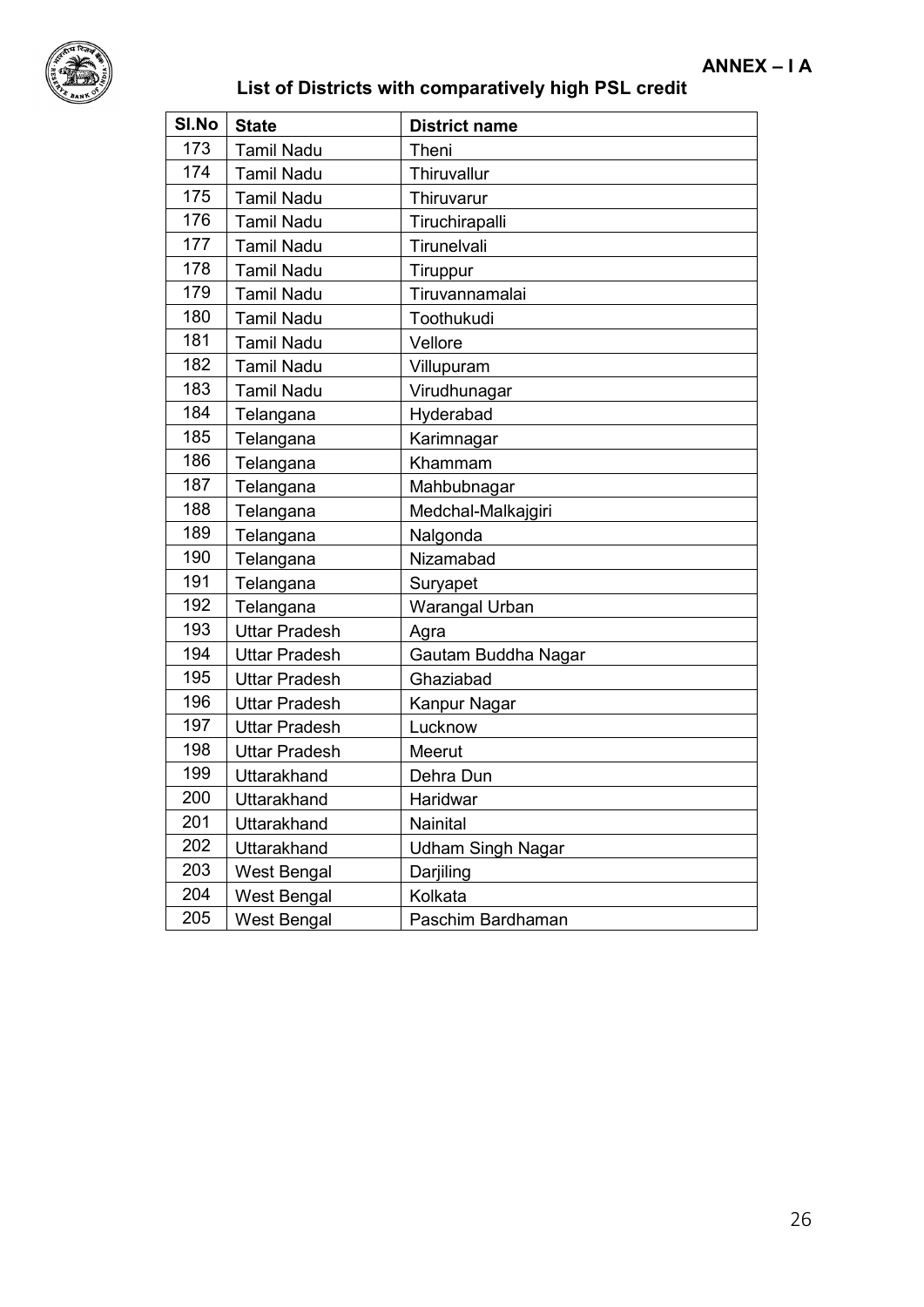

<span id="page-28-0"></span>

| SI.No          | <b>State</b>             | <b>District name</b>    |  |
|----------------|--------------------------|-------------------------|--|
| 1              | Andaman Nicobar          | Nicobar                 |  |
| $\overline{2}$ | <b>Arunachal Pradesh</b> | Anjaw                   |  |
| 3              | <b>Arunachal Pradesh</b> | Chunglang               |  |
| 4              | <b>Arunachal Pradesh</b> | <b>Dibang Valley</b>    |  |
| 5              | <b>Arunachal Pradesh</b> | East Kameng             |  |
| 6              | <b>Arunachal Pradesh</b> | East Siang              |  |
| $\overline{7}$ | Arunachal Pradesh        | Kra Daadi               |  |
| 8              | <b>Arunachal Pradesh</b> | Kurung Kumey            |  |
| 9              | <b>Arunachal Pradesh</b> | Lohit                   |  |
| 10             | <b>Arunachal Pradesh</b> | Longding                |  |
| 11             | <b>Arunachal Pradesh</b> | Lower Dibang Valley     |  |
| 12             | <b>Arunachal Pradesh</b> | Lower Siang             |  |
| 13             | <b>Arunachal Pradesh</b> | Lower Subansiri         |  |
| 14             | <b>Arunachal Pradesh</b> | Namsai                  |  |
| 15             | <b>Arunachal Pradesh</b> | Siang                   |  |
| 16             | <b>Arunachal Pradesh</b> | Tawang                  |  |
| 17             | <b>Arunachal Pradesh</b> | Tirap                   |  |
| 18             | <b>Arunachal Pradesh</b> | <b>Upper Siang</b>      |  |
| 19             | <b>Arunachal Pradesh</b> | Upper Subansiri         |  |
| 20             | <b>Arunachal Pradesh</b> | <b>West Kameng</b>      |  |
| 21             | <b>Arunachal Pradesh</b> | <b>West Siang</b>       |  |
| 22             | Assam                    | <b>Baksa</b>            |  |
| 23             | Assam                    | Charaideo               |  |
| 24             | Assam                    | Chirang                 |  |
| 25             | Assam                    | Dhemaji                 |  |
| 26             | Assam                    | <b>Dhubri</b>           |  |
| 27             | Assam                    | Goalpara                |  |
| 28             | Assam                    | Hailakandi              |  |
| 29             | Assam                    | Hojai                   |  |
| 30             | Assam                    | Karbi Anglong           |  |
| 31             | Assam                    | Kokrajhar               |  |
| 32             | Assam                    | North Cachar Hills      |  |
| 33             | Assam                    | South Salmara-Mankachar |  |
| 34             | Assam                    | Udalguri                |  |
| 35             | Assam                    | West Karbi Anglong      |  |
| 36             | <b>Bihar</b>             | Araria                  |  |
| 37             | <b>Bihar</b>             | Arwal                   |  |
| 38             | <b>Bihar</b>             | Aurangabad              |  |
| 39             | <b>Bihar</b>             | <b>Banka</b>            |  |
| 40             | <b>Bihar</b>             | <b>Bhojpur</b>          |  |
| 41             | <b>Bihar</b>             | Darbhanga               |  |
| 42             | <b>Bihar</b>             | Gaya                    |  |
| 43             | <b>Bihar</b>             | Gopalganj               |  |
| 44             | <b>Bihar</b>             | Jamui                   |  |
| 45             | <b>Bihar</b>             | Jehanabad               |  |
| 46             | <b>Bihar</b>             | Katihar                 |  |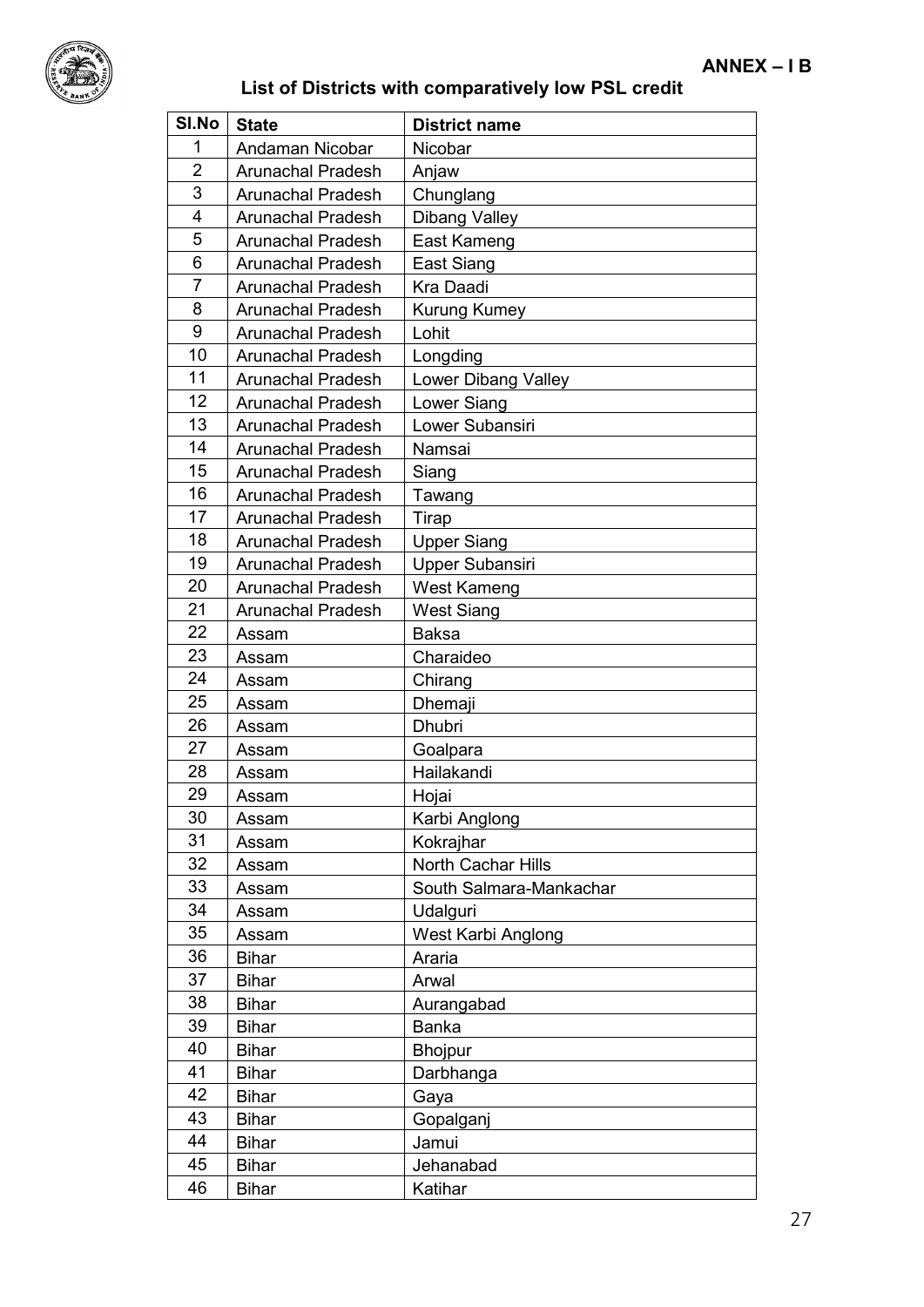

| SI.No | <b>State</b> | <b>District name</b>       |  |
|-------|--------------|----------------------------|--|
| 47    | <b>Bihar</b> | Khagaria                   |  |
| 48    | <b>Bihar</b> | Lakhisarai                 |  |
| 49    | <b>Bihar</b> | Madhepura                  |  |
| 50    | <b>Bihar</b> | Madhubani                  |  |
| 51    | <b>Bihar</b> | Munger                     |  |
| 52    | <b>Bihar</b> | Nalanda                    |  |
| 53    | <b>Bihar</b> | Nawada                     |  |
| 54    | <b>Bihar</b> | Paschimi Champaran         |  |
| 55    | <b>Bihar</b> | Purbi Champaran            |  |
| 56    | <b>Bihar</b> | Saharsa                    |  |
| 57    | <b>Bihar</b> | Samastipur                 |  |
| 58    | <b>Bihar</b> | Saran                      |  |
| 59    | <b>Bihar</b> | Sheohar                    |  |
| 60    | <b>Bihar</b> | Sitamarhi                  |  |
| 61    | <b>Bihar</b> | Siwan                      |  |
| 62    | <b>Bihar</b> | Supaul                     |  |
| 63    | <b>Bihar</b> | Vaishali                   |  |
| 64    | Chhattisgarh | <b>Balod</b>               |  |
| 65    | Chhattisgarh | Balrampur                  |  |
| 66    | Chhattisgarh | <b>Bastar</b>              |  |
| 67    | Chhattisgarh | <b>Bemetara</b>            |  |
| 68    | Chhattisgarh | Bijapur                    |  |
| 69    | Chhattisgarh | Dakshin Bastar Dantewada   |  |
| 70    | Chhattisgarh | Gariyaband                 |  |
| 71    | Chhattisgarh | Jashpur                    |  |
| 72    | Chhattisgarh | Kondagaon                  |  |
| 73    | Chhattisgarh | Mungeli                    |  |
| 74    | Chhattisgarh | Narayanpur                 |  |
| 75    | Chhattisgarh | Sukma                      |  |
| 76    | Chhattisgarh | Surajpur                   |  |
| 77    | Chhattisgarh | Surguja                    |  |
| 78    | Chhattisgarh | <b>Uttar Bastar Kanker</b> |  |
| 79    | Delhi        | North-East Delhi           |  |
| 80    | Gujarat      | Dangs                      |  |
| 81    | Gujarat      | Dohad                      |  |
| 82    | Haryana      | Mewat                      |  |
| 83    | Jharkhand    | Chatra                     |  |
| 84    | Jharkhand    | Dumka                      |  |
| 85    | Jharkhand    | Garhwa                     |  |
| 86    | Jharkhand    | Giridih                    |  |
| 87    | Jharkhand    | Gumla                      |  |
| 88    | Jharkhand    | Jamtara                    |  |
| 89    | Jharkhand    | Khunti                     |  |
| 90    | Jharkhand    | Latehar                    |  |
| 91    | Jharkhand    | Pakur                      |  |
| 92    | Jharkhand    | Palamau                    |  |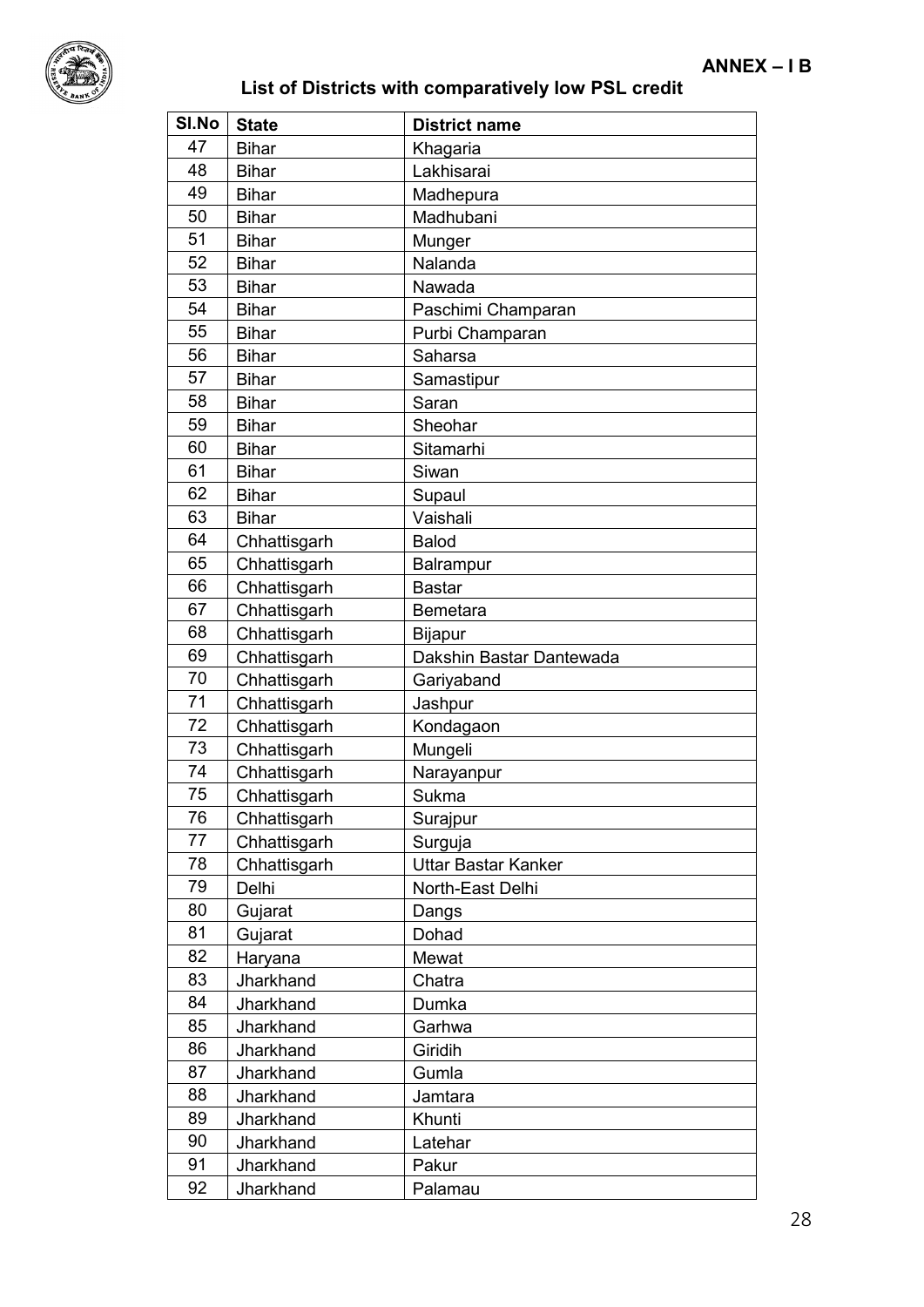

| SI.No | <b>State</b>   | <b>District name</b>    |  |
|-------|----------------|-------------------------|--|
| 93    | Jharkhand      | Sahebganj               |  |
| 94    | Jharkhand      | Simdega                 |  |
| 95    | Madhya Pradesh | Alirajpur               |  |
| 96    | Madhya Pradesh | Anuppur                 |  |
| 97    | Madhya Pradesh | <b>Bhind</b>            |  |
| 98    | Madhya Pradesh | Dindori                 |  |
| 99    | Madhya Pradesh | Mandla                  |  |
| 100   | Madhya Pradesh | Niwari                  |  |
| 101   | Madhya Pradesh | Panna                   |  |
| 102   | Madhya Pradesh | Sidhi                   |  |
| 103   | Madhya Pradesh | Singrauli               |  |
| 104   | Madhya Pradesh | Tikamgarh               |  |
| 105   | Madhya Pradesh | Umaria                  |  |
| 106   | Maharashtra    | Gadchiroli              |  |
| 107   | Manipur        | <b>Bishenpur</b>        |  |
| 108   | Manipur        | Chandel                 |  |
| 109   | Manipur        | Churachandpur           |  |
| 110   | Manipur        | Imphal East             |  |
| 111   | Manipur        | Kakching                |  |
| 112   | Manipur        | Kamjong                 |  |
| 113   | Manipur        | Kangpokpi               |  |
| 114   | Manipur        | Noney                   |  |
| 115   | Manipur        | Pherzawal               |  |
| 116   | Manipur        | Senapati                |  |
| 117   | Manipur        | Tamenglong              |  |
| 118   | Manipur        | Tengnoupal              |  |
| 119   | Manipur        | Thoubal                 |  |
| 120   | Manipur        | <b>Ukhrul</b>           |  |
| 121   | Meghalaya      | <b>East Garo Hills</b>  |  |
| 122   | Meghalaya      | East Jaintia Hills      |  |
| 123   | Meghalaya      | Jaintia Hills           |  |
| 124   | Meghalaya      | North Garo Hills        |  |
| 125   | Meghalaya      | South Garo Hills        |  |
| 126   | Meghalaya      | South West Garo Hills   |  |
| 127   | Meghalaya      | South West Khasi Hills  |  |
| 128   | Meghalaya      | <b>West Garo Hills</b>  |  |
| 129   | Meghalaya      | <b>West Khasi Hills</b> |  |
| 130   | Mizoram        | Champhai                |  |
| 131   | Mizoram        | Kolasib                 |  |
| 132   | Mizoram        | Lawngtlai               |  |
| 133   | Mizoram        | Lunglei                 |  |
| 134   | Mizoram        | Mamit                   |  |
| 135   | Mizoram        | Saiha                   |  |
| 136   | Mizoram        | Serchhip                |  |
| 137   | Nagaland       | Kiphire                 |  |
| 138   | Nagaland       | Longleng                |  |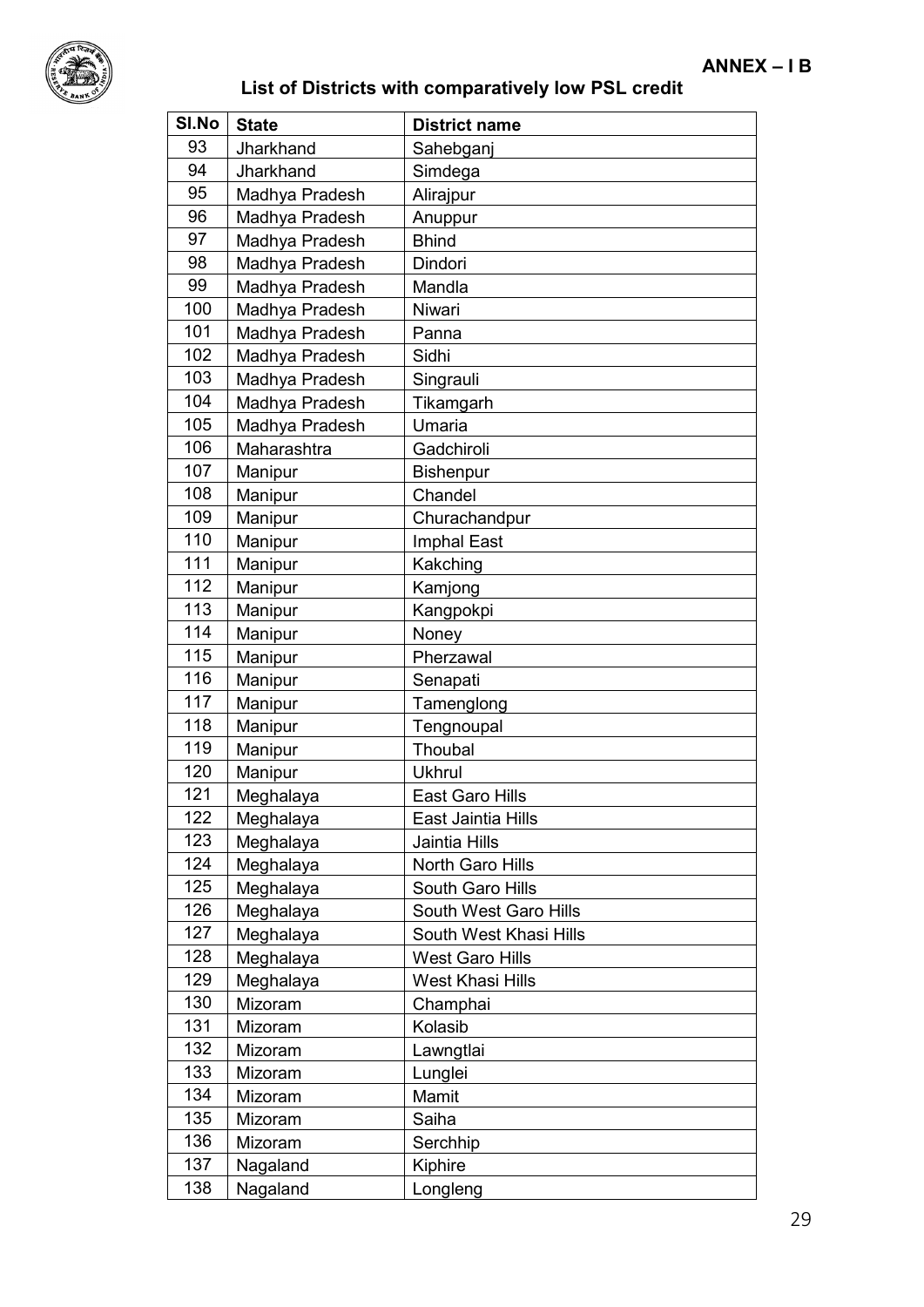

| SI.No | <b>State</b>         | <b>District name</b>    |
|-------|----------------------|-------------------------|
| 139   | Nagaland             | Mon                     |
| 140   | Nagaland             | Peren                   |
| 141   | Nagaland             | Phek                    |
| 142   | Nagaland             | Tuensang                |
| 143   | Nagaland             | Wokha                   |
| 144   | Nagaland             | Zunheboto               |
| 145   | Odisha               | Gajapati                |
| 146   | Odisha               | Kandhamal               |
| 147   | Odisha               | Kendrapara              |
| 148   | Odisha               | Malkangiri              |
| 149   | Odisha               | Nawapara                |
| 150   | Odisha               | Nawrangpur              |
| 151   | <b>Sikkim</b>        | <b>West Sikkim</b>      |
| 152   | Telangana            | Komram Bheem (Asifabad) |
| 153   | Tripura              | Gomati                  |
| 154   | Tripura              | Khowai                  |
| 155   | Tripura              | Sepahijala              |
| 156   | Tripura              | Unakoti                 |
| 157   | <b>Uttar Pradesh</b> | Ambedkar Nagar          |
| 158   | <b>Uttar Pradesh</b> | Auraiya                 |
| 159   | <b>Uttar Pradesh</b> | Azamgarh                |
| 160   | <b>Uttar Pradesh</b> | <b>Ballia</b>           |
| 161   | <b>Uttar Pradesh</b> | Balrampur               |
| 162   | <b>Uttar Pradesh</b> | <b>Basti</b>            |
| 163   | <b>Uttar Pradesh</b> | Deoria                  |
| 164   | <b>Uttar Pradesh</b> | Farrukhabad             |
| 165   | <b>Uttar Pradesh</b> | Gonda                   |
| 166   | <b>Uttar Pradesh</b> | Jaunpur                 |
| 167   | <b>Uttar Pradesh</b> | Kanpur Dehat            |
| 168   | <b>Uttar Pradesh</b> | Kaushambi               |
| 169   | <b>Uttar Pradesh</b> | Kushi Nagar             |
| 170   | <b>Uttar Pradesh</b> | Maharajganj             |
| 171   | <b>Uttar Pradesh</b> | Mau                     |
| 172   | <b>Uttar Pradesh</b> | Pratapgarh              |
| 173   | <b>Uttar Pradesh</b> | Sant Kabir Nagar        |
| 174   | <b>Uttar Pradesh</b> | Shravasti               |
| 175   | <b>Uttar Pradesh</b> | Sidharthanagar          |
| 176   | <b>Uttar Pradesh</b> | Sitapur                 |
| 177   | <b>Uttar Pradesh</b> | Sultanpur               |
| 178   | <b>Uttar Pradesh</b> | Unnao                   |
| 179   | Uttarakhand          | Bageshwar               |
| 180   | Uttarakhand          | Rudraprayag             |
| 181   | Uttarakhand          | <b>Tehri Garhwal</b>    |
| 182   | West Bengal          | <b>Bankura</b>          |
| 183   | West Bengal          | Jhargram                |
| 184   | West Bengal          | Puruliya                |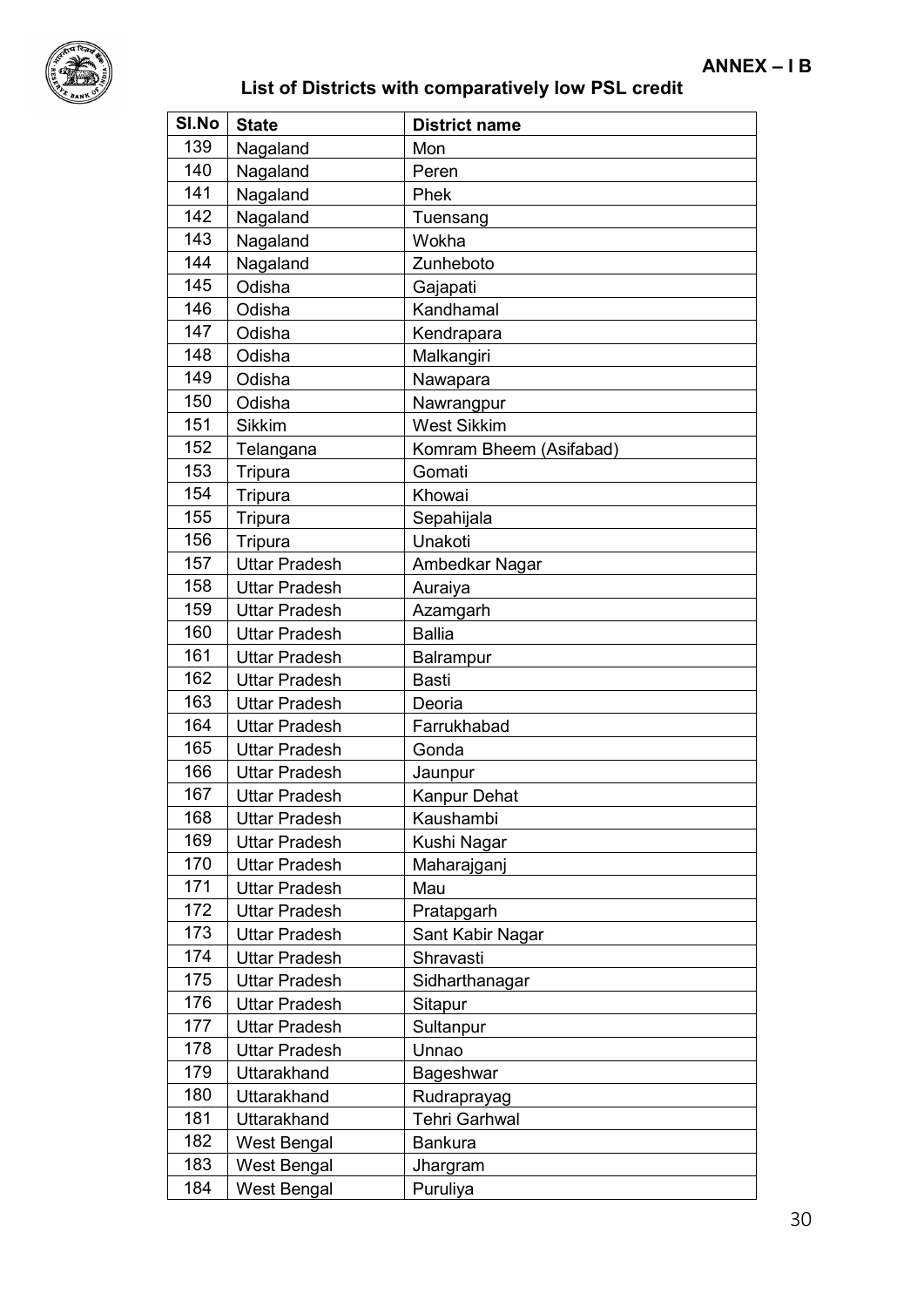<span id="page-32-0"></span>

<span id="page-32-1"></span>An indicative list of eligible activities under Agriculture infrastructure and Ancillary activities is given below:

| Agriculture    | i) Loans for construction of storage facilities (warehouse, market     |  |  |  |
|----------------|------------------------------------------------------------------------|--|--|--|
| infrastructure | yards, godowns and silos) including cold storage units/cold            |  |  |  |
|                | storage chains designed to store agriculture produce/products,         |  |  |  |
|                | irrespective of their location.                                        |  |  |  |
|                | ii) Soil conservation and watershed development.                       |  |  |  |
|                | iii) Plant tissue culture and agri-biotechnology, seed production,     |  |  |  |
|                | production of bio-pesticides, bio-fertilizer, and vermi composting.    |  |  |  |
|                | iv) Loans for construction of oil extraction/ processing units for     |  |  |  |
|                | production of bio-fuels, their storage and distribution infrastructure |  |  |  |
|                | along with loans to entrepreneurs for setting up Compressed Bio        |  |  |  |
|                | Gas (CBG) plants.                                                      |  |  |  |
| Ancillary      | (i) Loans for setting up of Agri-clinics and Agri-business centres.    |  |  |  |
| activities     | (ii) Loans to Custom Service Units managed by individuals,             |  |  |  |
|                | institutions or organizations who maintain a fleet of tractors,        |  |  |  |
|                | bulldozers, well-boring equipment, threshers, combines, etc., and      |  |  |  |
|                | undertake farm work for farmers on contract basis.                     |  |  |  |
|                | (iii) Bank loans to Primary Agricultural Credit Societies (PACS),      |  |  |  |
|                | Farmers' Service Societies (FSS) and Large-sized Adivasi Multi-        |  |  |  |
|                | Purpose Societies (LAMPS) for on-lending to agriculture.               |  |  |  |
|                | (iv) Loans sanctioned by banks to MFIs for on-lending to               |  |  |  |
|                | agriculture sector as per the conditions specified in paragraph 21     |  |  |  |
|                | of these Master Directions.                                            |  |  |  |
|                | (v) Loans sanctioned by banks to registered NBFCs (other than          |  |  |  |
|                | MFIs) as per conditions specified in paragraph 22 of these Master      |  |  |  |
|                | Directions.                                                            |  |  |  |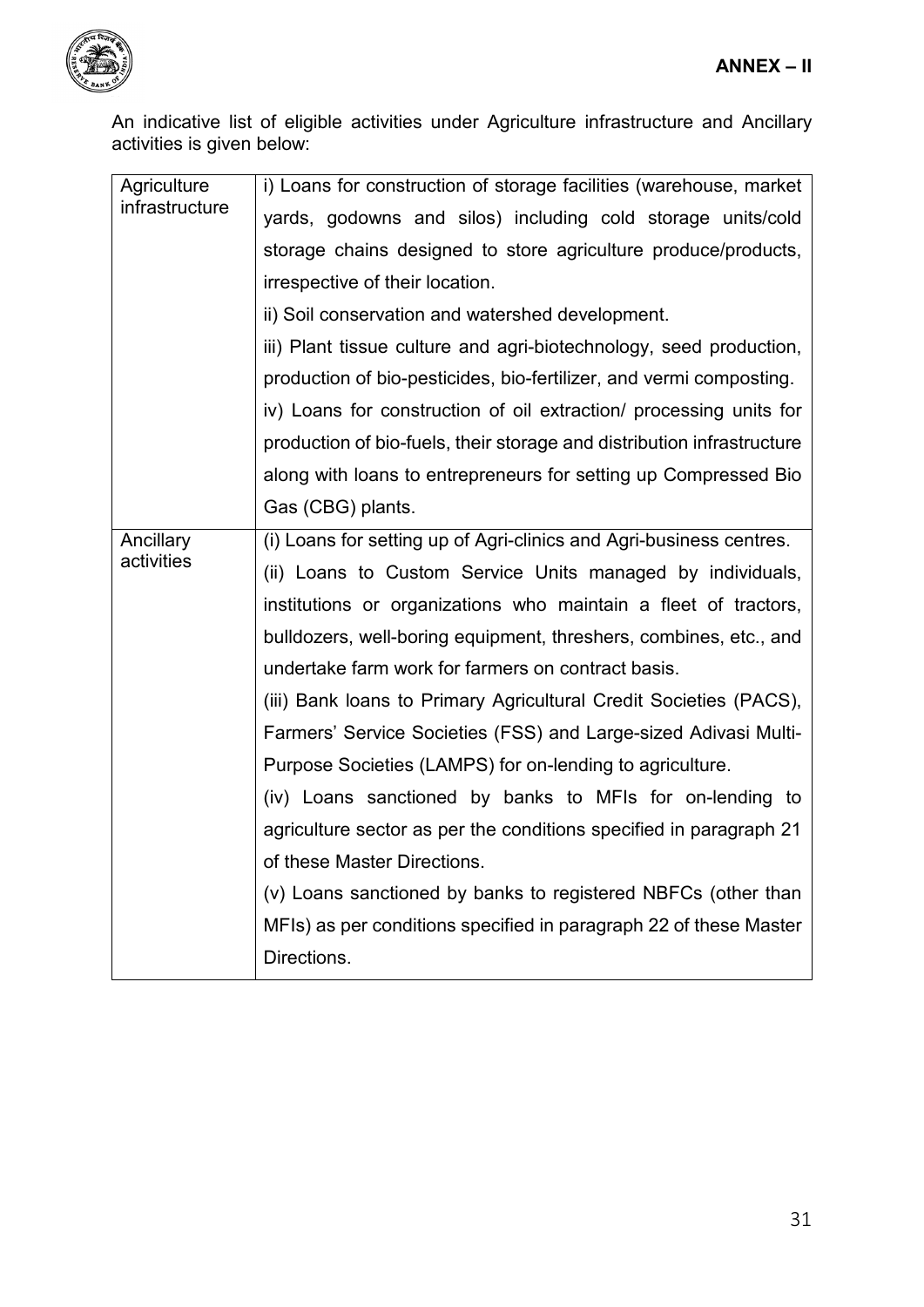<span id="page-33-0"></span>

## <span id="page-33-1"></span>**Indicative list of Permissible Activities under Food Processing Sector as shared by Ministry of Food Processing Industries (MoFPI)**

- 1. Cleaning, Air Cooling (Field Heat Removal), Sorting, Grading/Sizing, Packaging, Warehousing, Distribution of Fruits & Vegetables etc.
- 2. Transportation including in refrigerated van/Cold Chain infrastructure system Packaging and storage including techniques like Silo, Hermetic storage; pest management.
- 3. Storage at low temperature/Cold Storage/Modified/Controlled Atmosphere packaging, Refrigeration/Chilling etc.
- 4. Primary and/or Minimal Processing of F&V: Blanching (Vegetables), Peeling, Cutting, Storage, Distribution at Low temperature, vacuum packaging etc.
- 5. Sun Drying and Mechanical Drying: Solar Drying, Hot air drying, Dehydration, hybrid drying, fluidized bed drying, refractive window drying, drum drying, radio frequency drying, Lyophilisation (Freeze Drying), Vacuum Drying, Spray Drying, De-hydro-freezing etc.
- 6. Preservation through various methods; both traditional and modern.
- 7. Frozen Products: Individually Quick Frozen (10F) of Fruit, Vegetables, Meat, Fish, Sea Foods etc.
- 8. Milk and Milk products processing, including their transportation, packaging and storage.
- 9. Canning of Fruit, Vegetables including Mushrooms, Meat, Fish, crustaceans, molluscs, other Sea Foods etc.
- 10.Milling Grains, Legumes & Pulses, Preparation of their by-products such as Bran Oil, Cattle Feed/Poultry feed etc.
- 11.Processing of F&V into different products such as juices, concentrates, sauces, jam, jellies, marmalades, Chips, Flakes, Powders etc.
- 12.Processing of Grains & Pulses, Fish, Meat, Poultry, Sea Foods, Egg etc. into their different products including extruded, popped, puffed and flaked products and their packaging and storage including fumigation, Smoking etc.
- 13.Oil seed Extraction- Rendering, Pressing, Hydrogenation, Refining with Extraction, Filling/packaging etc.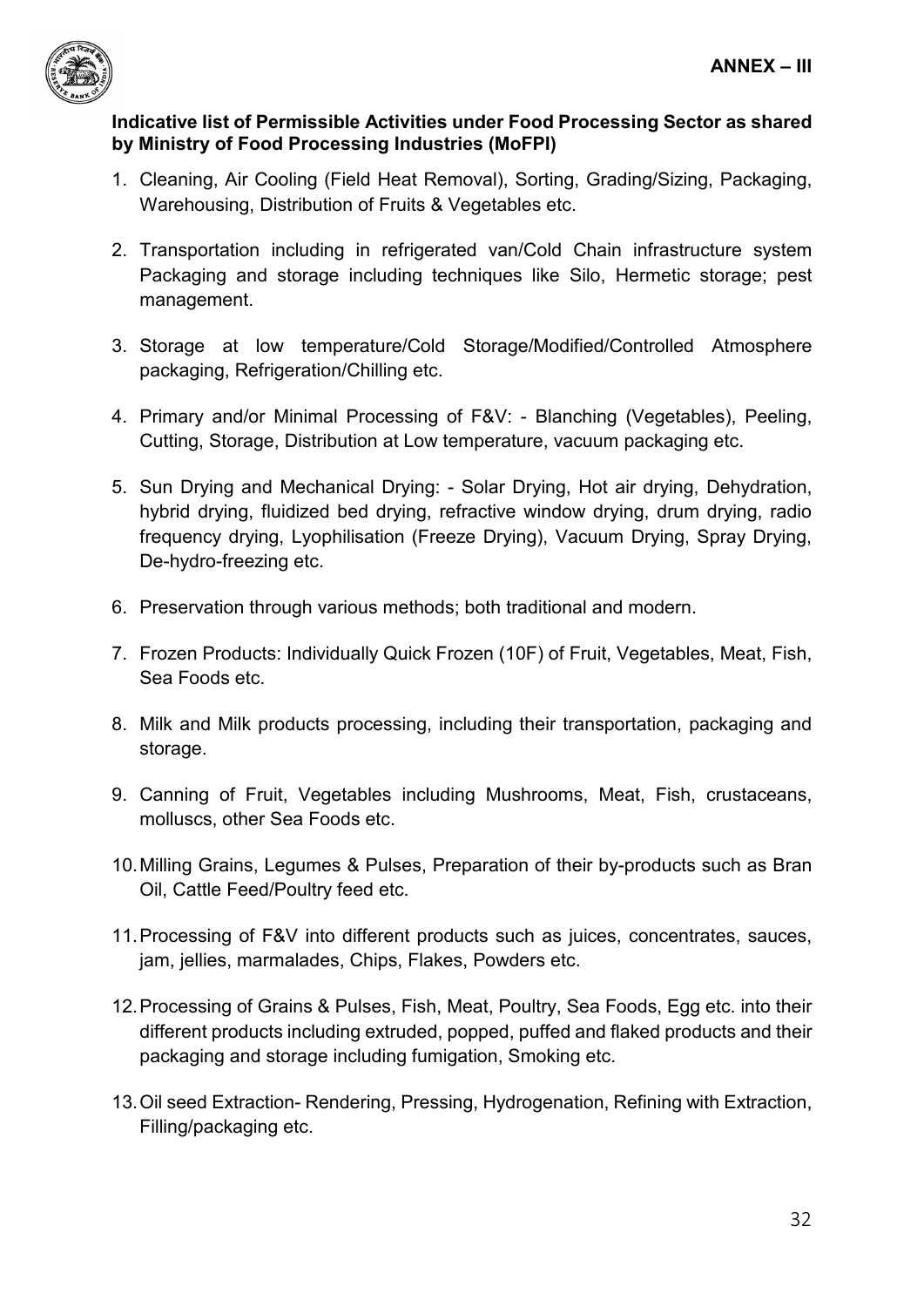

- 14.Spices, Seasoning and Condiments Grinding, Crushing, Milling, Sieving, Mixing, Blending, Roasting, Packaging, Storage, Distribution.
- 15.Production of fermented Products and Alcoholic- Wines, Vinegar, Milk products, Prebiotics, Probiotics etc.
- 16.Production of beverages Juices, RTS, Nectar, Squash, Cordial, Syrups/Sherbets, Soups, Carbonated Beverages etc.
- 17.Production of Cocoa, Coffee, Chicory and Tea Products; including Cocoa Butter, Cocoa Powder, Chocolates, wafers etc.
- 18.Production of Bakery and Confectionary Products Biscuits, Bread, Cakes, Cookies, Toffee etc.
- 19.Production of Jaggery, Sugar, Khandasari etc from Sugarcane, Beet, Palm etc.
- 20.Production of apiary products (honey processing; both natural and artificial honey).
- 21.Production of Starch and Starch Products Sago, Tapioca, Corn, Noodles, Macroni, Vermicelli etc,
- 22.Slaughtering of animals/ruminants/birds etc. and their processing.
- 23.Nuts Processing; coconut-based product processing such as water, nuts etc.
- 24.Processing of other products such as Instant Mixes, Ready to Eat (RTE) retortbased products, ready to cook and Beverages etc.
- 25.Nutraceutical products/functional foods/fortified food/enriched food preparation.
- 26.Production of Organic food products.
- 27.Processing of algal and fungal products (eg Spirulina, Mushrooms etc), including packaging and enhancement of shelf life.
- 28.Processing plantation crops, packaging, storage and enhancement of shelf life.
- 29.Production of food grade packaging material such as laminates, tetra packs, bottles, tin containers etc.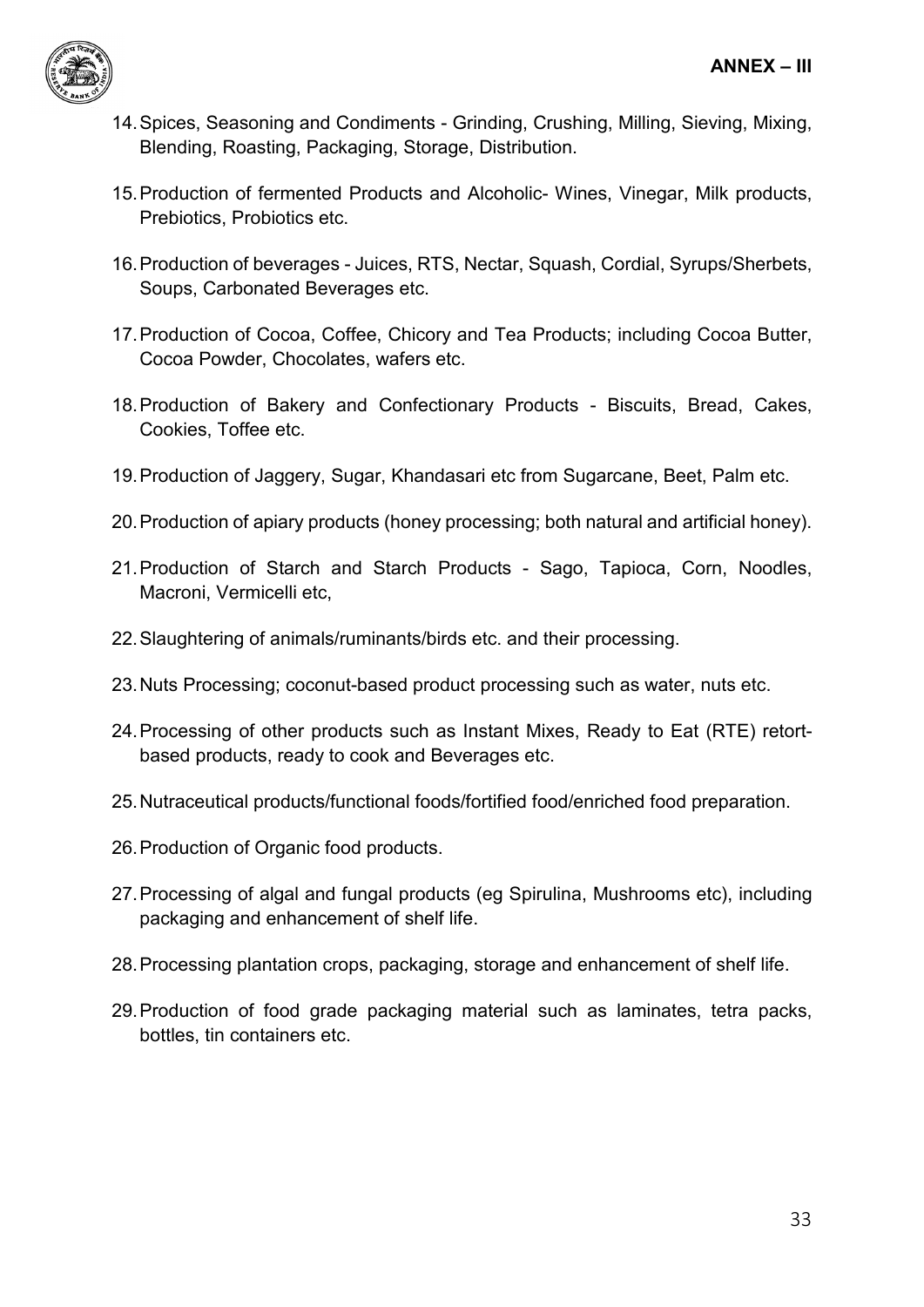

#### <span id="page-35-0"></span>**Priority Sector achievement - Calculation of shortfall / excess**

#### **Illustration:**

Tables No.1 and 2 below illustrate the method followed for computation of shortfall / excess in priority sector target achievement at the end of the financial year under the revised PSL guidelines.

| Table 1)  |                              |                        |                                  |               |  |
|-----------|------------------------------|------------------------|----------------------------------|---------------|--|
|           | Amount in $\bar{\tau}$ crore |                        |                                  |               |  |
| Quarter   | <b>PSL targets</b>           | <b>Priority Sector</b> | Adjustments for weightage on     | Shortfall /   |  |
| ended     | (A)                          | Amount                 | incremental credit to identified | <b>Excess</b> |  |
|           |                              | Outstanding            | districts as per para 7 of MD    | (B)+(C)-(A)   |  |
|           |                              | (B)                    | (C)                              |               |  |
| June      | 329615                       | 316938                 | 1625                             | $-11052$      |  |
| September | 308826                       | 311945                 | $-810$                           | 2309          |  |
| December  | 317694                       | 319291                 | $-819$                           | 778           |  |
| March     | 324560                       | 321347                 | 2925                             | $-288$        |  |
| Total     | 1280695                      | 1269521                | 2921                             | $-8253$       |  |
| Average   | 320174                       | 317380                 | 730                              | $-2063$       |  |

| Table 2)  |            |                        |                                  |                              |
|-----------|------------|------------------------|----------------------------------|------------------------------|
|           |            |                        |                                  | Amount in $\bar{\tau}$ crore |
| Quarter   | <b>PSL</b> | <b>Priority Sector</b> | Adjustments for weightage on     | Shortfall /                  |
| ended     | targets    | Amount                 | incremental credit to identified | <b>Excess</b>                |
|           | (A)        | Outstanding            | districts as per para 7 of MD    | $(B)+(C)-(A)$                |
|           |            | (B)                    | (C)                              |                              |
| June      | 329615     | 327967                 | 1500                             | $-148$                       |
| September | 308826     | 312378                 | $-729$                           | 2823                         |
| December  | 317694     | 327225                 | 975                              | 10506                        |
| March     | 324560     | 321315                 | $-765$                           | -4010                        |
| Total     | 1280695    | 1288885                | 981                              | 9171                         |
| Average   | 320174     | 322221                 | 245                              | 2293                         |

In the example given in Table - 1, the bank has overall shortfall of ₹2063 crore at the end of the financial year. In Table – 2, the bank has overall excess of ₹2293 crore at the end of the financial year.

The Adjustments due to weightage on incremental credit in identified districts as per para 7, will be as per the data submitted by banks in the Automated Data Extraction Project (ADEPT).

The same method will be followed for calculating the achievement of quarterly and yearly priority sector sub-targets.

Note: The computation of priority sector targets/sub-targets achievement will be based on the ANBC or Credit Equivalent Amount of Off-Balance Sheet Exposures, whichever is higher, as at the corresponding date of the preceding year.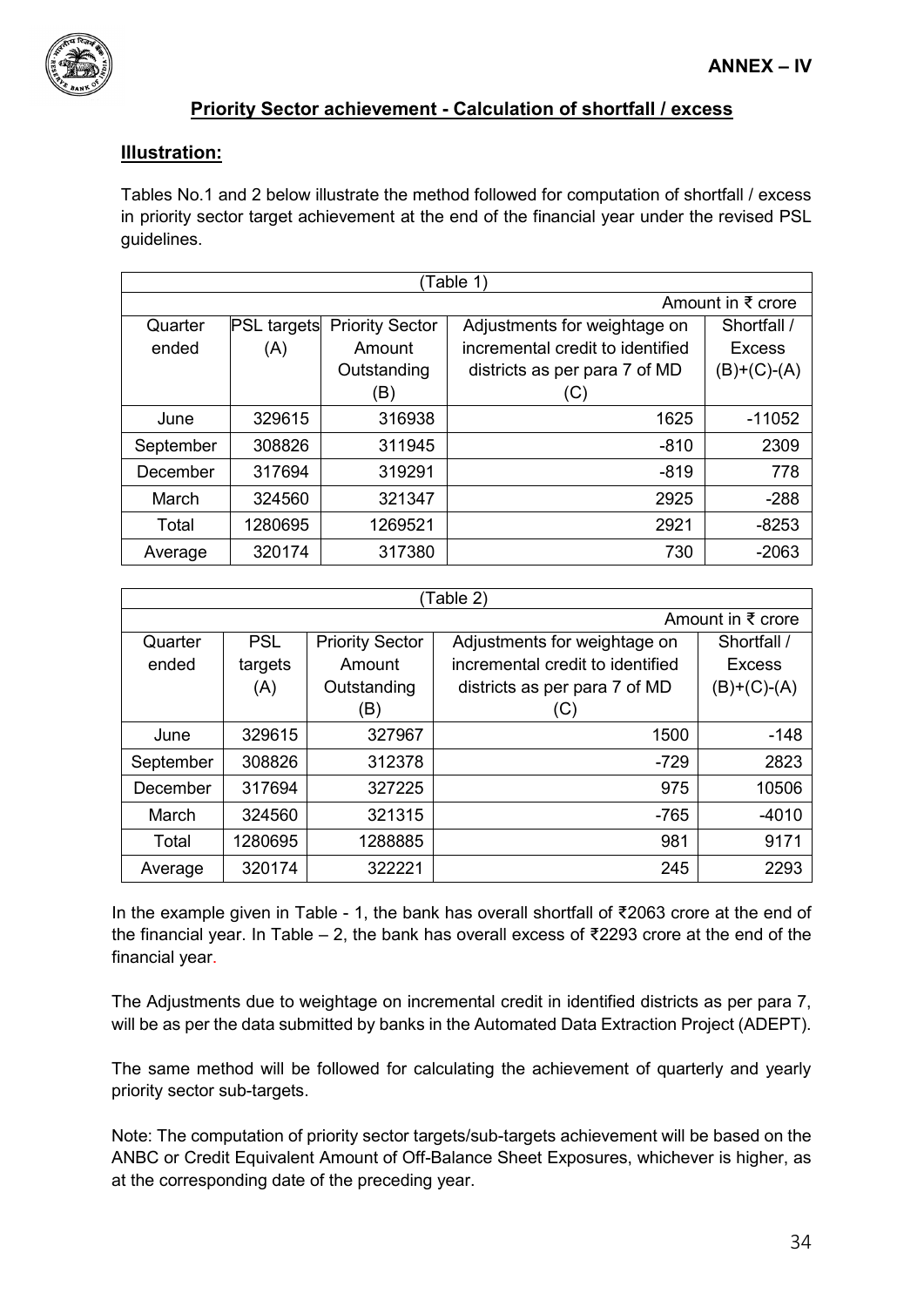<span id="page-36-0"></span>

# **LIST OF CIRCULARS CONSOLIDATED**

| Sr.# | <b>Circular No.</b>                                                                  | <b>Date</b>                                        | <b>Subject</b>                                                                                                                                                                                       |
|------|--------------------------------------------------------------------------------------|----------------------------------------------------|------------------------------------------------------------------------------------------------------------------------------------------------------------------------------------------------------|
| 1.   | <b>DOR</b><br>(PCB).BPD.Cir.No.12/09.<br>09.002/2019-20                              | April 24, 2020                                     | Non-achievement of Priority<br>Sector Lending Targets by<br>Primary (Urban) Co-operative<br>Banks (UCBs) - Contribution to<br>the Rural Infrastructure<br>Development Fund (RIDF) and<br>other funds |
| 2.   | FIDD.CO.Plan.BC.No.19/<br>04.09.01/2019-20                                           | March 23, 2020                                     | Priority Sector Lending -<br>Lending by banks to NBFCs for<br>On-Lending                                                                                                                             |
| 5.   | FIDD.CO.Plan.BC.12/04.0<br>9.01/2019-20                                              | September 20, 2019                                 | Priority Sector Lending (PSL)-<br>Classification of Exports under<br><b>Priority Sector</b>                                                                                                          |
| 6.   | FIDD.CO.Plan.BC.No.11/<br>04.09.01/2019-20                                           | September 19, 2019                                 | <b>Priority Sector Targets-</b><br>Lending to Non-Corporate<br>Farmers-FY 2019-20                                                                                                                    |
| 7.   | FIDD.CO.Plan.BC<br>7/04.09.01/2019-20                                                | August 13, 2019                                    | Priority Sector Lending -<br>Lending by banks to NBFCs for<br>On-Lending                                                                                                                             |
| 8.   | <b>Master Directions</b><br>FIDD.CO.Plan.BC<br>No.08/04.09.01/2019-20                | July 29, 2019<br>(Updated as on<br>March 12, 2020) | <b>Master Directions - Priority</b><br>Sector Lending - Small<br>Finance Banks - Targets and<br>Classification                                                                                       |
| 9.   | FIDD.CO.Plan.BC.18<br>/04.09.01/2018-19                                              | May 06, 2019                                       | Priority Sector Lending -<br><b>Targets and Classification</b>                                                                                                                                       |
| 10.  | Letter to Indian Banks'<br>Association No.<br>FIDD.CO.Plan.772/04.09.<br>001/2018-19 | October 4, 2018                                    | <b>Exemption of Special GOI</b><br>Securities issued to Public<br>Sector Banks from Adjusted<br>Net Bank Credit (ANBC)                                                                               |
| 11.  | FIDD.CO.Plan.BC.<br>08/04.09.01/2018-19                                              | September 21, 2018                                 | Co-origination of loans by<br>Banks and NBFCs for lending<br>to priority sector                                                                                                                      |
| 12.  | FIDD.CO.Plan.BC.07/04.0<br>9.01/2018-19                                              | July 10, 2018                                      | Priority Sector Lending -<br>Targets and Classification:<br>Lending to non-corporate<br>farmers - System wide average<br>of last three years                                                         |
| 13.  | FIDD.CO.Plan.BC.22/04.0<br>9.01/2017-18                                              | June 19, 2018                                      | Priority Sector Lending -<br><b>Targets and Classification</b>                                                                                                                                       |
| 14.  | <b>DCBR.BPD</b><br>(PCB).Cir.No.07/09.09.00<br>2/2017-18                             | May 10, 2018                                       | Revised guidelines on lending<br>to Priority Sector for Primary<br>(Urban) Co-operative Banks<br>(UCBs)                                                                                              |
| 15.  | FIDD.CO.Plan.BC.18/04.0<br>9.01/2017-18                                              | March 1, 2018                                      | Priority Sector Lending -<br><b>Targets and Classification</b>                                                                                                                                       |
| 16.  | FIDD.CO.Plan.BC.16/04.0<br>9.01/2017-18                                              | September 21, 2017                                 | Priority Sector Lending -<br>Targets and Classification:<br>Lending to non-corporate<br>farmers - System wide average<br>of last three years                                                         |
| 17.  | FIDD.CO.SFB.No.9/04.09<br>001/2017-18                                                | July 6, 2017                                       | Small Finance Banks -<br>Compendium of Guidelines on                                                                                                                                                 |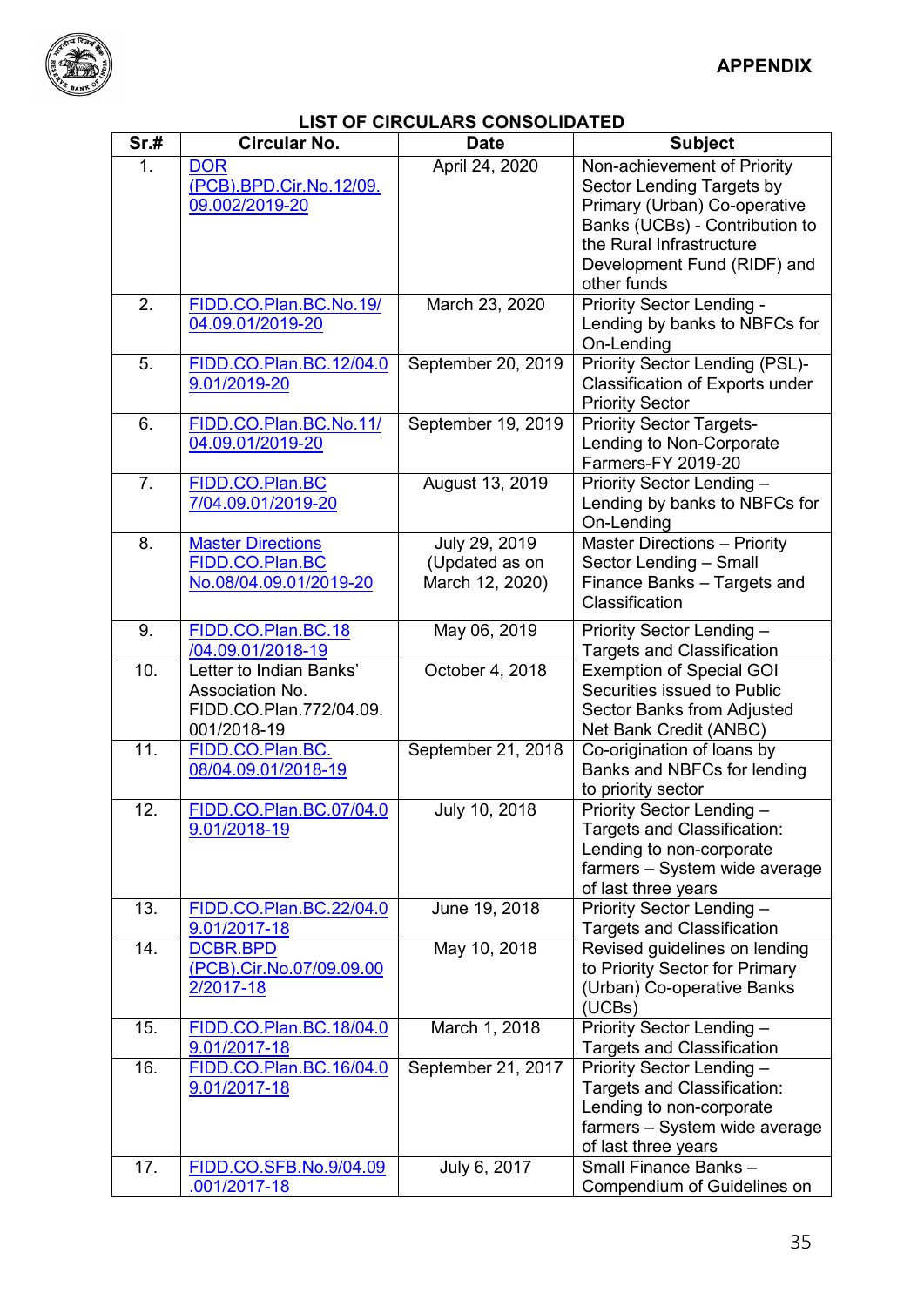

|     |                                         |                     | Financial Inclusion and                                 |
|-----|-----------------------------------------|---------------------|---------------------------------------------------------|
|     |                                         |                     | Development                                             |
| 18. | FIDD.CO.Plan.BC.No.17/0                 | October 6, 2016     | Priority Sector Lending -                               |
|     | 4.09.001/2016-17                        |                     | <b>Revised Reporting System</b>                         |
| 19. | DBR.NBD.No.26/16.13.21                  | October 6, 2016     | <b>Operating Guidelines for Small</b>                   |
|     | 8/2016-17                               |                     | <b>Finance Banks</b>                                    |
| 20. | <b>Master Directions DNBR</b>           | September 1, 2016   | Master Directions 2016-NBFC-                            |
|     | <b>PD.007</b> and                       | (updated as on      | Non-SI-Non-deposit taking and                           |
|     | 008/03.10.119/2016-17                   | February 17, 2020)  | SI-Non-Deposit and Deposit                              |
|     |                                         |                     | taking Company, respectively                            |
| 21. | FIDD.CO.Plan.BC.No.14/0                 | September 1, 2016   | <b>Priority Sector Lending-Targets</b>                  |
|     | 4.09.001/2016-17                        |                     | and Classifications: Lending to                         |
|     |                                         |                     | Non-corporate Farmers-                                  |
|     |                                         |                     |                                                         |
|     |                                         |                     | System Wide Average of last                             |
|     |                                         |                     | three years                                             |
| 22. | FIDD.CO.Plan.BC.No.10/                  | August 11, 2016     | Priority Sector Lending Status                          |
|     | 04.09.001/2016-17                       |                     | for Factoring Transactions                              |
| 23. | FIDD.CO.Plan.BC.No.8/0                  | July 28, 2016       | PSL-Targets and                                         |
|     | 4.09.001/2016-17                        |                     | Classification - Bank loans to                          |
|     |                                         |                     | MFIs for on-lending- Qualifying                         |
|     |                                         |                     | asset - Revised Ioan limit                              |
| 24. | <b>Master Directions</b>                | July 07, 2016       | <b>Master Directions - Regional</b>                     |
|     | FIDD.CO.Plan.2/04.09.01/                | (Updated as on June | <b>Rural Banks - Priority Sector</b>                    |
|     | 2016-17                                 | 18, 2019)           | Lending - Targets and                                   |
|     |                                         |                     | Classification                                          |
| 25. | FIDD.CO.Plan.BC.23/04.0                 | April 7, 2016       | <b>Priority Sector Lending</b>                          |
|     | 9.01/2015-16                            |                     | Certificates                                            |
|     |                                         |                     |                                                         |
| 26. | <b>DBOD Mailbox</b>                     | March 28, 2016      | Bank loans to proprietorship                            |
|     |                                         |                     |                                                         |
|     |                                         |                     |                                                         |
|     | clarification                           |                     | under Priority Sector                                   |
| 27. | <b>DBOD Mailbox</b>                     | March 17, 2016      | Eligibility of IBPC as Priority                         |
|     | clarification                           |                     | <b>Sector Asset</b>                                     |
| 28. | FIDD.CO.Plan.BC.No.14/                  | December 03, 2015   | <b>Regional Rural Banks - Priority</b>                  |
|     | 04.09.01/2015-16                        |                     | Sector Lending - Targets and                            |
|     |                                         |                     | Classification                                          |
| 29. | <b>DBOD Mailbox</b>                     | November 27, 2015   | Bank loans to SHGs/ JLGs-                               |
|     | clarification                           |                     | <b>Processing Charges</b>                               |
| 30. | FIDD.CO.Plan.BC.13/04.0                 | November 18, 2015   | Priority Sector Lending-                                |
|     | 9.01/2015-16                            |                     | Targets and Classification                              |
| 31. | <b>DBOD Mailbox</b>                     | September 7, 2015   | Calculation of shortfall/ excess                        |
|     | clarification                           |                     |                                                         |
| 32. | <b>DBOD Mailbox</b>                     | August 14, 2015     | Social Infrastructure and Bank                          |
|     | clarification                           |                     |                                                         |
|     |                                         |                     | loans to MFIs for on-lending -<br>Social Infrastructure |
|     |                                         |                     |                                                         |
| 33. | FIDD.CO.Plan.BC.08/04.0                 | July 16, 2015       | Priority Sector Lending -                               |
|     | 9.01/2015-16                            |                     | Targets and Classification                              |
| 34. | <b>DBOD Mailbox</b>                     | June 26, 2015       | Outstanding deposits with                               |
|     | clarification                           |                     | MUDRA Ltd. On account of                                |
|     |                                         |                     | priority sector shortfall                               |
| 35. | <b>DBOD Mailbox</b>                     | June 12, 2015       | Loans to Minority Communities                           |
|     | clarification                           |                     |                                                         |
| 36. | <b>DBOD Mailbox</b>                     | June 11, 2015       | Loans to Custom Service Units                           |
|     | clarification                           |                     |                                                         |
| 37. | FIDD.CO.Plan.BC.54/04.0<br>9.01/2014-15 | April 23, 2015      | Priority Sector Lending-<br>Targets and Classification  |